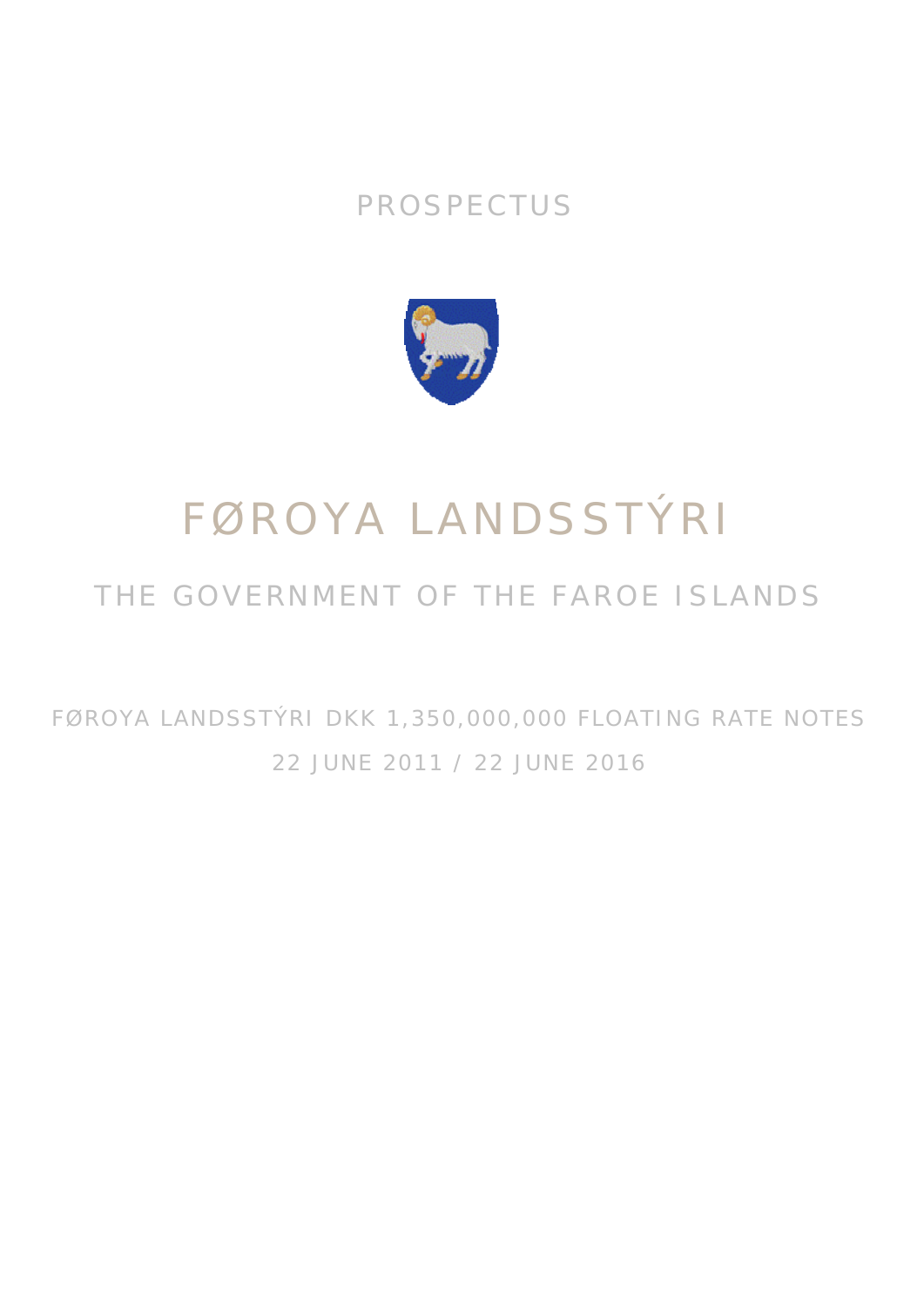This Prospectus is published on 20 June 2011.

The Føroya Landsstýri (the "Issuer" or the "Government of the Faroe Islands") will issue DKK 1,350,000,000 floating rate notes due 22 June 2016 (the "Notes"). The Notes will constitute direct, general and unconditional obligations of the Faroe Islands.

The Prospectus was prepared for the primary official listing and trading on the main market (Faroese Securities Market) of NASDAQ OMX Iceland hf.

The Prospectus has been scrutinised and approved by NASDAQ OMX Iceland hf. (the "Exchange") on behalf of the Financial Service Authority in Iceland, and the Prospectus constitutes a prospectus for the purposes of Directive 2003/71/EC (the "Prospectus Directive").

The Prospectus consists of three documents: Summary, Registration Document and Securities Note.

This Prospectus is available at the following locations from the Arrangers: Nordea Bank Danmark A/S, Strandgade 3, DK-1401 Copenhagen K, Denmark and Landsbanki Føroya, Yviri við Strond 15, FO-110 Tórshavn, Faroe Islands.

The Prospectus may also be obtained from the website www.landsbankin.fo (look for Publications  $\rightarrow$  Prospectus)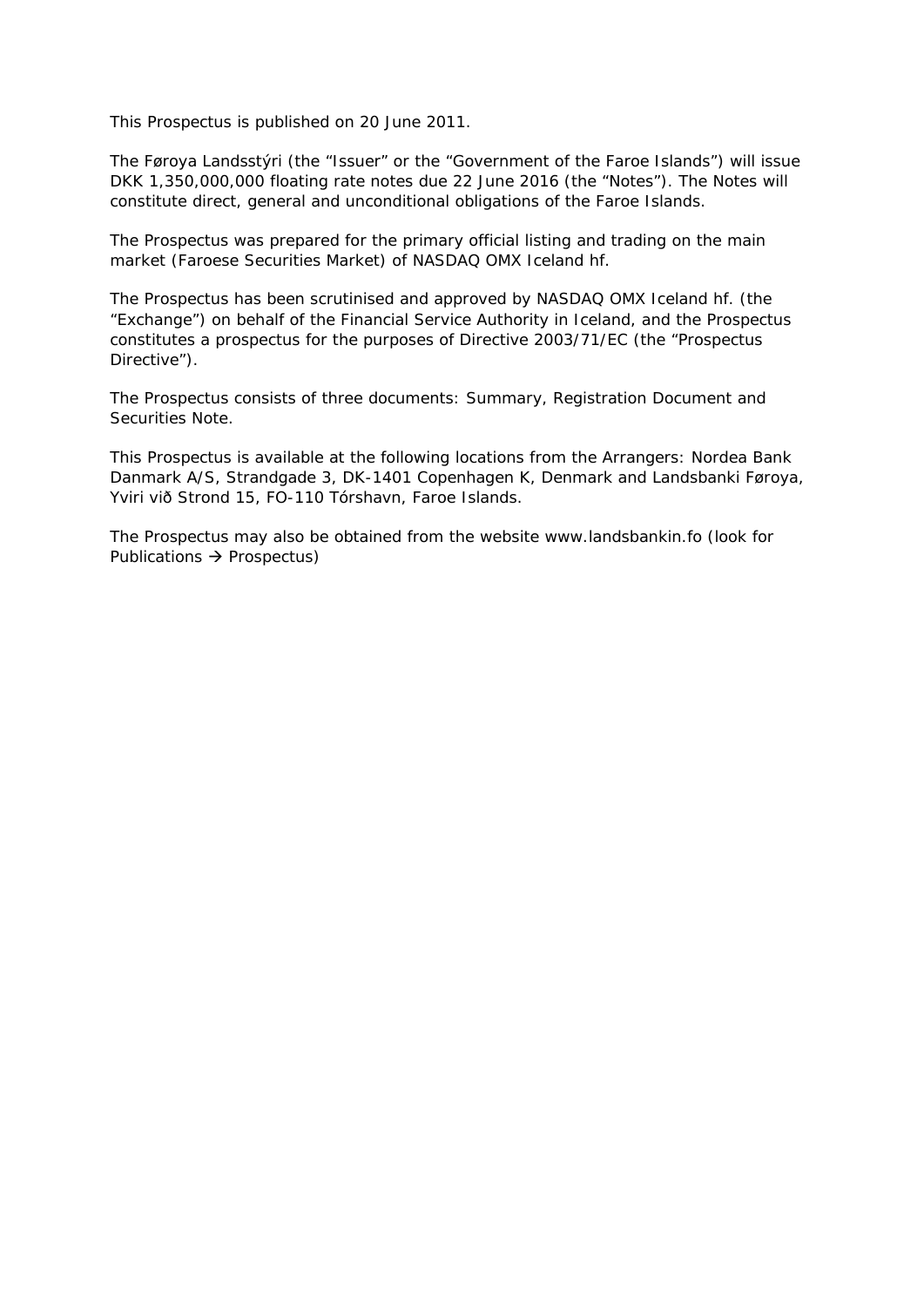### TABLE OF CONTENTS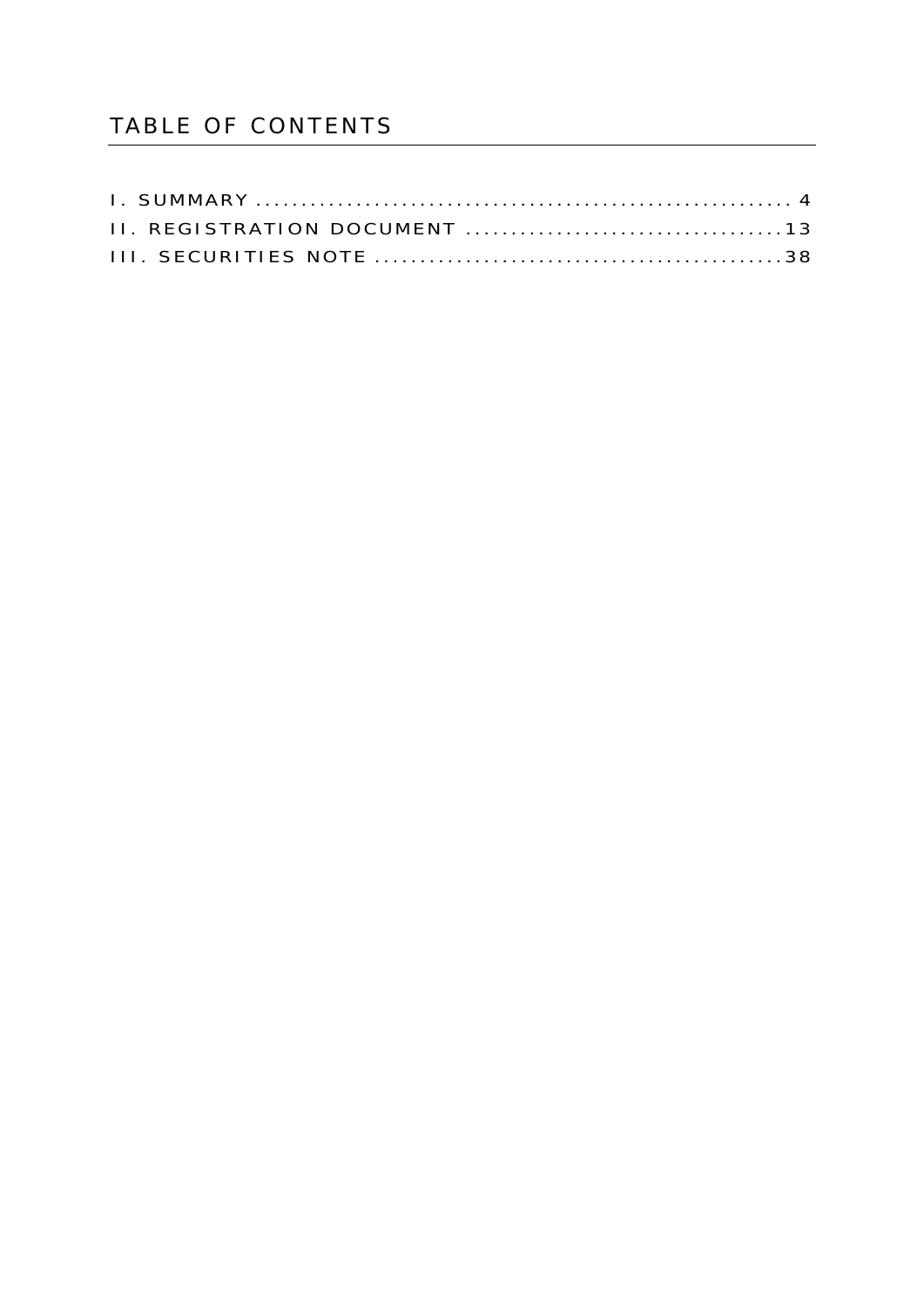### <span id="page-3-0"></span>I. SUMMARY

### General

This Summary should be read as an introduction to and in conjunction with the entire Prospectus dated 20 June 2011. The Summary is qualified in its entirety by more detailed information stated in the Registration Document and the Securities Note.

Any decision to invest in the Notes should be based on consideration of the Prospectus as a whole by the investor.

Where a claim relating to the information contained in the Prospectus is brought before a court, the plaintiff investor might, under the relevant legislation, have to bear the costs of translating the Prospectus before the legal proceedings are initiated.

Civil liability attaches to those persons who have tabled the summary including any translation thereof, and applied for its notification, but only if the summary is misleading, inaccurate or inconsistent when read together with the other parts of the Prospectus.

### The Notes

On 22 June 2011 (the "Issue Date") the Government of the Faroe Islands will issue DKK 1,350,000,000 floating rate notes due 22 June 2016 (the "Notes") subject to the terms and conditions as specified in this Prospectus.

The currency of the Notes is Danish kroner ("DKK") and each note will be issued with the denomination of DKK 1,000 per Note. The Notes will redeem on 22 June 2016 (the "Maturity Date"), unless the Notes have been redeemed prior to that day, due to an Event of Default. The Notes are issued on Issue Date at an issue price of 100.00 per cent.

The Notes bear interest from and including the Issue Date. Interest is payable quarterly on 22 March, 22 June, 22 September and 22 December in each year.

The interest rate (the "Interest Rate") is determined by the Calculation Agent on each Interest Determination Date on the basis of the Reference Rate being 3-months CIBOR plus a Margin of 0.75 per cent. per annum.

The Interest payable per Notes on each Interest Payment Date shall be determined by applying the Interest Rate to the principal amount of a Note, multiplying the sum by the actual number of days in the Interest Period concerned divided by 360 (ACT/360 day count fraction).

The Notes constitute direct and unsecured obligations of the Government of the Faroe Islands and constitute unsubordinated loan indebtedness ranking *pari passu* with all other loan indebtedness of the Government of the Faroe Islands. The Notes of each series will rank equally with each other, without any preference among themselves.

The Notes will be issued and registered as dematerialised securities, in book-entry form with the Danish central securities depository, VP SECURITIES A/S, on the Issue Date. The Notes are open for further issues without a fixed maximum amount. Future issues will be made at market price free of charge to investors. The Notes will be closed for further issues on 22 May 2016.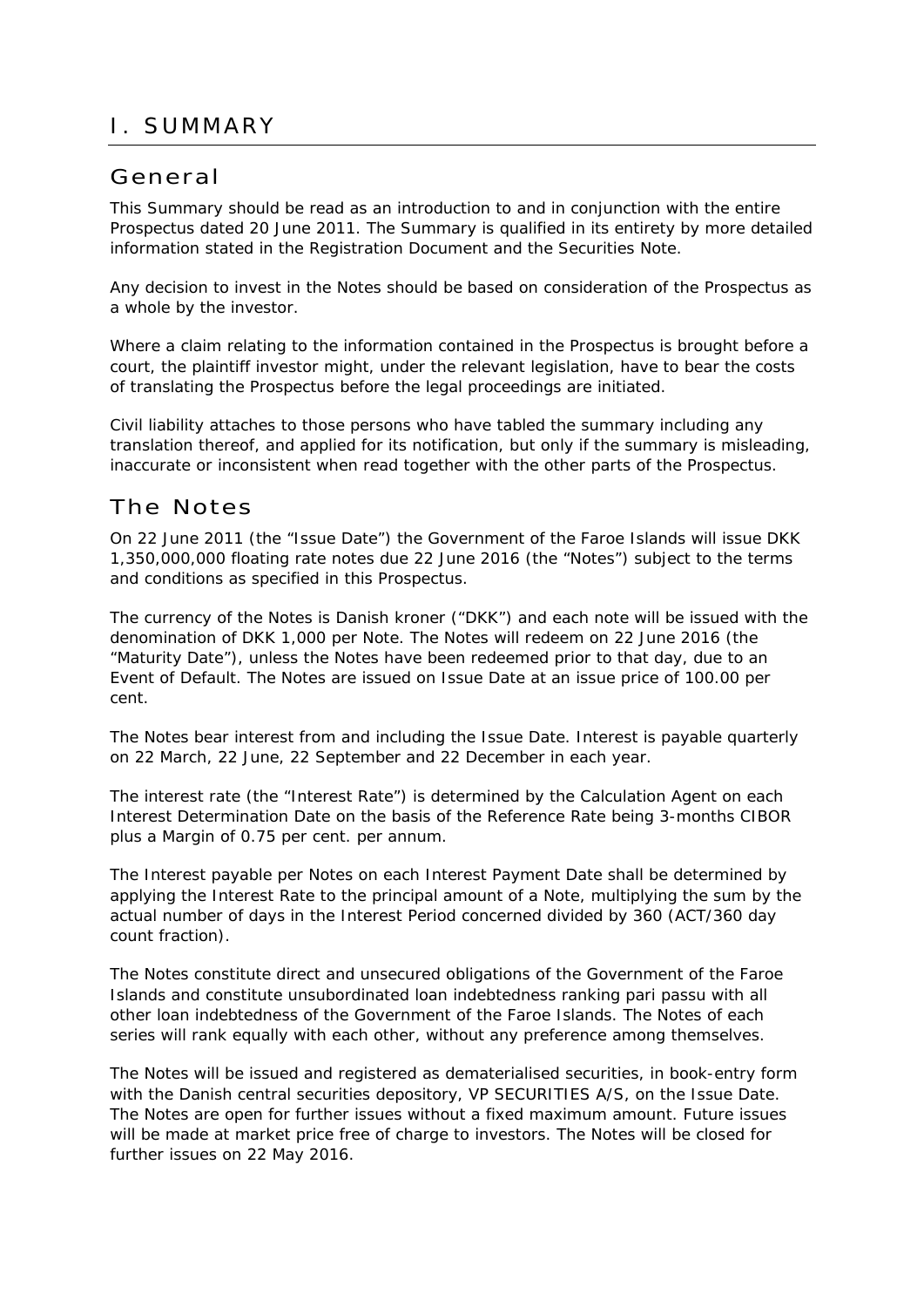Nordea Bank Danmark A/S, Strandgade 3, DK-1401 Copenhagen, Denmark, will act as Account Holding Institute (in Danish: *Kontoførende Institut*) in relation to VP SECURITIES A/S.

The Notes are not redeemable by the Issuer prior to the Maturity Date. The noteholders may not demand redemption of the Notes prior to the Maturity Date, unless there is an Event of Default.

The Notes are issued in accordance with authorisation given by the Faroese Minister of Finance on 10 June 2011.

The proceeds from the issue of the Notes will be used as follows:

DKK 350,000,000 for the financing of a deficit in the national budget for 2010 and 2011 and up to approximately DKK 1,000,000,000 for the financing of the repurchase of Føroya Landsstýri 2.00 per cent Fixed Rate Notes due 11 June 2012 (LB-FO 120611) with ISIN code DK0030172812.

Nordea Bank Danmark A/S and Landsbanki Føroya have arranged for the Notes to be purchased by a group of institutional investors.

Payment and settlement of the Notes will be effected three business days after the trading day against registration with VP SECURITIES A/S. However, the first issue will be settled for value on the Issue Date. The settlement will be effected against payment and registration with VP SECURITIES A/S.

The Prospectus has been approved by NASDAQ OMX Iceland hf. acting on behalf of the Financial Supervisory Authority – Iceland (FME) as the competent authority in Iceland for the purpose of Directive 2003/71/EC (the Prospectus Directive) and the relevant laws and regulations for approval of the Prospectus. Application has been filed with NASDAQ OMX Iceland hf. for the trading and official listing on the main market (Faroese Securities Market) of NASDAQ OMX Iceland hf. Acceptance of the Notes for the trading and official listing on the main market (Faroese Securities Market) of NASDAQ OMX Iceland hf. is expected to have effect from 22 June 2011.

The Prospectus is expected be passported to the Kingdom of Denmark prior to the 22 June 2011. Following the passporting of the Prospectus to the Kingdom of Denmark, application will be filed with NASDAQ OMX Copenhagen A/S for the trading and official listing on the main market of NASDAQ OMX Copenhagen A/S. Acceptance of the Notes for the trading and official listing on the main market of NASDAQ OMX Copenhagen A/S is expected to have effect from 22 June 2011.

The Notes are subject to Danish legislation, and any disputes arising out of or in connection with the Notes shall be brought before the District Court of Copenhagen.

### Costs of the Notes issue

The total costs of the Notes issue are DKK 2,991,260 (including placing commission and arranging fees). The Issuer will bear the costs related to the issuance of the Notes.

### Risk factors

Investors should read this prospectus carefully. Investing in the Notes involves risks, which the investors should take into account prior to deciding to make an investment in the Notes.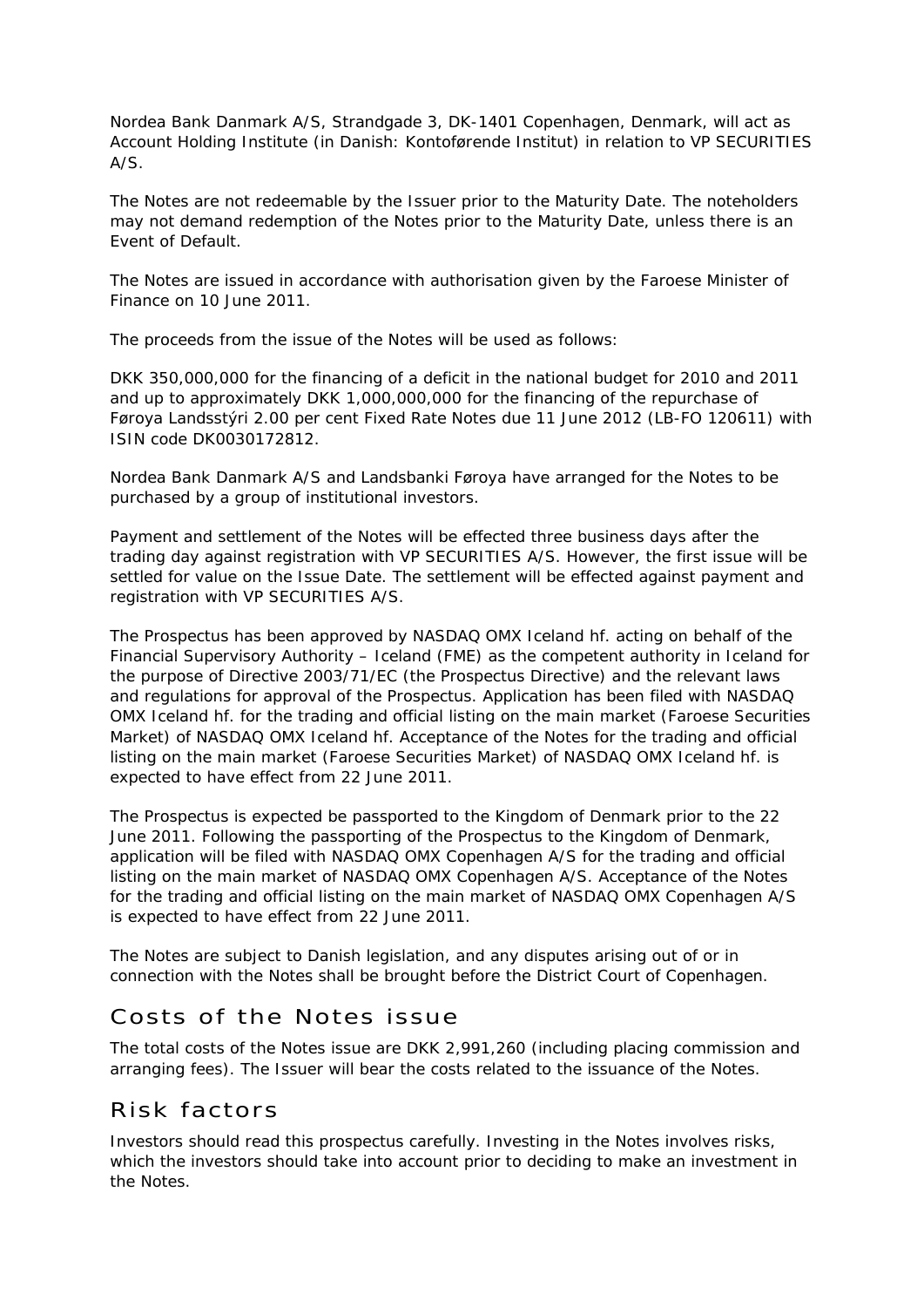The Issuer believes that the following risk factors mentioned below are material and associated with investing in the Notes being offered and admitted to trading and official listing:

- market risk
- liquidity risk
- legal risk
- credit risk

In addition to the above mentioned risk factors associated with investing in the Notes, there are also risks associated with the Issuer's inability to pay interest, principal or other amounts in connection with the Notes relating to the Faroese economy; the political environment of the Faroe Islands, and the relations between the Faroe Islands and the Kingdom of Denmark. The inability of the Issuer to pay interest, principal or other amounts in connection with the Notes may also occur for other reasons, which may not be considered material or significant by the Issuer based on information currently available to it or which it may not currently be able to anticipate.

### Information concerning the Issuer

The name of the Issuer is the Føroya Landsstýri (the Government of the Faroe Islands).

### Description of the Faroe Islands

The Faroe Islands are a self-governing country within the Kingdom of Denmark which also comprises Greenland.

The currency of the Faroe Islands is the Faroese króna, issued by Danmarks Nationalbank, the Danish central bank. The basis of the Faroese króna is an equal amount of Danish kroner deposited in an account in the Danish central bank. If the Kingdom of Denmark decides to changes its official currency from Danish kroner to Euro, the Faroe Islands can be expected to follow.

The Faroe Islands legislate and govern a wide range of areas in accordance with the Faroe Islands Home Rule Act no. 137 of 23 March 1948 (the "Home Rule Act"). According to the Home Rule Act some matters are to remain the responsibility of the Danish Government as long as the Faroe Islands are part of the Kingdom of Denmark.

The Faroe Islands are not a member of the European Union.

The Faroese Parliament, the legislative assembly for Faroese affairs, appoints the Prime Minister, who – along with his/her cabinet ministers – constitutes the Government of the Faroe Islands.

The Faroese head of state is the Danish head of state, Queen Margrethe II. The present Prime Minister is Kaj Leo Johannesen (The Unionist Party).

The Faroe Islands are a modern, developed society with a standard of living comparable to other Nordic countries. Fishery and related industries are of major importance to the economy of the Faroe Islands. The dependence on a resource-based industry is evident in the export figures, of which fish products account for about 95% of the export value.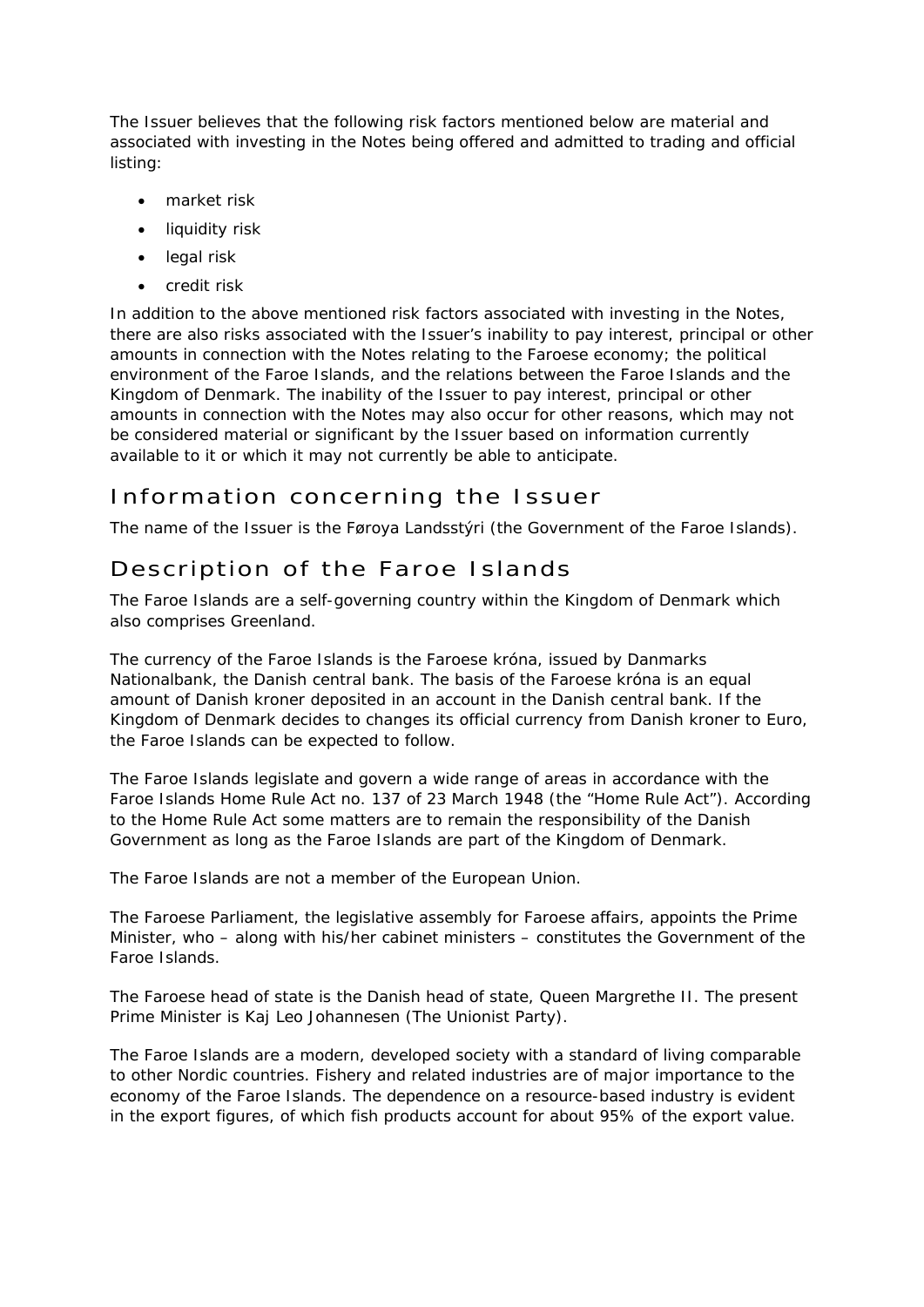| Exports (fob) by product       |       |       |       | <b>Table 1</b>           |
|--------------------------------|-------|-------|-------|--------------------------|
| <b>Million DKK</b>             | 2008  | 2009  | 2010  | Diff 2009 to<br>2010 (%) |
| Cod                            | 605   | 403   | 525   | $-30.4$                  |
| Haddock                        | 172   | 99    | 102   | 2.6                      |
| Pollock                        | 494   | 573   | 550   | $-4.0$                   |
| Salmon                         | 824   | 1203  | 1,338 | 11.3                     |
| Trout                          | 139   | 175   | 138   | $-21.1$                  |
| Blue whiting                   | 54    | 31    | 111   | 263.2                    |
| Herring                        | 152   | 186   | 172   | $-7.5$                   |
| Atlantic mackerel              | 175   | 185   | 281   | 51.8                     |
| Prawn                          | 117   | 106   | 90    | $-15.2$                  |
| Other fish products            | 829   | 694   | 901   | 29.8                     |
| Total exports of fish products | 3,562 | 3,655 | 4,209 | 15.1                     |
| Other products                 | 179   | 217   | 180   | $-16.9$                  |
| Vessels                        | 604   | 226   | 217   | $-3.8$                   |
| Total exports of products      | 4,346 | 4,098 | 4,606 | 12.4                     |
|                                |       |       |       |                          |

**Source:** Statistics Faroe Islands

In 2008, GDP decreased after significant increases the years before. GDP decreased a further 1.6% in 2009.

In its publication "Economic Outlook for 2011 and 2012", Landsbanki Føroya forecasts GDP growth to be 0.7% in 2010; 6% in 2011 and 4% in 2012. This increase in expected GDP is due to prospects of improved demersal fisheries in Faroese waters during the in coming years, as well as an expected increase in private consumption.

| National income, expenditure and savings |        |        | Table 2 |        |
|------------------------------------------|--------|--------|---------|--------|
| <b>Million DKK</b>                       | 2006   | 2007   | 2008    | 2009   |
| Gross domestic product                   | 11,716 | 12,402 | 12,303  | 12,100 |
| + Wages and salaries from abroad         | 362    | 408    | 476     | 513    |
| - Wages and salaries to abroad           | 139    | 182    | 209     | 168    |
| + Property income from abroad            | 525    | 601    | 463     | 110    |
| - Property income to abroad              | 449    | 533    | 727     | 544    |
| National income, gross                   | 12,013 | 12,697 | 12,305  | 12,011 |
| + Current transfers from abroad          | 977    | 1.275  | 879     | 932    |
| - Current transfers to abroad            | 128    | 130    | 128     | 83     |
| National disposable income, Gross        | 12,862 | 13,842 | 13,056  | 12,860 |
| - Final consumption expenditure          | 10,100 | 10,528 | 10,849  | 10,858 |
| Savings, gross                           | 2,763  | 3,313  | 2,207   | 2,002  |
| - Gross capital formation                | 2,771  | 3,890  | 2,538   | 2,148  |
| Net lending $(+)$ / Net borrowing $(-)$  | -8     | $-577$ | $-330$  | $-145$ |

**Source:** Statistics Faroe Islands. The GDP figures for 2009 are preliminary.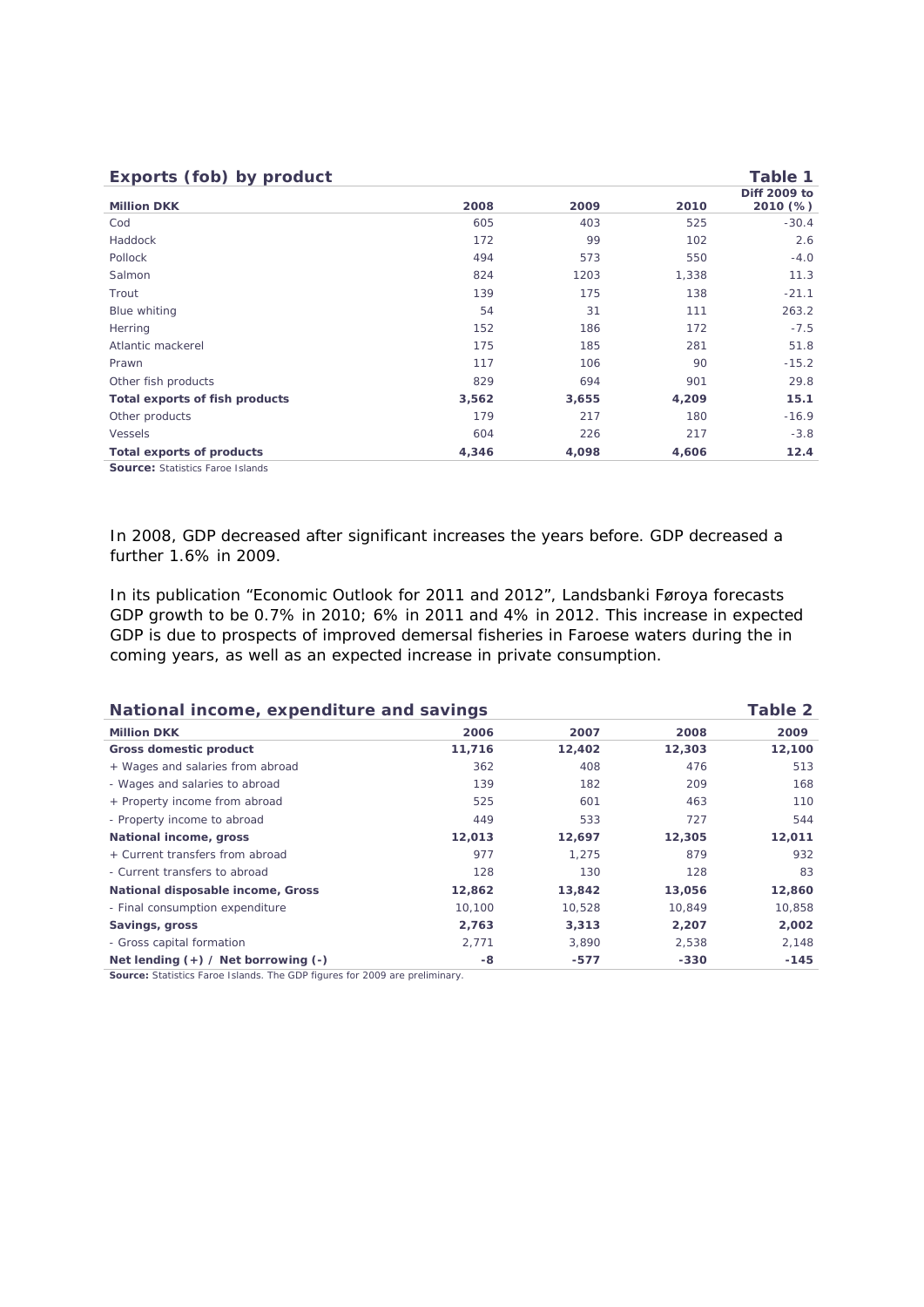| Total wage expenditure by business sector         |       |       |       | Table 3      |
|---------------------------------------------------|-------|-------|-------|--------------|
|                                                   |       |       |       | Diff 2009 to |
| <b>Million DKK</b>                                | 2008  | 2009  | 2010  | 2010 (in %)  |
| Fishing                                           | 724   | 576   | 714   | 24.0         |
| Aquaculture                                       | 153   | 172   | 170   | $-0.9$       |
| Fish processing                                   | 315   | 303   | 315   | 4.0          |
| Trade and industry, construction and energy etc   | 1,046 | 910   | 861   | $-5.5$       |
| Sales and services, transport, communication etc. | 2,256 | 2.116 | 2.078 | $-1.8$       |
| Public administration and services                | 2.341 | 2.440 | 2.486 | 1.9          |
| Other                                             | 183   | 185   | 188   | 1.5          |
| <b>Total</b>                                      | 7,018 | 6,701 | 6,811 | 1.6          |
| <b>Source: Statistics Faroe Islands.</b>          |       |       |       |              |

In general, the Faroese labour market is characterised by a relatively large workforce in the fishing sector and the public sector.

In January 2011 there were about 23,136 employees in private and public businesses (51% males and 49% females). Unemployment rose significantly during 2009 and 2010 and is currently at 7.8%, coming from 3.4% in March 2009.

### Industries

In 2007, the total Faroese catch was 582,000 tonnes, in 2008 it was 521,000 tonnes and in 2009 it was 351.922 tonnes. The large reduction from 2008 to 2009 was due to significant reductions in quotas for pelagic species.

The fish farming industry has experienced a positive trend in recent years after a major crisis around 2003. The export value in 2009 was around DKK 1,350 million. Industry estimates are that app. 60,000 tonnes will be harvested in 2011 compared with 47,000 tonnes in 2010. The quantity of new stocks released in the coming two to three years will increase compared with previous years, which means that the harvest is likely to be app. 60-70,000 tonnes for the next 2 to 3 years. The fish farming industry accounts for 30% of total Faroese exports.

The construction industry in the Faroe Islands has had a significant impact on the economy. Recently, the industry has undergone great changes as the demand for construction has decreased dramatically. Both the firm concentration and the number of employees and wages have decreased, and the development in the construction industry in the near future now depend on governmental projects as well as the municipality of Tórshavn, which are the main investors in construction.

The transport sector on the Faroe Islands has in general been affected by the international financial crisis and economic slowdown. There has been a decrease in the number of passengers travelling to and from the Faroe Islands. From 2008 to 2009 the number of travellers through Vagar Airport fell by 8.2%. Currently, Atlantic Airways is the only operator offering routes to and from the Faroe Islands. In 2010, 199,998 passengers travelled through Vagar airport which is 1.7% less than in 2009.

Tourism is presently of minor importance to the Faroese economy. Efforts have been made to develop the tourism industry to diversify the Faroese economy. The direct income effect of the tourism industry is estimated to be DKK 150-200 million. This figure excludes transport to and from the Faroe Islands.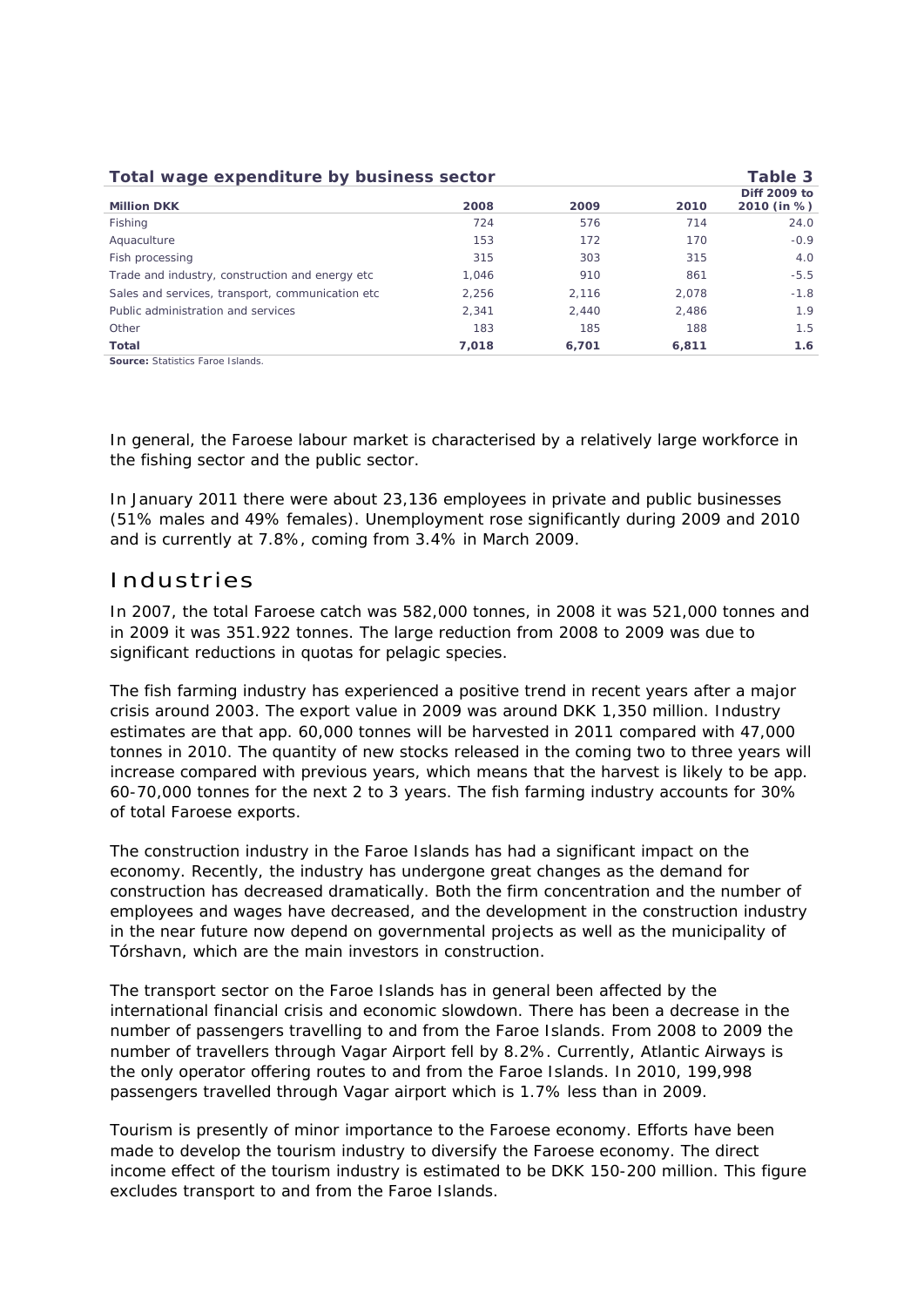In 1992, the Danish Government agreed to transfer the rights to mineral resources in the subsoil of the Faroe Islands to the Government of the Faroe Islands. So far the explorations have discovered no commercial findings, but they have showed the presence of an active hydrocarbon system in the Faroese subsurface. The influence from the oil industry has so far had a limited economic effect and expectations have become more moderate. Oil and gas explorations in the Faroese subsoil will continue in new areas in the coming years.

The financial market in the Faroe Islands is served by four banks – Eik Banki Føroya P/F, P/F BankNordik, Norðoya Sparikassi and Suðuroyar Sparikassi. In 2010 Eik Banki P/F became insolvent and was taken over by the Danish Stability Company (Finansiel Stabilitet). The Faroese branch of the bank, Eik Banki Føroya P/F has since been sold to TF-Holding, the largest insurance company on the Faroe Islands, which now owns 70% of Eik Banki Føroya P/F, while the reaming 30% are still owned by Finansiel Stabilitet.

For the year 2009 P/F BankNordik has presented pre-tax profit of 135 million, and in 2010 pre-tax profits were DKK 416 million. The result in 2010 is positively affected by the sales of shares in P/F Bakkafrost, the largest fish farming company on the Faroe Islands

The smaller banks Suðuroyar Sparikassi and Norðoya Sparikassi have not been able to generate profits; particularly Norðoya Sparikassi has been significantly affected by financing unsuccessful sectors of the Faroese economy.

All Faroese banks have a general obligation to contribute to the Deposit Guarantee Fund, and any case of payments under the guarantee towards depositors and investor or winding-up of distressed banks in the Kingdom of Denmark (including the Faroe Islands and Greenland) by the Financial Stability Company will affect the Faroese banks and their payment obligations towards the Deposit Guarantee Fund.

### Rating

On 18 April 2011 Moody's Investors Service's foreign currency rating of the Faroe Islands was downgraded to Aa3 from Aa2, and the outlook was changed to negative from stable.

| <b>Ratings Category</b>              | Moody's Rating |
|--------------------------------------|----------------|
| Outlook                              | Negative       |
| Government Bonds - Foreign Currency  | Aa3            |
| Government Bonds - Domestic Currency | NR.            |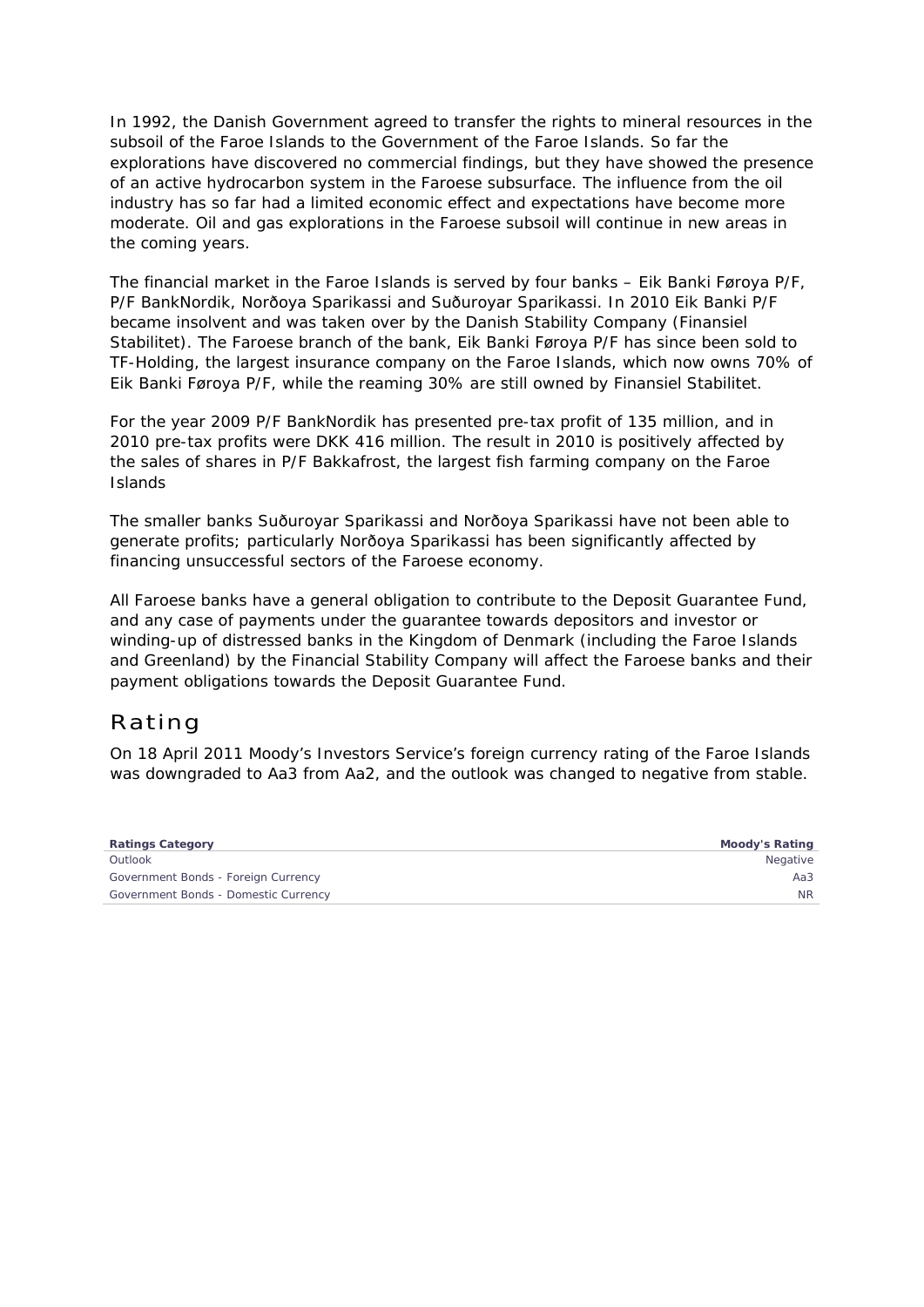### Financial information

### **Central government accounts Table 4**

| central government accounts                 |          |                |                | Table 4       |
|---------------------------------------------|----------|----------------|----------------|---------------|
|                                             | Actual   | Actual         | Actual         | <b>Budget</b> |
| <b>Million DKK</b>                          | 2008     | 2009           | 2010           | 2011          |
| Taxes, direct                               | 1,826    | 1,750          | 1,922          | 1,989         |
| Taxes, indirect                             | 1,934    | 1,726          | 1,810          | 1,867         |
| Transfers from the Danish State             | 673      | 663            | 669            | 666           |
| Transfers from municipalities and govt inst | 164      | 143            | 139            | 108           |
| Fees                                        | 73       | 77             | 84             | 79            |
| Other                                       | 689      | 711            | 693            | 739           |
| Operating revenues, excl interest           | 5,359    | 5,068          | 5,317          | 5,447         |
| Compensation of employees                   | 2,036    | 2,120          | 2,189          | 2,265         |
| <b>Transfers</b>                            | 1,959    | 2,033          | 1,971          | 2,079         |
| Other operating expenditures                | 1,448    | 1,365          | 1,526          | 1,409         |
| Operating expenses, excl interest           | 5,443    | 5,518          | 5,686          | 5,753         |
| Primary operating balance                   | $-84$    | $-450$         | $-369$         | $-306$        |
| Interest income and dividends               | 168      | 205            | 118            | 80            |
| Interest expenses                           | 131      | 219            | 164            | 112           |
| <b>Gross operating balance</b>              | $-47$    | $-464$         | $-415$         | $-338$        |
| Debt repayment                              | 1,015    | 1,427          | 677            | 15            |
| Net operating balance                       | $-1,062$ | $-1,891$       | $-1,092$       | $-353$        |
| Sale of fixed assets                        | 11       | $\overline{7}$ | $\overline{4}$ | 20            |
| Sale of shares                              | $\Omega$ | $\Omega$       | $\Omega$       | 65            |
| Repayments of loans                         | 24       | 22             | 86             | 20            |
| Privatisation / decapitalisation            | 414      | $\Omega$       | $\circ$        | $\circ$       |
| Intergovernmental revenue                   | 65       | 100            | $\Omega$       | 200           |
| <b>Total capital revenues</b>               | 515      | 129            | 90             | 305           |
| Construction of fixed capital               | 217      | 163            | 138            | 214           |
| Acquisition of fixed capital                | 11       | 26             | 17             | 22            |
| Injection of cap. into publ. LDT's          | 542      | 150            | $\overline{O}$ | 200           |
| Lending                                     | 327      | 15             | 81             | 34            |
| <b>Total capital expenses</b>               | 1,097    | 353            | 237            | 470           |
| Financing surplus/deficit                   | $-630$   | $-688$         | $-562$         | $-503$        |
| Course: Escoso government accounts          |          |                |                |               |

**Source:** Faroese government accounts

| <b>Central government assets and liabilities</b> |       |       |       | Table 5 |
|--------------------------------------------------|-------|-------|-------|---------|
| <b>Million DKK</b>                               | 2007  | 2008  | 2009  | 2010    |
| <b>ASSETS</b>                                    |       |       |       |         |
| Deposits in Landsbanki Føroya                    | 2.467 | 2,158 | 1,551 | 1,882   |
| Others in circulation                            | 959   | 841   | 1,062 | 1,204   |
| Fixed assets                                     | 1,767 | 2,283 | 2,358 | 2,385   |
| <b>Total assets</b>                              | 5,193 | 5,282 | 4,972 | 5,470   |
| <b>LIABILITIES</b>                               |       |       |       |         |
| Long-term debt (Kingdom of Denmark)              | 500   | 500   | 500   | 500     |
| Bond loan                                        | 2,160 | 2,119 | 2,707 | 3,726   |
| Other debt                                       | 719   | 971   | 695   | 741     |
| <b>Total debt</b>                                | 3,379 | 3,590 | 3,903 | 4,967   |
| Net assets                                       | 1,814 | 1,692 | 1,069 | 503     |
| Carmea: Londoboni: Foreig                        |       |       |       |         |

**Source:** Landsbanki Føroya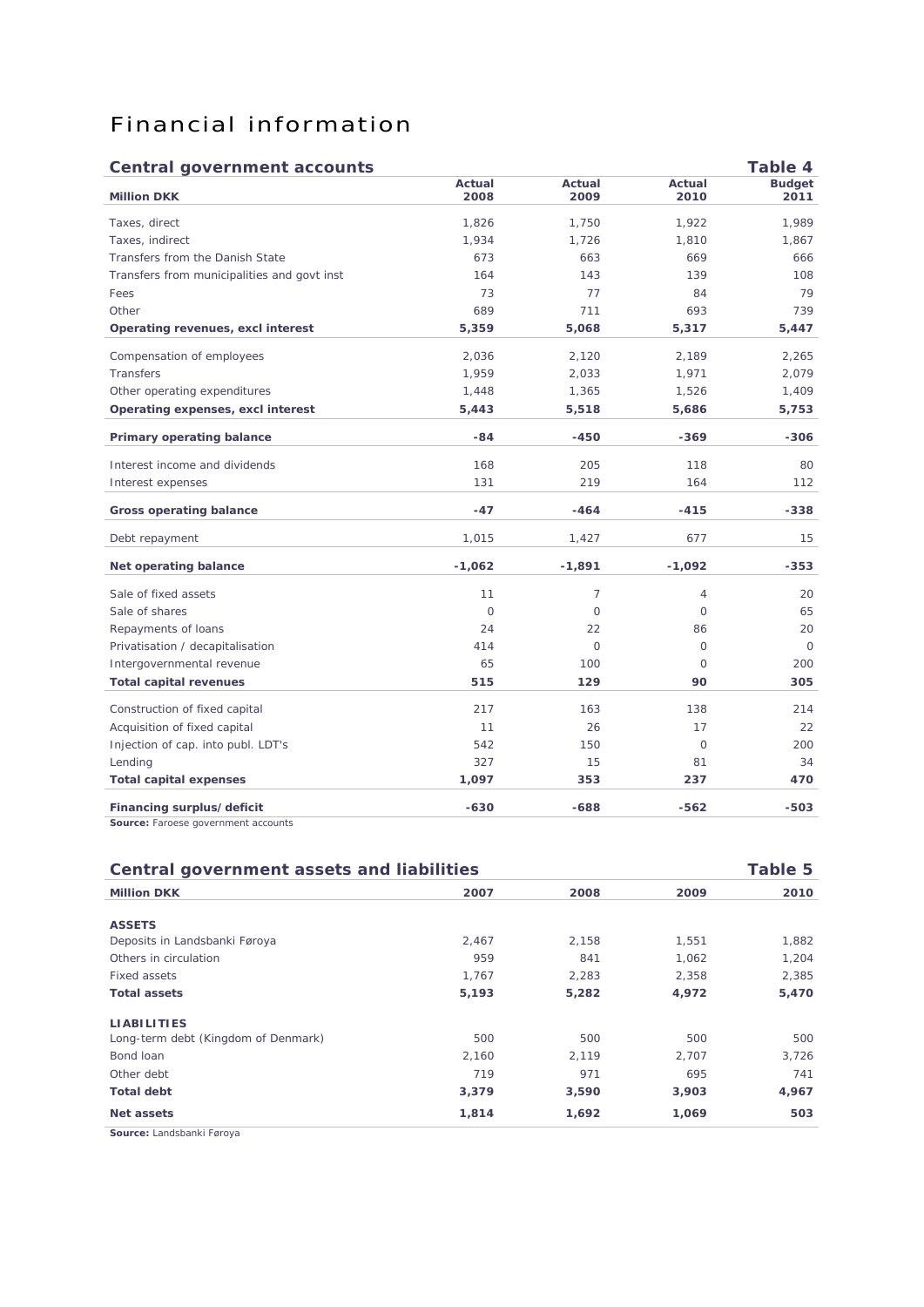| <b>Outstanding bonds</b>  |                      |                      |                          | Table 6                         |
|---------------------------|----------------------|----------------------|--------------------------|---------------------------------|
| <b>Million DKK</b>        | Annual coupon        | <b>Maturity date</b> | Present<br>structure     | Structure after<br>22 June 2011 |
| FO-LB 160622 Blt          | <b>Floating Rate</b> | 22-Jun-16            | $\overline{\phantom{a}}$ | 1,350                           |
| FO-LB 140407 Blt          | 3.125%               | 07-Apr-14            | 1.650                    | 1,650                           |
| FO-LB 120611 Blt          | 2.00%                | $11 - Jun - 12$      | 1.900                    | 1.225                           |
| FO-LB 180610 Ann          | 3.50%                | $10 - Jun - 18$      | 127                      | 127                             |
| <b>Outstanding bonds</b>  |                      |                      | 3,677                    | 4,352                           |
| Source: Landsbanki Førova |                      |                      |                          |                                 |

| <b>Balance of payments</b>                    |          |          |                | Table 7 |
|-----------------------------------------------|----------|----------|----------------|---------|
| <b>Million DKK</b>                            | 2006     | 2007     | 2008           | 2009    |
| Goods                                         | $-600$   | $-1227$  | $-457$         | 74      |
| <b>Services</b>                               | $-554$   | $-788$   | $-626$         | $-980$  |
| Goods and services                            | $-1,154$ | $-2.015$ | $-1083$        | $-905$  |
| Wages                                         | 222      | 226      | 267            | 345     |
| Rents                                         | 226      | 69       | $-265$         | $-434$  |
| <b>Income transfers</b>                       | 448      | 294      | $\overline{2}$ | -89     |
| Government sector                             | 736      | 731      | 739            | 836     |
| Other sectors                                 | 113      | 414      | 12             | 13      |
| Other transfers                               | 849      | 1145     | 751            | 849     |
| Current account surplus $(+)$ / deficit $(-)$ | 143      | $-576$   | $-331$         | $-145$  |
| <b>Source: Statistics Faroe Islands</b>       |          |          |                |         |

| Landsbanki Føroya's financial assets |       |       |       | Table 8 |
|--------------------------------------|-------|-------|-------|---------|
| <b>Million DKK</b>                   | 2007  | 2008  | 2009  | 2010    |
| Total financial assets               | 2.910 | 2.764 | 2.407 | 2.473   |
| - of which abroad                    | 1.941 | 1.671 | 1.623 | 1.883   |
| Source: Landsbanki Føroya            |       |       |       |         |

### Auditing procedures

The annual national budget of the Faroe Islands is approved by the Faroese Parliament before 1 January in the relevant national budget year. All government investments and other expenditures have to be approved in the budget for the year in question. The accounts and bookkeeping of the government exchequer are audited by the National Audit Office. Once audited, the books are passed on to a committee consisting of members selected by the Faroese Parliament. The accounts are finally approved by the Parliament together with the auditing report.

### Trends

In addition to the estimates of the future trend in the Faroese economy as specified in the description above, the financial crisis and the uncertainty regarding the global economy make it more difficult than usual to evaluate the outlook for the Faroese economy. The economic trend in 2011 can only to a certain extent be seen as a continuation of previous developments. The financial institutions are expected to be cautious in granting loans as a consequence of the slowdown in the domestic and global economy, together with higher financial costs. This will be relevant to both households and the business sector.

### Arranger and adviser

Nordea Bank Danmark A/S and Landsbanki Føroya are the arrangers of the issue of the Notes, and have acted as advisers to the Government of the Faroe Islands in the preparation of this Prospectus.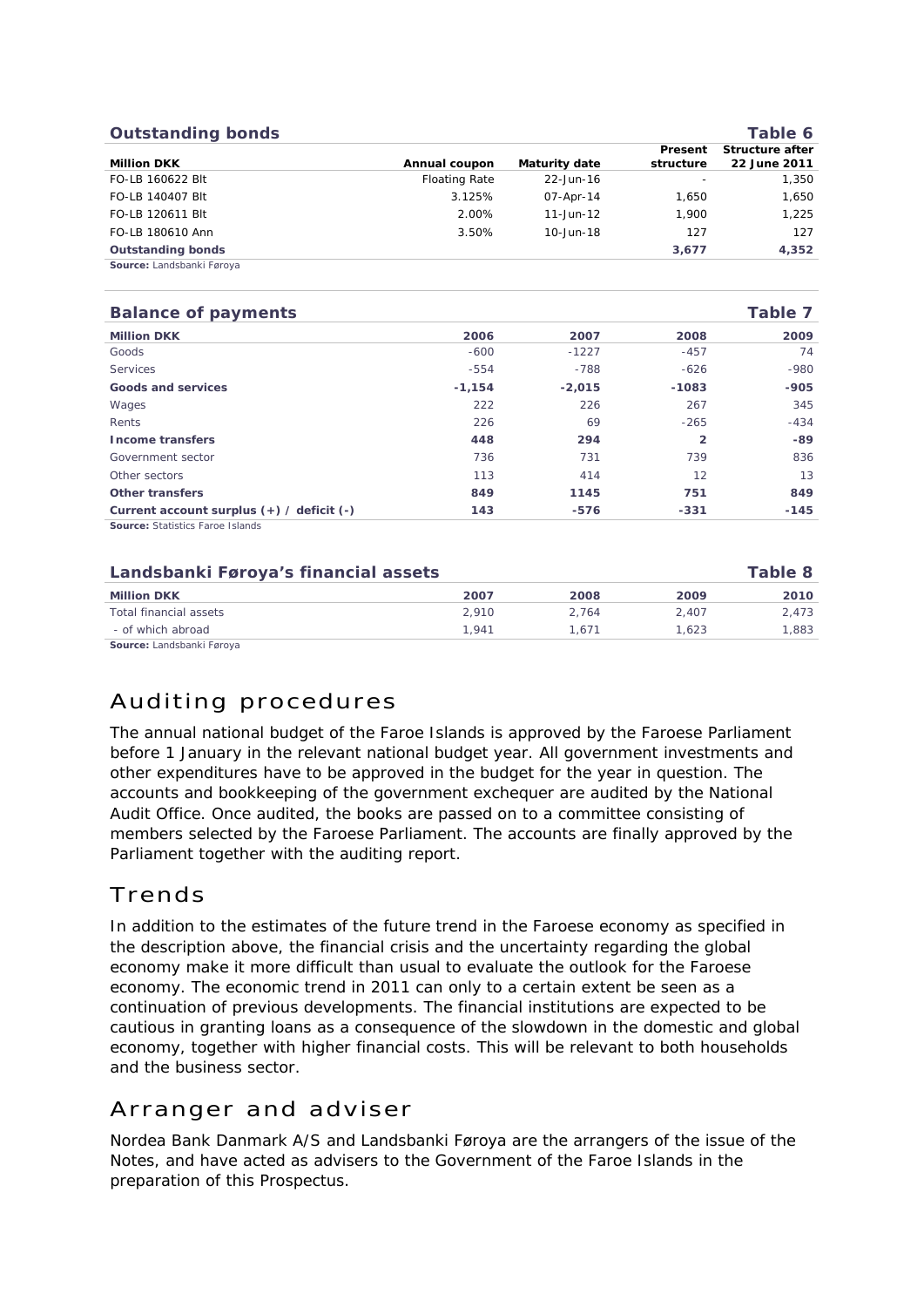### Documents on display

For the life of this Registration Document the below-mentioned documents will be available for inspection in electronic form at the websites as further specified below:

### Landsbanki Føroya, the Governmental Bank

- Economic Assessment (published annually) - Economic Outlook 2011 and 2012 (published 10 March 2011)
- Information Memorandum, (published annually) - Information Memorandum 2009 (published November 2009)
- Moody's Investors Service's latest rating documents concerning the Government of the Faroe Islands (published April 2011)

On the website of Landsbanki Føroya, there will also be an overview of various economic indicators available.

Website: www.landsbankin.fo

### Hagstova Føroya, Statistics Faroe Islands

Comprehensive statistical database covering demographic, business and economic statistics etc. Additional information in the booklet: Faroe Islands in figures 2009.

Website: www.hagstova.fo

### Fíggjarmálaráðið, the Ministry of Finance

The public budget and account (in Faroese only)

Website: www.fmr.fo

### Landsgrannskoðanin, the National Audit Office

Reports submitted by the Faroese Parliament's Audit Committee

(Some of the information in Danish and English)

Website: www.lg.fo

### Løgmansskrivstovan, Prime Minister's Office

Information about political matters in the Faroe Islands

Website: www.tinganes.fo

### The High Commissioner of the Faroe Islands

Annual report on the Faroe Islands (in Danish only)

Website: www.rigsombudsmanden.fo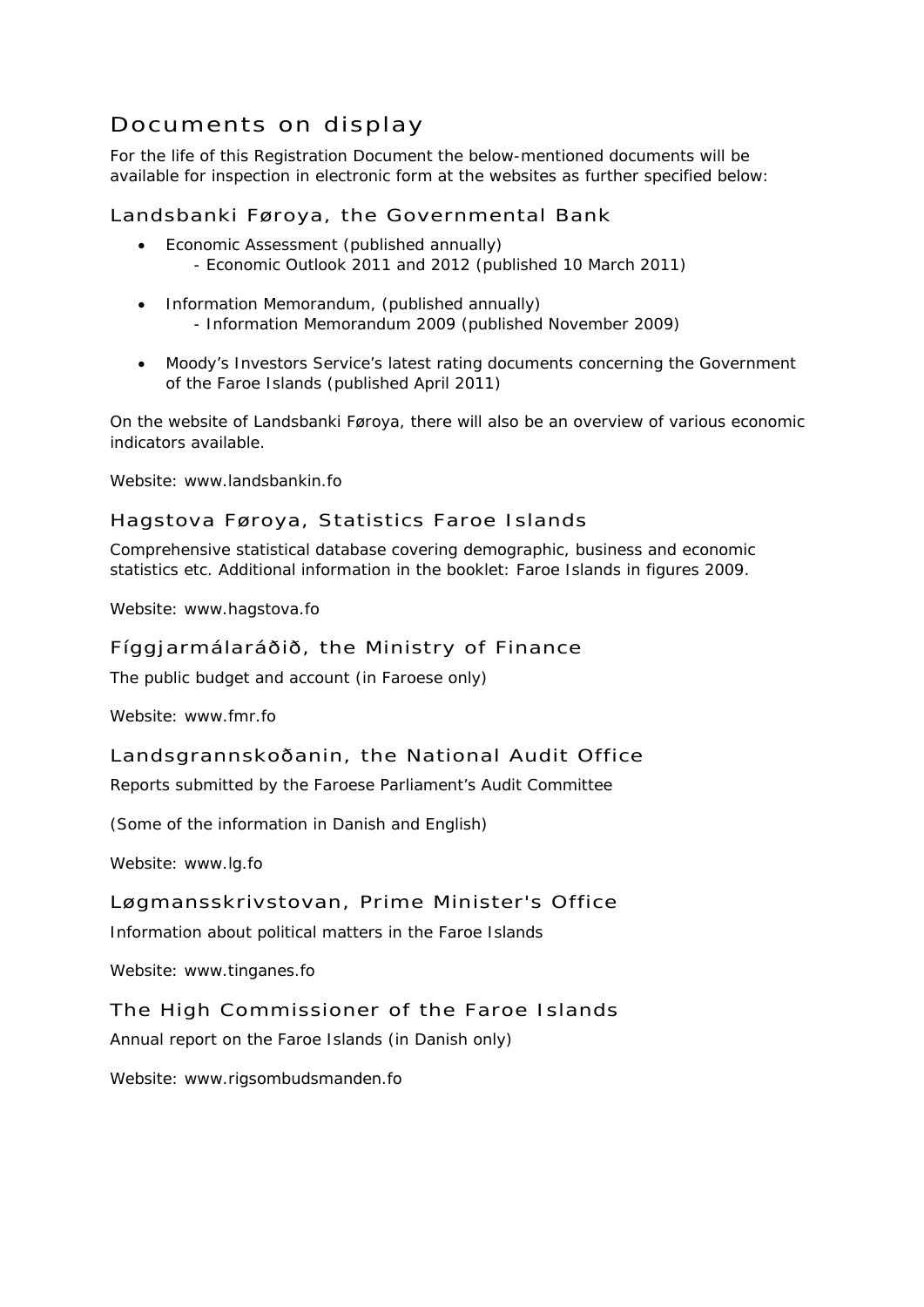### <span id="page-12-0"></span>II. REGISTRATION DOCUMENT

| TABLE OF CONTENTS                                                  |  |
|--------------------------------------------------------------------|--|
|                                                                    |  |
|                                                                    |  |
|                                                                    |  |
|                                                                    |  |
|                                                                    |  |
|                                                                    |  |
|                                                                    |  |
|                                                                    |  |
|                                                                    |  |
|                                                                    |  |
|                                                                    |  |
| 3.6 Description of the Issuer's political system and government 28 |  |
|                                                                    |  |
|                                                                    |  |
|                                                                    |  |
|                                                                    |  |
|                                                                    |  |
|                                                                    |  |
|                                                                    |  |
|                                                                    |  |
|                                                                    |  |
|                                                                    |  |
|                                                                    |  |
|                                                                    |  |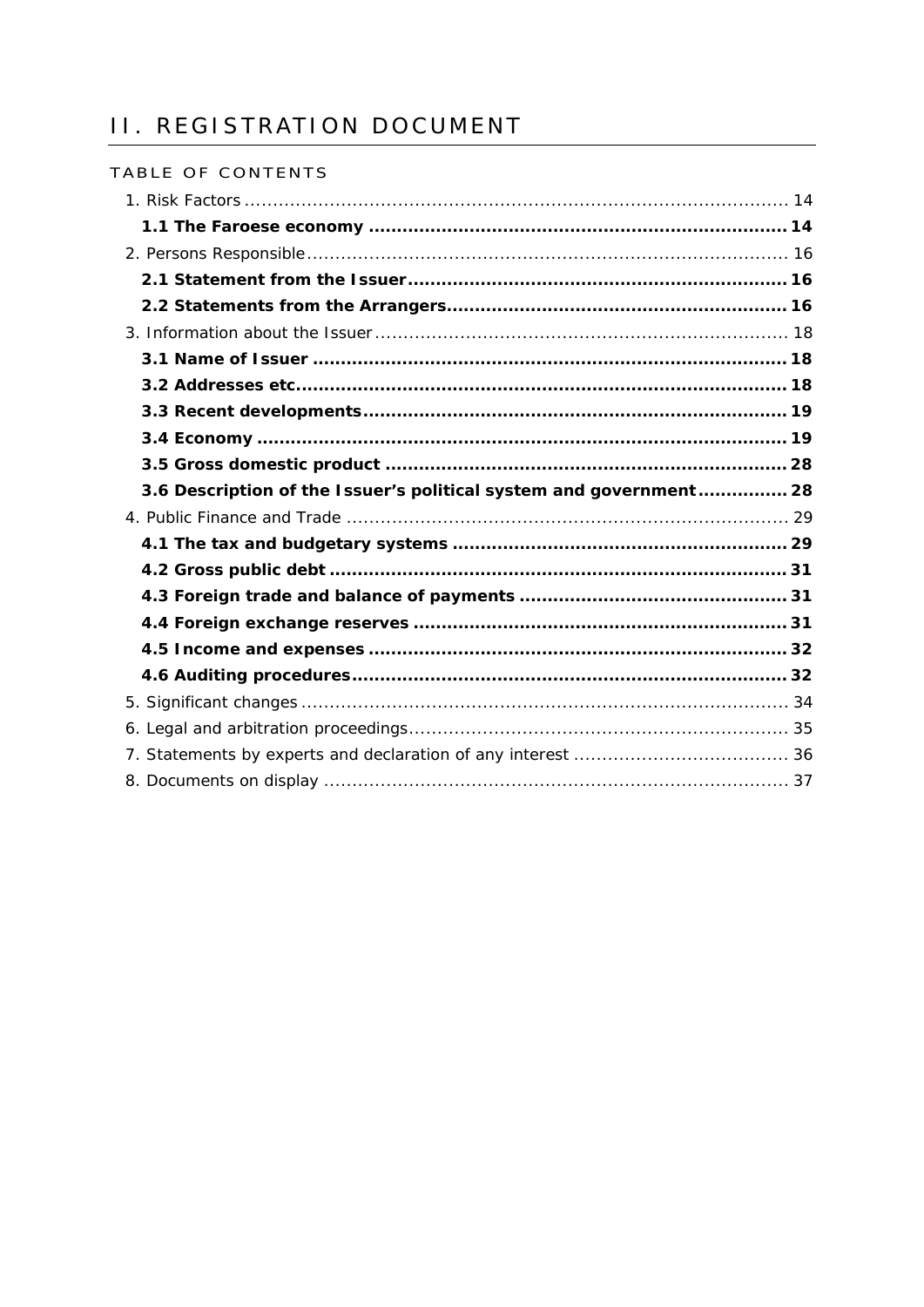### <span id="page-13-0"></span>1. Risk factors

Prospective investors should read this Prospectus carefully. Investing in the Notes involves certain risks factors that may affect the Issuer's ability to fulfil its obligations under the Notes to the investors, and which the investor should take into consideration prior to deciding to make an investment in the Notes. Most of the risk factors mentioned below are contingencies which may or may not occur, and the Issuer is not in a position to express a view on the likelihood of such contingencies occurring. The following is not intended as, and should not be construed as, an exhaustive list of relevant risk factors. There may be other risks that a prospective investor should consider that are relevant to the investor's own particular circumstances or generally. Investors should consider, among other things, the following.

### 1.1 The Faroese economy

The Issuer's ability to fulfil its obligations under the Notes is highly dependent on the conditions of the Faroese economy.

The economic outlook is affected by the government deficit of approximately DKK 500 million in the budget for 2011. However, it is estimated that most industrial groupings in the economy can expect to contribute to growth in GDP at current prices in 2011 and 2012.

Fishery and related industries are of such importance that their influence determines the overall performance of the Faroese economy. This dependence on a resource-based industry is evident in the export figures, of which fish products account for about 91% of the export value. Because the Faroese fishing fleet is very oil dependent, a major increase in oil prices also constitutes a risk factor for the Faroese economy.

The unemployment rate has risen significantly, from 1.3% on average in 2008 to 7.8% in January 2011. Landsbanki Føroya expects the unemployment rate to fall again in 2011 to about 6% on average and falling further in 2012.

A reduction in unemployment in neighbouring countries could make it easier for Faroese job seekers to find employment abroad. This could lead to falling unemployment in the short term. The net growth of the workforce (those that reach working age minus those that reach retirement age) can be estimated at 150-200 persons annually, compared to 400-450 persons 15-20 years ago. The pressure on emigration and unemployment is therefore much smaller than for example in the crisis years in the 1990s.

As a food-exporting country, the effects on the Faroese economy from the global economic recovery are expected to be relatively limited compared to most other and larger industrialised economies.

The Faroese demersal fish stocks are in a weak but somewhat improving state and the catches will contribute to an improvement in government revenues and to a reduction in the government budget deficit in 2011 and 2012.

The Faroese economy has been affected less by the financial crisis than other larger economies with which it cooperates and with which goods and services are traded. The direct effects are more linked to the decline in the real economy of the trading partners of the Faroese economy. This will probably also be true when the trading partners experience recovering economies.

The changes in the surrounding world affect the Faroese economy in different ways. In 2009 consumer prices decreased greatly after several years of significant increases. This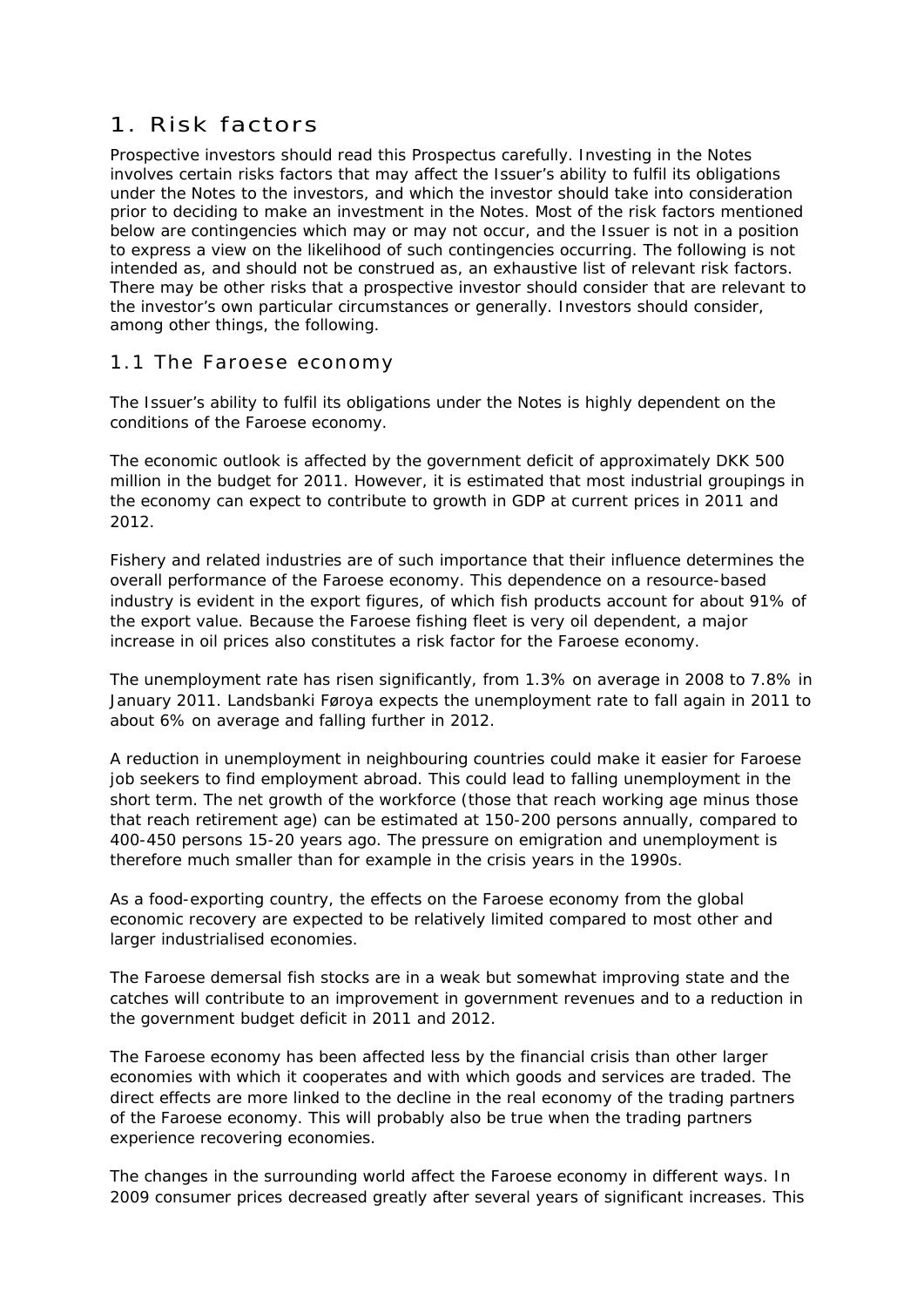was also the case for Faroese export prices in 2009, which though recovered to a great extent in 2010. The nature of the Faroese economy makes it very exposed to especially energy and food price changes, and together with a dramatic fall in import this has had a positive effect on the balance of payments.

Eik Banki P/F went bankrupt in September 2010, mainly because of investments in Denmark especially in real estate which were hit hard by the financial crisis there. The bank was restructured by Finansiel Stabilitet A/S and sold to TF-Holding as owner of 70% of the shares. Otherwise the Faroese banks are mainly affected by the international financial crisis through increased financing costs. This has affected their capacity to lend to households and companies in the Faroe Islands. Likewise, the level of equity in securities and fixed assets has fallen considerably since the autumn of 2007. This, together with the uncertainty surrounding the economic outlook has affects households, in that they have reduced consumption and thereby increased savings rates. Late in 2010 households have probably increased their consumption somewhat again and Landsbanki Føroya expects some increase in consumption in 2011 and 2012.

Moreover, when households in major economies increase savings significantly within a short period of time, this first and foremost affects countries that produce raw materials for industrial production as well as industrialised and export-dependent economies producing consumption goods (durable and high-price goods) other than food. It is therefore expected that food-exporting countries will be less affected by falling demand for exports. Food-exporting countries were most likely more affected by falling export prices in the economic crisis following the financial crisis in 2008, while they were expected to be able to sell the unchanged amounts of produced food commodities. The effects of the global economy on the Faroese economy are likely to be firstly that it will become increasingly expensive to borrow money. A deciding factor regarding the effects on the Faroese economy in the near future are balances in the growth of prices among oil, raw materials, manufactured goods and food products. It is not yet clear how this balance will turn out and therefore, it is not easy to predict the effects in the coming years.

The influence from the oil industry has not yet had the economic effect that was expected when the explorations first took place. Expectations have become more moderate.

After a number of major mergers and acquisitions in recent years, company mergers and acquisitions have come to a stop as a consequence of the global economic crisis having an impact on both market concentration and overall ownership of several industries. It is the opinion of Landsbanki Føroya that structural changes and increased productivity are clear prerequisites for economic growth in coming years.

The market of the Notes issued by the Government of the Faroe Islands is influenced by economic and market conditions and, to varying degrees, interest rates, currency exchange rates and inflation rates. There can be no assurance that events on the Faroe Islands, in Denmark, Europe or elsewhere will not cause market volatility and that such market volatility will not adversely affect the trading price of the Notes.

Any changes in the political environment of the Faroe Islands or in the relationship between the Faroe Islands and Denmark may also affect the Faroese economy. Precipitous political actions taken either by the Faroe Islands or the Kingdom of Denmark could have significant impact on the Faroese economy.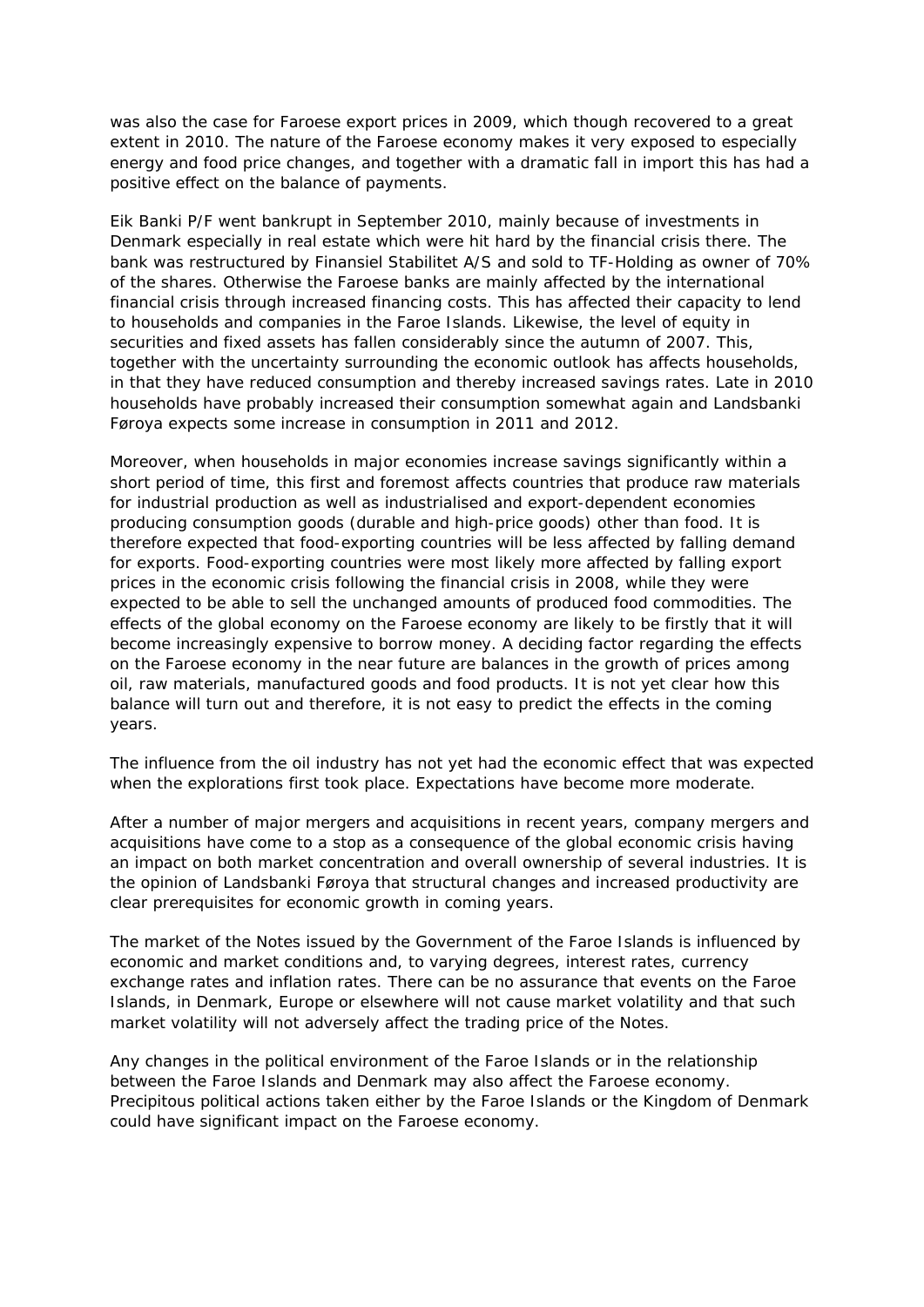### <span id="page-15-0"></span>2. Persons responsible

### 2.1 Statement from the Issuer

We, on behalf of the Government of the Faroe Islands, declare, as those responsible for the Registration Document that, having taken all reasonable care to ensure that such is the case, the information contained in the Prospectus is, to the best of our knowledge, in accordance with the facts and contains no omission likely to affect its import.

Aksel V. Johannesen Minister of Finance Føroya Landsstýri Fíggjarmálaráðið Tórshavn, 20 June 2011 Atli S. Leo **Director** Føroya Landsstýri Fíggjarmálaráðið Tórshavn, 20 June 2011

### 2.2 Statements from the Arrangers

We, Landsbanki Føroya, registered office at Yviri við Strond 15, FO-110 Tórshavn, Faroe Islands, have been the arranger to the Issuer in the preparation of the Registration Document. We have, on behalf of the Issuer, compiled and prepared this Registration Document, having taken all reasonable care to ensure that, to the best of our knowledge, the information contained in the Registration Document, is in accordance with the facts and contains no omission likely to affect its import.

Sigurd Poulsen Managing Director Landsbanki Føroya Tórshavn, 20 June 2011

Jens Erik Magnussen Deputy Director Landsbanki Føroya Tórshavn, 20 June 2011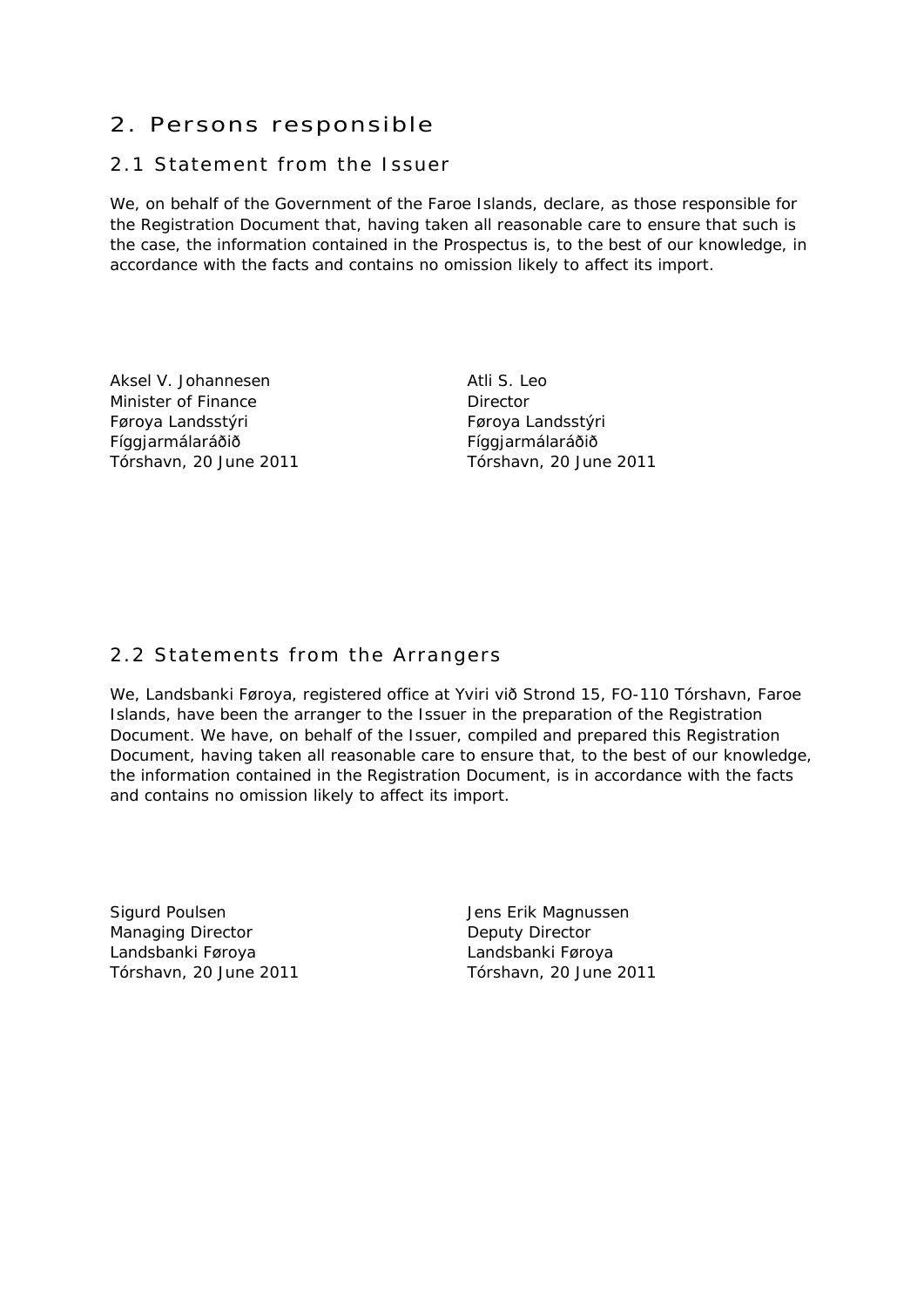We, Nordea Bank Danmark A/S, registered office at Strandgade 3, DK-1401 Copenhagen, Denmark, have been the arranger and adviser to the Issuer and Landsbanki Føroya, in the preparation of this Registration Document. Nordea Bank Danmark A/S has not independently verified the information contained herein. Accordingly, no representation, warranty or undertaking, expressed or implied, is made and no responsibility or liability is accepted by Nordea Bank Danmark A/S as to the accuracy or completeness of the information contained or incorporated in this Registration Document or any other information provided by the Issuer and Landsbanki Føroya in connection with the Notes. Nordea Bank Danmark A/S does not accept any liability in relation to the information contained or incorporated by reference in this Registration Document or any other information provided by the Issuer and Landsbanki Føroya in connection with the Notes

Peter Brink Jensen Senior Analyst Nordea Bank Danmark A/S Copenhagen, 20 June 2011 Fredrik Dahlström **Director** Nordea Bank Danmark A/S Copenhagen, 20 June 2011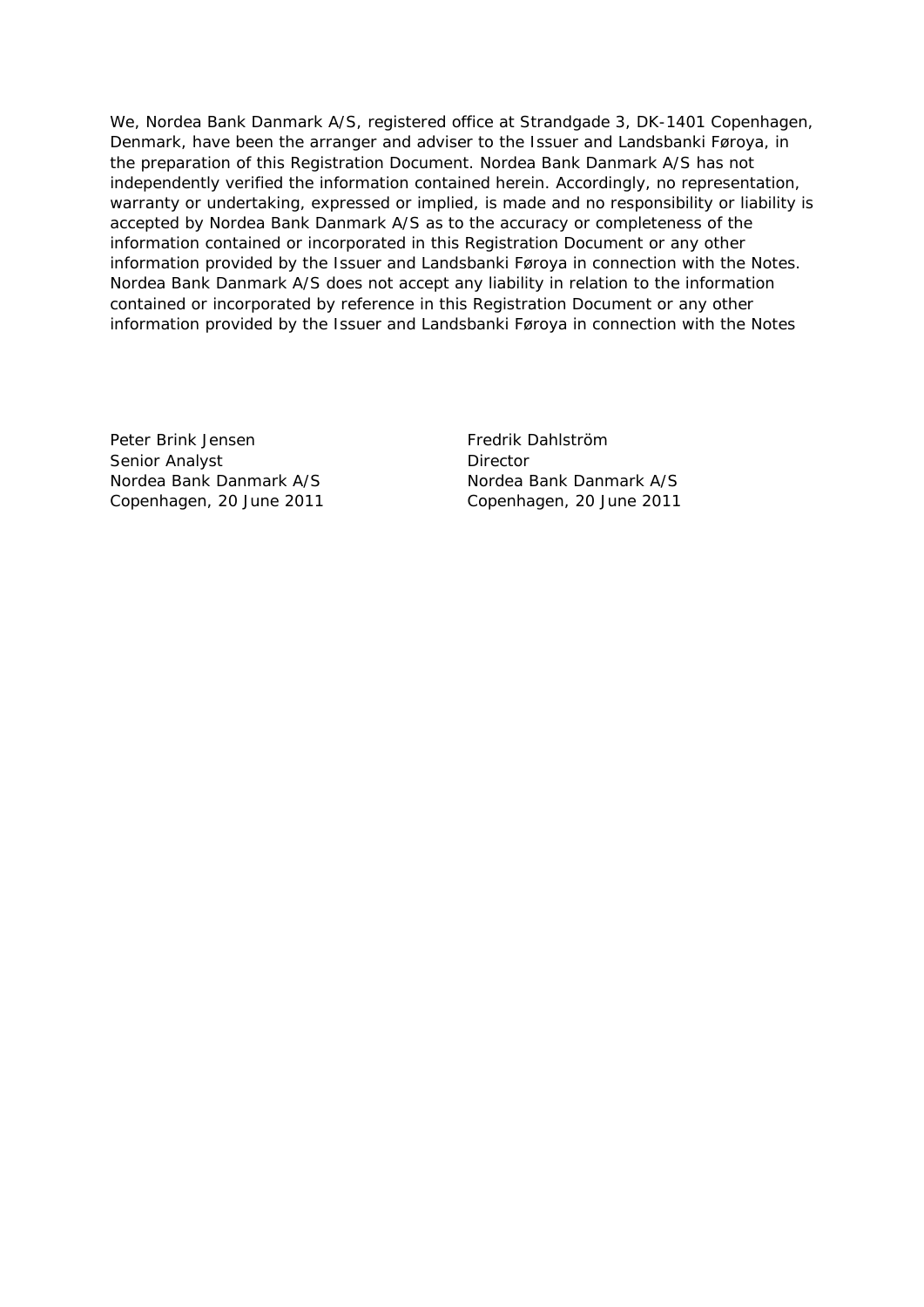### <span id="page-17-0"></span>3. Information about the Issuer

### 3.1 Name of Issuer

The Issuer is the Føroya Landsstýri, the Government of the Faroe Islands.

#### 3.2 Addresses etc.

#### The Government of the Faroe Islands (Føroya Landsstýri):

Ministry of Finance Fíggjarmálaráðið Kvíggjartún 1 PO Box 2039 FO-165 Argir Faroe Islands Tel: +298 352020 Fax: +298 352025 E-mail: fmr@fmr.fo

#### The Faroese Parliament (Føroya Løgting):

Tinghúsvegur 1-3 PO Box 208 FO-100 Tórshavn Faroe Islands Tel: +298 363900 Fax: +298 363901 E-mail: logting@logting.fo

### Landsbanki Føroya, the Governmental Bank:

Landsbanki Føroya Yviri við Strond 15 PO Box 229 FO-110 Tórshavn Faroe Islands Tel: +298 350300 Fax: +298 350301 E-mail: landsbankin@landsbankin.fo

### Nordea Bank Danmark A/S:

Nordea Bank Danmark A/S Strandgade 3 DK-1401 Copenhagen K Denmark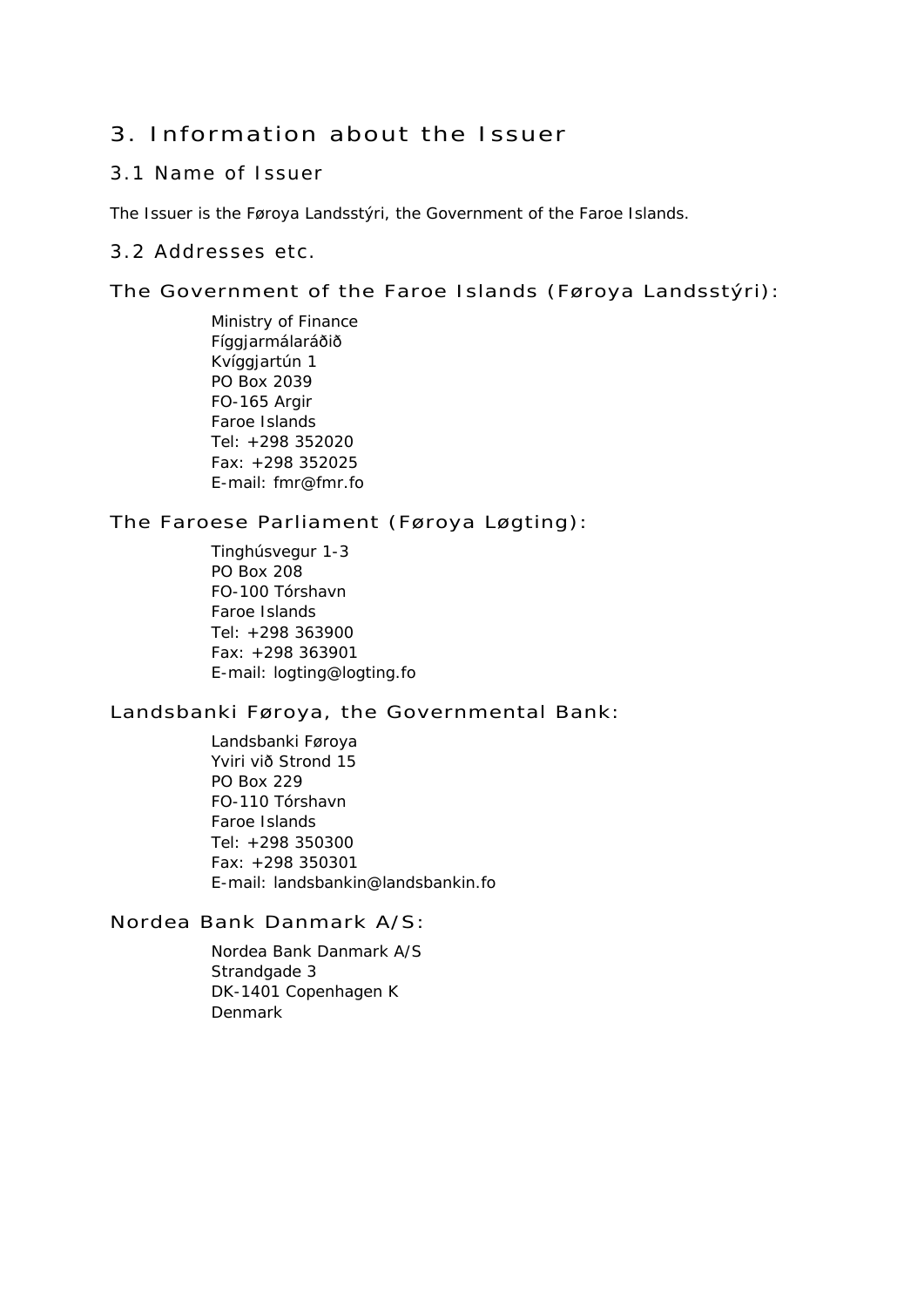### <span id="page-18-0"></span>3.3 Recent developments

There have been no recent events, with material effect to the Issuer's solvency, other than already described in this Registration Document.

### 3.4 Economy

The Faroe Islands are a modern, developed society with a standard of living comparable to other Nordic countries, with disposable income of about 80% of Denmark's according to the Credit Analysis Report from Moody's Investors Service from June 2010 (available at http://www.landsbankin.fo. See under Publications). However, the economy is not yet as diversified as in other highly developed countries.

Fishery and related industries are of such importance that their influence determines the overall performance of the Faroese economy. This dependence on a resource-based industry is evident in the export figures, of which fish products account for about 91% of the export value.

| Exports (fob) by product         |       |       |       | Table 1                  |
|----------------------------------|-------|-------|-------|--------------------------|
| <b>Million DKK</b>               | 2008  | 2009  | 2010  | Diff 2009 to<br>2010 (%) |
| Cod                              | 605   | 403   | 525   | $-30.4$                  |
| Haddock                          | 172   | 99    | 102   | 2.6                      |
| Pollock                          | 494   | 573   | 550   | $-4.0$                   |
| Salmon                           | 824   | 1203  | 1,338 | 11.3                     |
| Trout                            | 139   | 175   | 138   | $-21.1$                  |
| <b>Blue whiting</b>              | 54    | 31    | 111   | 263.2                    |
| Herring                          | 152   | 186   | 172   | $-7.5$                   |
| Atlantic mackerel                | 175   | 185   | 281   | 51.8                     |
| Prawn                            | 117   | 106   | 90    | $-15.2$                  |
| Other fish products              | 829   | 694   | 901   | 29.8                     |
| Total exports of fish products   | 3,562 | 3,655 | 4,209 | 15.1                     |
| Other products                   | 179   | 217   | 180   | $-16.9$                  |
| <b>Vessels</b>                   | 604   | 226   | 217   | $-3.8$                   |
| Total exports of products        | 4,346 | 4,098 | 4,606 | 12.4                     |
| Source: Statistics Faroe Islands |       |       |       |                          |

An economy with high dependence on fish products and exports is bound to be vulnerable to the changes in catches, fish prices and exchange rates. These often cyclical and unforeseen changes are volatile, and have left their mark on the economic history of the islands. Export income can fluctuate significantly from one year to the next, and these fluctuations spread quickly throughout the economy.

Because the Faroese fishing fleet is very oil dependent, a major increase in oil prices also constitutes a risk factor for the Faroese economy.

The Faroese Economy contracted somewhat during 2008 – 2009 due to the global economic slowdown and more moderate domestic private consumption. The years 2006 and 2007 were characterized by an unusually high level of credit-financed private consumption.

In its publication "Economic Outlook for 2011 and 2012", Landsbanki Føroya expects forecasts GDP growth to be 0.7%% in 2010, 6% in 2011 and 4% in 2012. This increase in expected GDP is due to prospects of improved demersal fisheries in Faroese waters in coming years, as well as an expected increase in private consumption. However, the uncertainty regarding the global economy makes it more difficult than usual to evaluate the outlook for the Faroese economy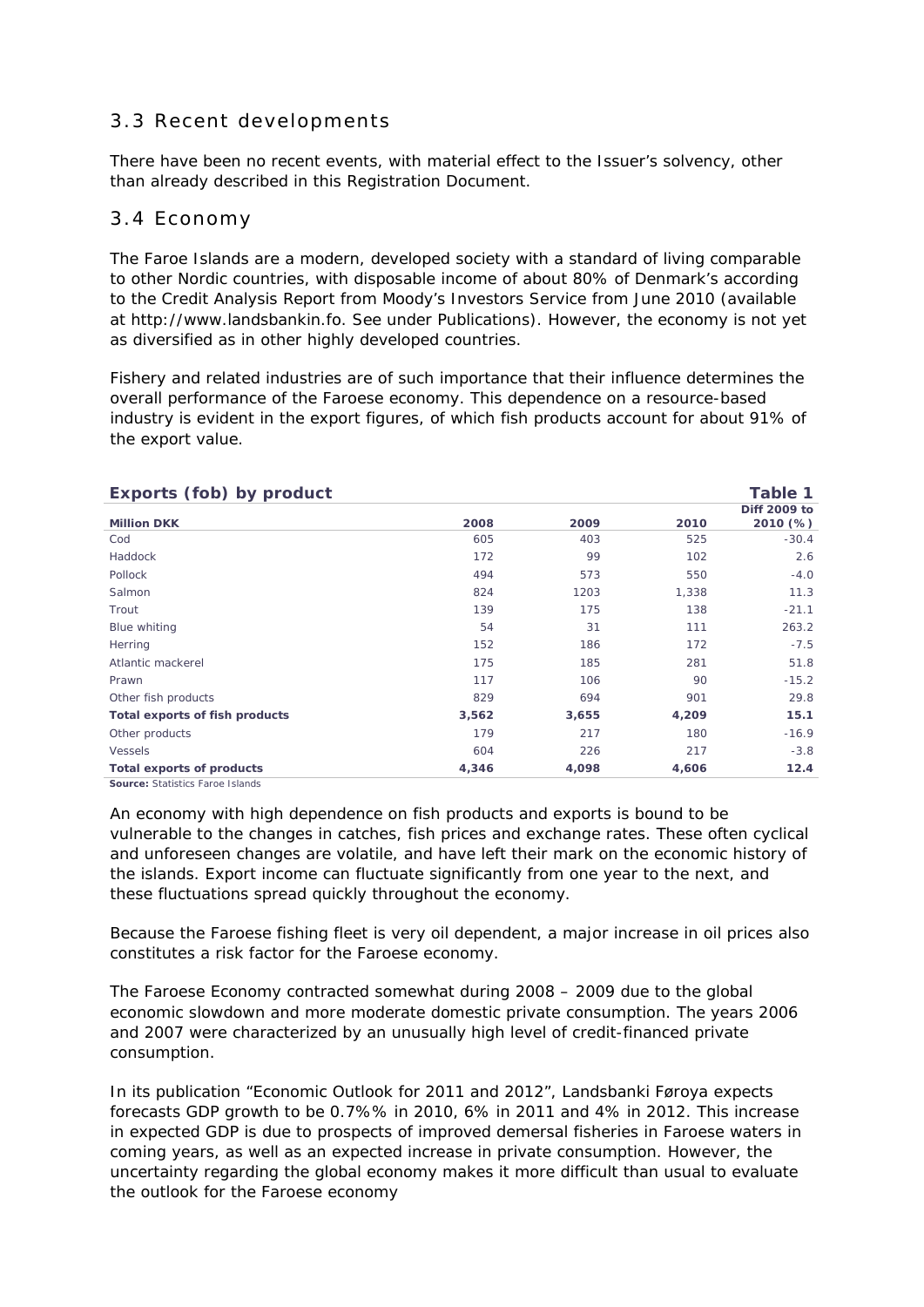The growth rate in total wage expenditure in the Faroe Islands was on average 5.9% for the years 2001 to 2007. The growth in total wage expenditure was above average in 2006 and 2007, while the growth in 2008 was well below average. The decrease in total wage expenditure from 2008 to 2009 was 4.5%, but for 2010 there was a small increase of 1.5%.

| Total wage expenditure by business sector         |       |       |       | Table 2                     |
|---------------------------------------------------|-------|-------|-------|-----------------------------|
| <b>Million DKK</b>                                | 2008  | 2009  | 2010  | Diff 2009 to<br>2010 (in %) |
| Fishing                                           | 724   | 576   | 714   | 24.0                        |
| Aquaculture                                       | 153   | 172   | 170   | $-0.9$                      |
| Fish processing                                   | 315   | 303   | 315   | 4.0                         |
| Trade and industry, construction and energy etc   | 1.046 | 910   | 861   | $-5.5$                      |
| Sales and services, transport, communication etc. | 2,256 | 2.116 | 2.078 | $-1.8$                      |
| Public administration and services                | 2.341 | 2.440 | 2.486 | 1.9                         |
| Other                                             | 183   | 185   | 188   | 1.5                         |
| Total                                             | 7,018 | 6,701 | 6,811 | 1.6                         |
| Source: Statistics Faroe Islands.                 |       |       |       |                             |

In general, the Faroese labour market is characterised by a relatively large workforce in the fishing sector and the public sector.

In December 2010 there were 24,019 employees in private and public businesses, 51% males and 49% females.

According to a labour survey from November 2007, 81% of the male employees and 51% of the female employees are in full-time employment.

From 2008 to 2010 the number of employees in the fishing industry decreased about 15%, while in the construction sector, the number of employees decreased 22% during this same period.

Towards the end of 2010 unemployment was greatly affected by the bankruptcy of Faroe Seafood, the largest fish processing company on the Faroe Islands. Thus there has been a significant increase in unemployment during the last 2 years. The latest numbers from February 2011 show unemployment at 7.8%

The total number of employees has held steady throughout 2010, thus alleviating fears of escalating migration

### INDUSTRIES

#### *Fishery and the fishing industry*

Since the 1950s, the total yearly Faroese wet fish catch has been about 100,000 tonnes, and since the mid-1970s, most years the catch has been more than 100,000 tonnes (mean value 112,000 tonnes, standard deviation 20,000 tonnes). The most important wet fish species in recent years have been saithe, cod, haddock and greater silver smelt. The catch of these species is done mainly by smaller fishing boats, long-line vessels and pair trawlers.

The pelagic fishery arose in the mid-1960s and has increased since then. From 1995 the most important pelagic species have been blue whiting, herring, capelin and mackerel. These species are caught mainly by high capacity, pelagic trawlers and purse seiners. Other species fished by Faroese ships are prawns and shellfish.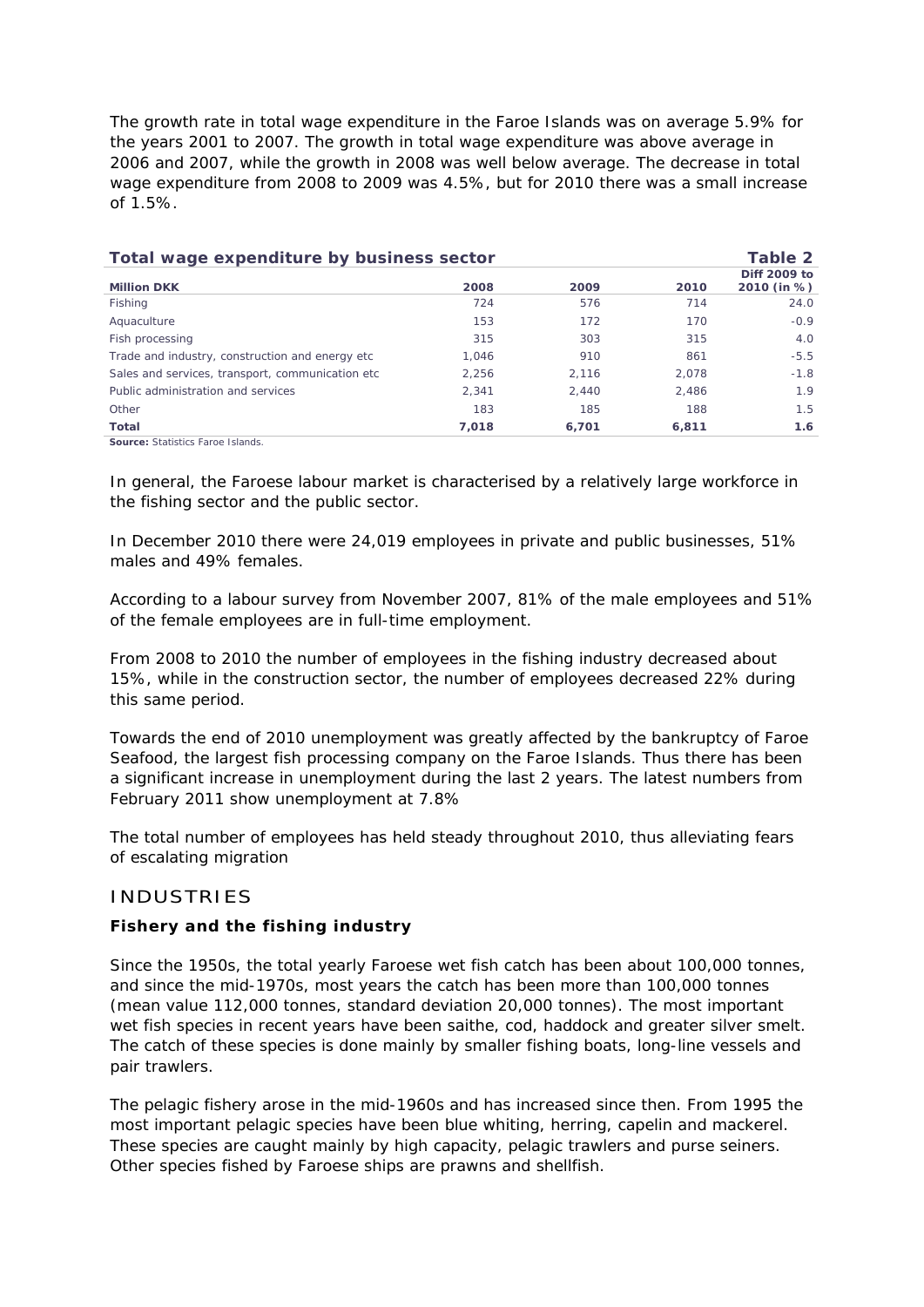The export value of fish products peaked in 2001 at DKK 4.2 billion. In 2003-2004, prices were lower again, but the total catch was one of the best ever. Prices rose in 2005 and 2006, but were lower again in 2007. Good catches in 2007 compensated for the fall in prices and the export value increased by 4% compared to the year before. The general increase in prices and the overall growth in the catch within the Faroese exclusive economic zone have resulted in an increase of the export value. From 2000 to 2008 the export value of fish products was comparatively high and stable. 2008 and 2009 proved difficult because of decreasing catches of demersal species and a big reduction in the value of products from pelagic species due to large reductions in quotas. However the value of products from farmed fish increased by DKK 450 million, during 2008 to 2009, meaning that the total value of fish export only fell 0.2" from 2008 to 2009.

2010 has fared somewhat better than 2008 and 2009, despite catches in Faroese waters were low compared with historical figures. Cod landings were app. 14,000 tonnes in 2010 compared with average yearly landings of app. 23,000 tonnes since 1961. Haddock landings were 5,000 tonnes in 2010 compared with average yearly landings of app. 17,000 tonnes since 1957. Saithe landings were app. 40,000 tonnes in 2010, which is close to average catches since 1961. In the  $4<sup>th</sup>$  quarter of 2010 and in early 2011 saithe fisheries have been very poor.

In 2007, the total Faroese catch was 582,000 tonnes, in 2008 it was 521,000 tonnes and in 2009 it was 351.922 tonnes. The large reduction from 2008 to 2009 is due to significant reductions in quotas for pelagic species. Of the total catches, wet fish accounted for about 112,000 tonnes in 2008 which were mainly fished in Faroese waters. Of the total cod catches in 2008, nearly 65% were fished in foreign fishing areas like the Barents Sea and East Greenland. This is mainly caused by a significant fall in the catches of cod in Faroese waters over the last three years. Most of the cod fished in foreign waters is caught by big filleting trawlers.

### *On-land fish industry*

After the economic crisis in 1992, the on-land fish industry went through a restructuring process, and the number of plants was reduced to fewer, bigger or more specialised plants. The filleting factories produce a range of fresh, iced and frozen products to the retail and food service markets. About 34% of the total fish export value in 2010 was fresh, frozen or salted fillets: DKK 455 million in cod fillets, DKK 30 million in haddock fillets, DKK 503 million in saithe fillets , salmon fillets DKK 424 and other species DKK 185 million. The fish fillet plants depend on a stable supply of raw material. This has led to vertical integration of some plants and ships. Other smaller factories produce more specialised fish products.

2010 has again seen major restructuring in the on-land fish industry in the wake of the bankruptcy of Faroe Seafood, the largest fish processing company on the Faroe Islands. 6 processing plants have been sold to new owners and at present only 1 is up and running again.

Exports of fried fishmeal and fish feed produced from pelagic species were 13,407 tonnes in 2010 compared to 10,634 tonnes in 2009. The export value was DKK 113 million in 2010 compared to DKK 80 million in 2009.

### *Aquaculture*

The fish farming industry is relatively new in the Faroe Islands. Farming of salmon and trout started in the early 1980s and has since emerged as the second-largest export industry in the Faroese economy. Production has been volatile over the years, and the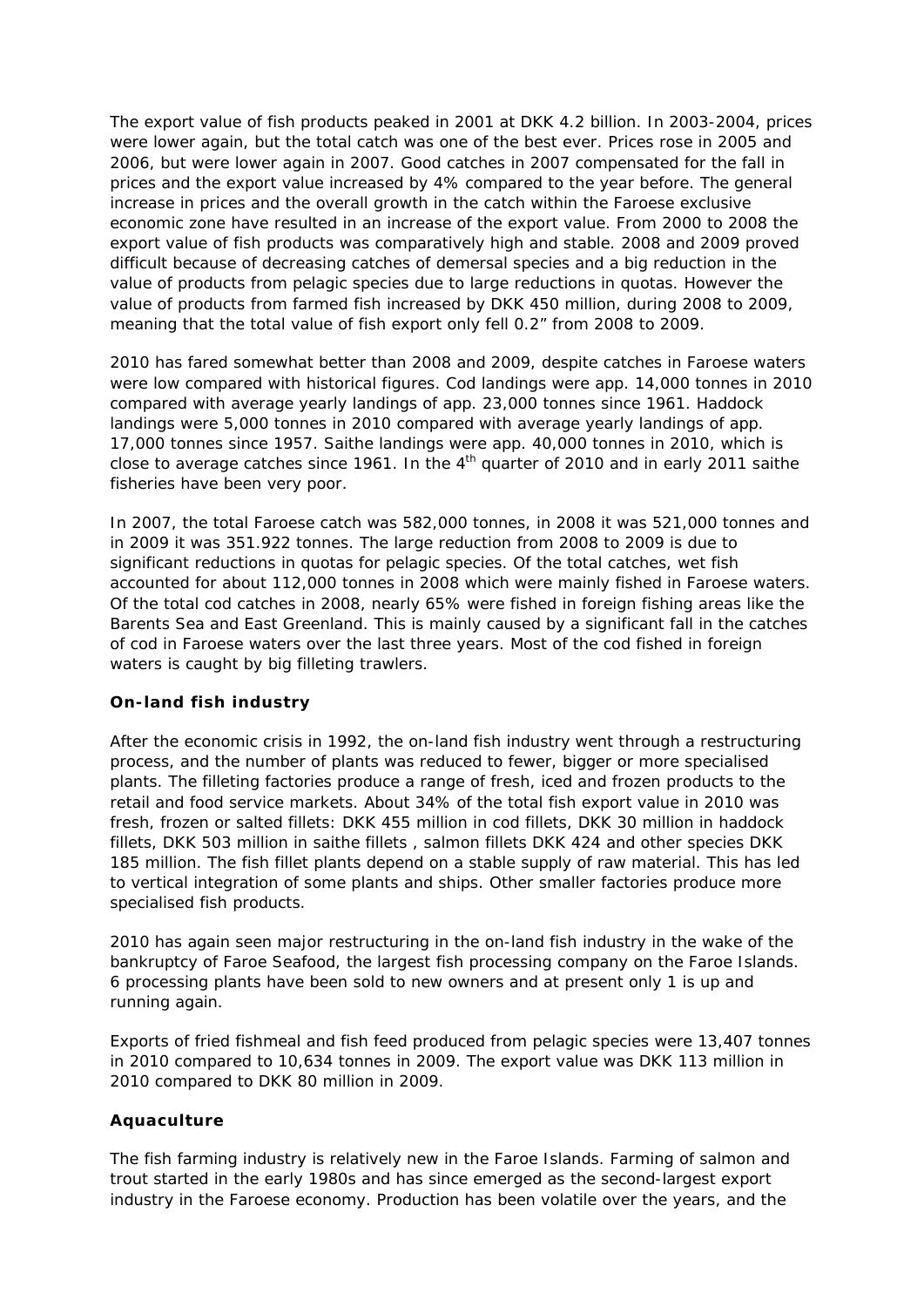industry is currently in a redevelopment phase. The harvest in 2004 was much less than previous years – around 37,000 tonnes. The harvest took a new plunge in 2005 with 19,000 tonnes. The fish farming industry is now in a more positive development stage. The industry seems to have successfully fought the fish disease plague and production is growing.

Industry estimates are that app. 60,000 tonnes will be harvested in 2011 compared with 47,000 tonnes in 2010. The quantity of new stocks released in the coming 2 to 3 years will increase compared with previous years, which means that the harvest is likely to be app. 60-70,000 tonnes for the next 2 to 3 years. The price of farmed fish is high and it is uncertain how long current market prices can be maintained. This depends on the quantity of Chilean exports of farmed fish on the market. Based on current market prices the export value of Faroese farmed fish was app. DKK 1.4 billion in 2010. This corresponds to about 30% of total Faroese exports.

Compensation of employees in the aquaculture industry was DKK 152 million in 2008, DKK 171 million in 2009 and DKK 170 million in 2010.

### *Construction*

The construction industry in the Faroe Islands has had a significant impact on the economy. Most Faroese homes are spacious and the people of the Faroe Islands have generally high private housing standards.

The contraction in the Faroese economy during 2008 and 2009 had grave implications for the construction industry, where employment fell. From January 2008 to January 2010 employment fell about 23%, but has held stead since. Increased difficulties in obtaining funding for new investments due to the financial crisis and the poorer economic outlook may have caused problems for new investments, and this contributed to the slowdown in the construction industry from late 2008. Now governmental projects and the municipality of Tórshavn are major drivers in the demand for construction.

#### *Transport and communication*

#### *Internal*

The transport infrastructure in the Faroe Islands is good. Road connections now link all villages on each island and also between some of the islands.

In December 2002, the first sub-sea tunnel in the Faroe Islands was opened between Vágar and Streymoy. This is the first partially user-financed investment of its kind in the Faroe Islands.

A second sub-sea tunnel between Borðoy and Eysturoy opened in May 2006.

Both passenger and cargo transport are provided daily to all but two of the inhabited islands and most villages. Ferries and helicopter services are available to the islands that are not directly linked to the road system, and bus service is the most common form of transport for all other areas. As of 1 January 2010, there were 19,873 registered private cars, equivalent to 4.10 cars per 1,000 inhabitants.

The imports of new cars fell dramatically during 2009 and are still at a very low level.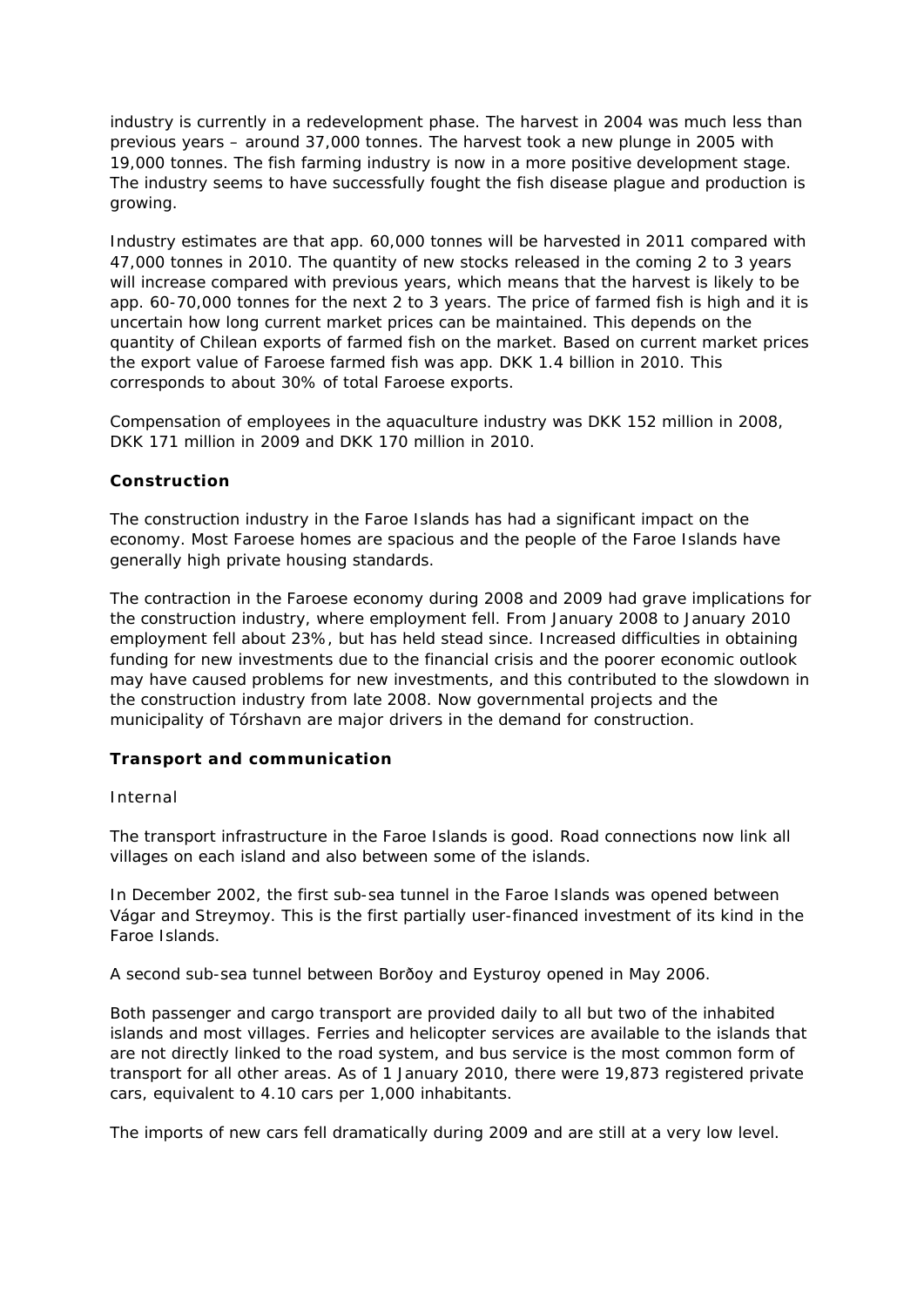#### *External*

Atlantic Airways, the national airline carrier of the Faroe Islands, is currently the only operator offering routes to and from the Faroe Islands. Depending on the season, there are four to seven daily flights to Denmark (Copenhagen and Billund). There are also flights each week to Iceland, Norway and the UK depending on the season. In 2010, 199,998 passengers travelled through Vagar airport which is 1.7% less than in 2009.

On 1 May 2007, Vagar Airport was taken over from the Danish authorities by a Faroese public limited company. A building project budgeted at DKK 365 million will offer better transit facilities, and the runway will be extended to 1.6 km. The project is financed by the decapitalisation of the Investment Fund (Íleggingargrunninum) by a corresponding amount. Construction is currently underway and is progressing according to schedule.

The ferry Norröna (a combined cruise/cargo ship that can carry roughly 1,500 passengers and 800 cars) offers weekly service to Denmark and Iceland. 56,566 passengers travelled to the Faroe Islands by sea in 2009, which are 7,800 fewer passengers than in 2008. In 2010 60,661 passengers travelled to the Faroe Islands by sea. The limited company Smyril Line which runs Norröna was restructured in November 2008 with a 70% write-down of existing shares, DKK 40 million in new share capital (DKK 30 million from the government), conversion of DKK 30 million of subordinated loans to equity and new loans of DKK 26 million. The business model has been changed in such a way that the ferry only sails between Iceland, the Faroe Islands and Denmark from 1 January 2009.

Icelandic and Faroese freight companies provide cargo carriage to and from the Faroe Islands.

The most important routes are to Denmark, Scotland, Norway and Sweden.

The international financial crisis and the general economic slowdown have obviously had some negative effects on the Faroese transport sector.

#### *Telecommunications*

At the end of 2008 there were about 20,100 ordinary fixed network telephone subscriptions. The number of fixed network subscriptions has been falling for some years now. Two telephone companies, Faroese Telecom and Vodafone, have market shares of 80% and 20%, respectively. Mobile telephone subscriptions totalled 54,860 in 2008. The use of mobile technology has increased significantly in recent years. For outgoing domestic mobile traffic the market shares in the second half of 2008 were 66% for Faroese Telecom and 34% for Vodafone. The figures for outgoing international mobile traffic were 76% for Faroese Telecom and 24% for Vodafone.

Some minor companies also operate in the telecommunications sector.

Broadband coverage is high (well over the OECD average) with 14,878 subscribers in 2008 or 30 subscribers per 100 inhabitants.

In 2009 there were about 16,000 satellite or cable television subscribers.

Viewers and listeners of television and radio by the Faroese Broadcast Company (Kringvarp Føroya) are required to pay a licence fee if they have a receiving set.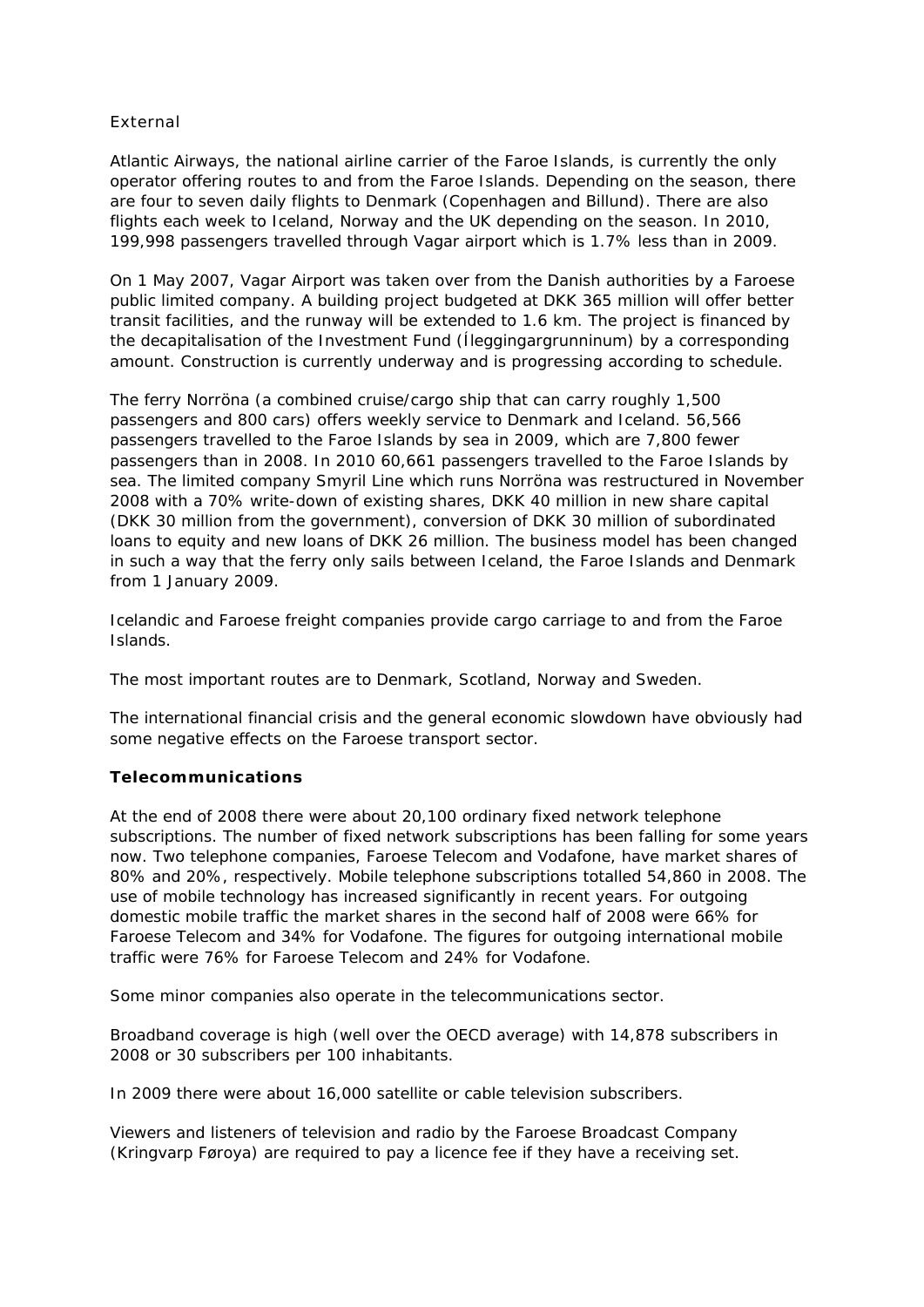The Postal and Telecom Surveillance Authority's (www.fse.fo) telecom statistics for the first half of 2009 are the sources for the description of the telecommunication sector.

#### *Tourism*

Tourism is not a major industry in the Faroe Islands. For many years, efforts have been made to develop the tourism industry to diversify the Faroese economy.

Due to the lack of current statistics, it is difficult to determine the economic gains from tourism. The direct income effect of the tourism industry is estimated to be DKK 150-200 million. This figure excludes transport to and from the Faroe Islands.

About 116,000 tourist stays were registered in the Faroe Islands in 2006. About 75% of the total stays were foreign visitors, mostly from Scandinavian countries. From 2005 to 2006 the number of overnight visitors from foreign countries increased by about 19%.

Recent indications from the tourism industry are that growth has come to a temporary standstill.

A growing number of cruise ships visit the Faroe Islands during the summer months.

#### *Oil*

On 22 December 1992, the Danish Government agreed to transfer the rights to mineral resources in the subsoil of the Faroe Islands to the Government of the Faroe Islands. The initial oil exploration phase started in 1994 and since then, many firms have been exploring the subsoil.

So far the explorations have discovered no commercial findings, but they have showed the presence of an active hydrocarbon system in Faroese subsurface. The influence from the oil industry has not yet had the economic effect that was expected when the explorations first took place. Expectations have become more moderate, as fewer oil companies were interested when the third licensing round was held in November 2008. At present oil companies hold 11 licences. Three consortia applied for licences in the third round**.** Recent reports suggest some exploration activities.

It is difficult to estimate the outlook for future activity. Oil and gas exploration in the Faroese subsoil will continue in new areas in the coming years, and expectations are still kept alive. Exploratory wells are to be drilled in 2011.

#### *The financial market*

Financial affairs (except insurance companies and mortgage-credit institutions) are under Danish State authority and under the supervision of the Danish Financial Supervisory Authority (Finanstilsynet).

Four banks – Eik Banki Føroya P/F, P/F BankNordik (formerly Føroya Banki P/F), Norðoya Sparikassi and Suðuroyar Sparikassi – serve the financial market in the Faroe Islands.

Because of a revision in the banking law, banks and savings banks compete on equal terms. The law affords the same conditions for Faroese financial institutions as for Danish financial institutions relative to the Danish central bank. This legislation thus enables the Faroese banks to participate in international capital markets.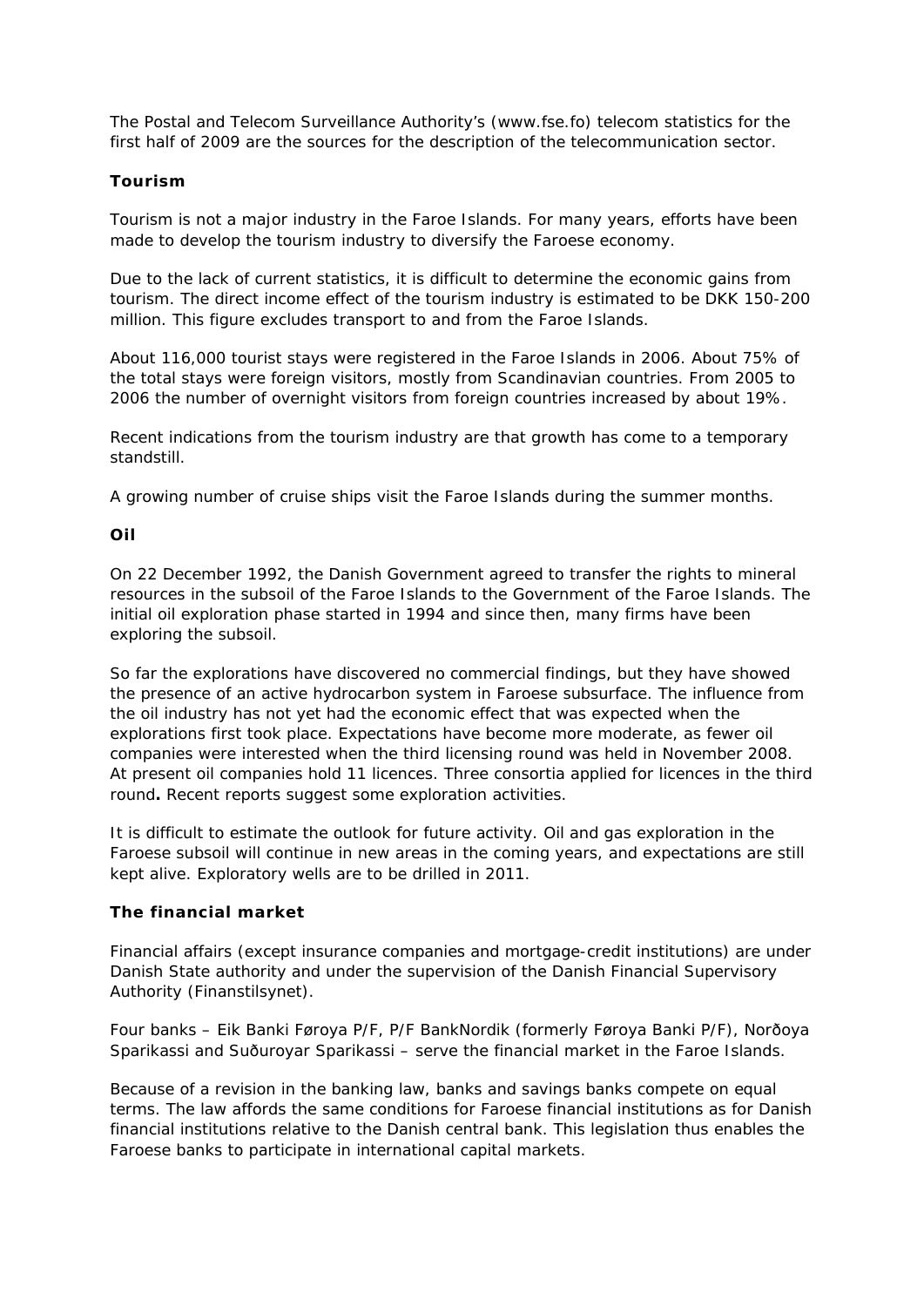The Faroese economy enjoyed a period of high economic activity during 2006-2007, which gave rise to greater profits within the financial sector. But 2008-2009 proved to be very challenging year for the sector. In 2008 and 2009 there were significant losses in the major banks, only P/F BankNordik showed profit in both 2008 and 2009. The situation deteriorated further during 2010, culminating with the bankruptcy of Eik Banki P/F in the fall of 2010.

Balance sheets in the banking sector are still affected by the fact that they heavily increased borrowings on the European capital markets in the years between 2004 and 2007 and by the fact that they have been part of the Danish State's Financial Guarantee Scheme since the international financial crisis of 2008. The Guarantee Scheme was at first a general guarantee for all Danish financial institutions, which then was turned into an individual guarantee where financial institutions upon application were granted hybrid capital and a State guarantee at a cost. The former Eik Banki P/F also received a capital injection and the parts of the bank's business that were in poor condition have been acquired by the Financial Stability Company, including all activities in Denmark. The State guarantee is similar to the guarantees that have been granted banks in most western countries. Currently, it is planned that banks in the Danish Realm are to be able to stand alone without the state guarantee scheme from the second half of 2013 and onwards.

After being taken over by the Financial Stability Company (Finansiel Stabilitet) Eik Banki Føroya P/F was sold on to TF-Holding, the largest insurance company on the Faroe Islands. TF-holding acquired 70% of the shares for DKK 450 million, while the Financial Stability Company retains a 30% stake in the company. The Financial Stability Company does not see itself as a long term investor and has signalled its intent to sell its remaining stake.

On 1 October 2010 the Danish Government's Bank Package I Scheme expired and with it the general state guarantee, which guaranteed all bank deposits. Certain deposits (such as pensions and child savings accounts) are still subject to a full guarantee by the Deposit Guarantee Fund, but regular deposits are now only covered up to EUR 100,000 net. Through the second Bank Package Scheme the Danish government sought to ensure adequate liquidity for the Danish financial sector. Financial institutions were able to apply for a so-called "individual state guarantee", i.e. where banks could borrow on the money markets with the backing of a state guarantee. Eik Banki Føroya P/F, P/F BankNordik, and Norðoyar Sparikassi were all granted this guarantee and borrowed relatively large amounts of money. This guarantee expires in the summer of 2013.

The new Eik Banki Føroya P/F has continued its operations throughout the turmoil, and the conclusion of the sale process will serve to stabilize the Faroese Financial sector.

The formerly publicly owned P/F BankNordik has shown good profits in 2006, 2007 and 2008 from operations. Somewhat surprisingly, P/F BankNordik managed to display a pretax profit of DKK 100 million in 2008. For the year 2009 P/F BankNordik has presented pre-tax profit of 135 million, and in 2010 pre-tax profits were DKK 416 million. The result in 2010 is positively affected by the sales of shares in P/F Bakkafrost, the largest fish farming company on the Faroe Islands. This sale contributed about DKK 318 million to pre-tax profits. The reason that P/F BankNordik has escaped the financial crisis relatively unscathed is its limited exposure abroad. The Faroese housing market has proved very robust, and write-downs in this field have been limited, in contrast to many other countries. In an attempt to move activity abroad, P/F BankNordik has acquired 12 branches in Denmark and Greenland in 2010 as well as buying into an Icelandic Insurance Company. P/F BankNordik is comprised by the state guarantee scheme and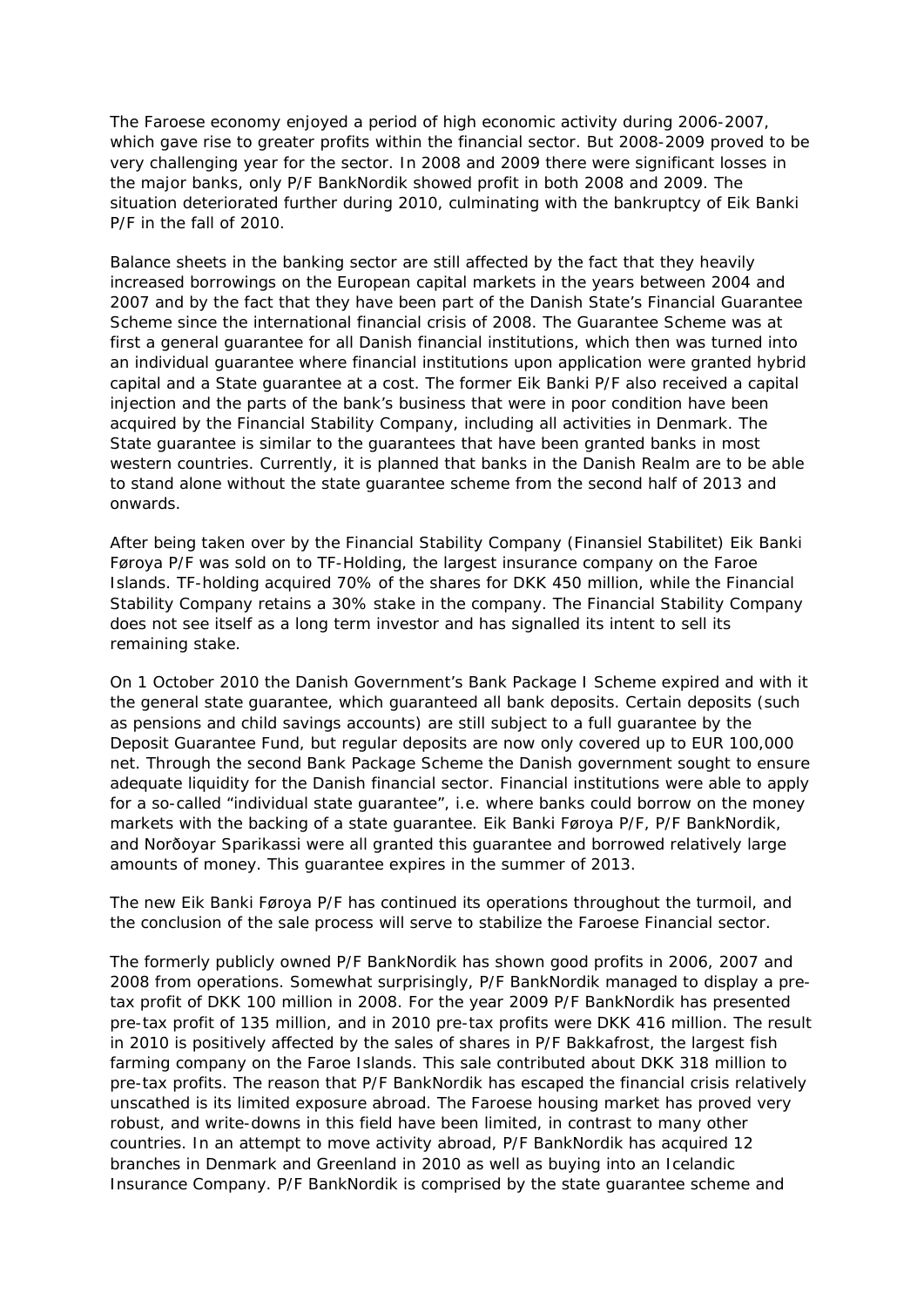has received a DKK 204 million capital contribution (hybrid capital) under the transition scheme. The Government of the Faroe Islands sold two-thirds of its shares in P/F BankNordik when the bank was listed in 2007, but the Government of the Faroe Islands still holds one-third of the shares. See [www.banknordik.fo](http://www.banknordik.fo/) for more information.

P/F BankNordik was rated by Moody's Investors Service on 16 February 2011. Moody's Investors Service downgraded P/F BankNordik's long term deposit rating by one notch from A3 to Baa1 And placed the long term deposit rating and the P-2 short-term bank deposit on review for possible downgrade. P/F BankNordik is listed on NASDAQ OMX Iceland hf. and NASDAQ OMX Copenhagen A/S.

Two small banks, Norðoya Sparikassi and Suðuroyar Sparikassi, complete the Faroese banking sector. With DKK 31 million in pre-tax profits in 2006 and DKK 30 million in 2007, Norðoya Sparikassi suffered a loss of DKK 64 million in 2008, which to a large degree stems from losses in the local fishing industry, situated in and around Klaksvík, the second-largest city in the Faroe Islands. For the year 2009 Norðoya Sparikassi has presented a net deficit of DKK 46 million. (Figures for 2010 are forthcoming)

The smallest bank, Suðuroyar Sparikassi with DKK 2 million in pre-tax profits in 2006 and DKK 4 million in 2007, just about broke even in 2008. For the year 2009 Suðuroyar Sparikassi has presented a pre-tax profit of DKK 1.7 million and in 2010 it presented a loss of DKK 2.6 million.

See their respective websites: [www.ns.fo](http://www.ns.fo/) and [www.sparsu.fo.](http://www.sparsu.fo/)

According to the 2008 report on the Faroe Islands by the High Commissioner of the Faroe Islands (page 75), the total profit in the Faroese banking sector was DKK 507 million in 2006 and DKK 652 million in 2007, which was the best result ever. However, things changed drastically in 2008 when the sector went into the red with a total deficit of DKK 215 million, caused by heavy losses by Eik Banki P/F and Norðoya Sparikassi. In 2009 the total deficit was DKK 228 million. The 2010 report (in Danish only) can be found on the website of the High Commissioner of the Faroe Islands: [www.rigsombudsmanden.fo.](http://www.rigsombudsmanden.fo/)

Various financing institutions other than banks, both private and public, hold about a 10% share of the total financial assets and play an important role in selected areas of the financial market.

In June 2008 a new insurance industry law passed by the Faroese Parliament came into force. In conformity with the insurance industry law from 1997, the monopoly was abolished and a Faroese Insurance Supervisory Body was appointed. This allowed any Faroese company complying with statutory requirements to enter the insurance business on the condition that the company obtains permission from the Government of the Faroe Islands and the Faroese Insurance Supervisory Body.

The company Trygd Ltd., and the old monopoly incumbent, Tryggingarfelagið Føroyar Ltd. (established in 1940), are currently the only non-life insurance companies active in the Faroese market. In the last few years, competition has increased in the life insurance market. The publicly owned company Føroya Lívstrygging (also a pension and life insurance company established in 1967) became a limited company in 2000. In February 2007 the TF Holding P/F owned company, Tryggingarfelagið Føroyar P/F, established a new pension and life insurance company named Betri Pensjón Ltd.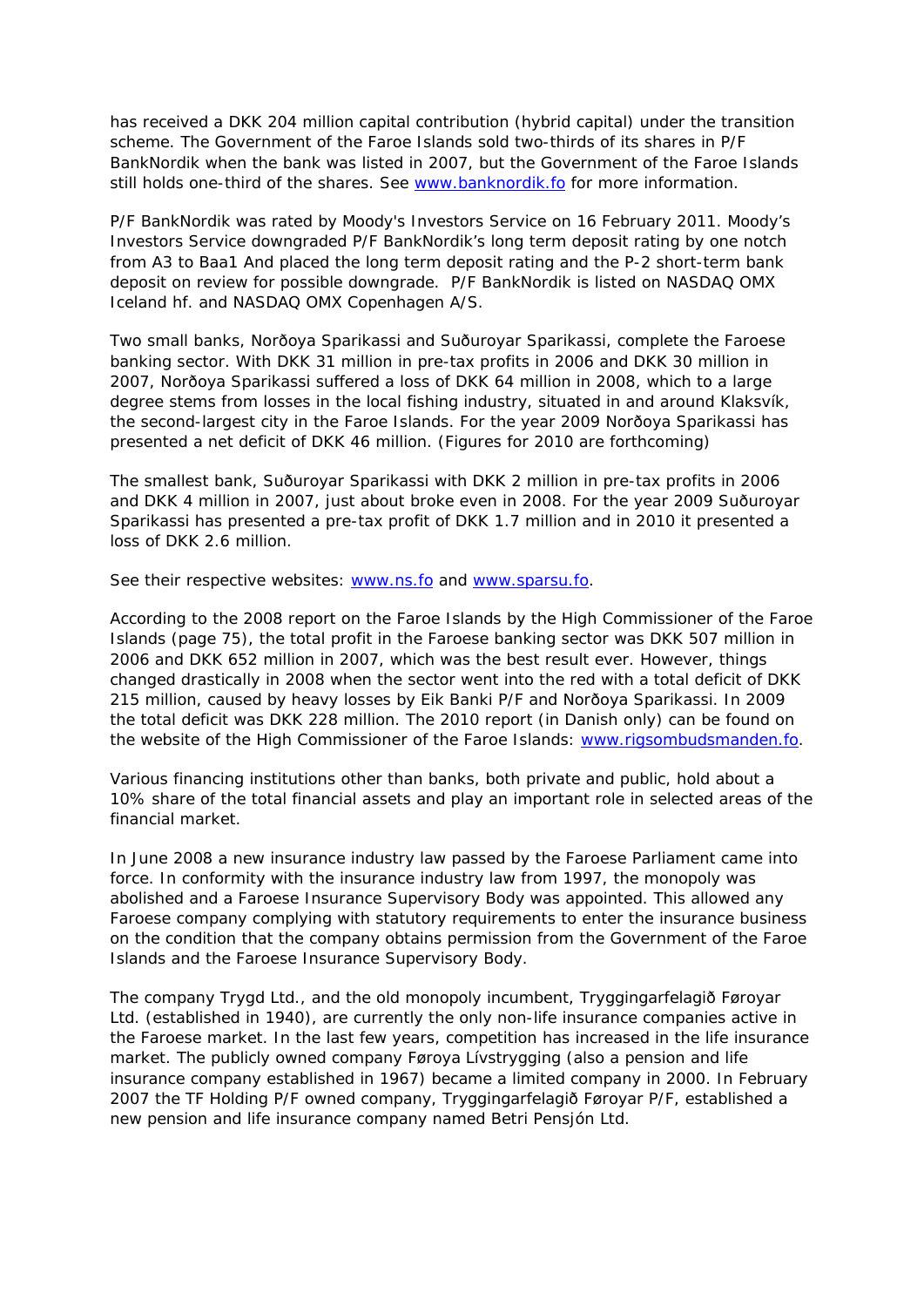#### *Deposit Guarantee Fund*

As of 1 October 2010, a new set of rules for winding-up of distressed banks came into force, meaning that depositors and other unsecured creditors of distressed banks within the Kingdom of Denmark (including the Faroe Islands and Greenland) are no longer ensured full coverage of their claims by the Financial Stability Company under the Danish Government's guarantee scheme (Bank Package 1). As of 1 October 2010, only the Deposit Guarantee Fund guarantees for ordinary deposits registered in the name of a depositor with an amount corresponding to a net value of up to EUR 100,000.

The financial basis of the new winding-up rules is based on a guarantee provided by the Deposit Guarantee Fund towards depositors and investors, combined with a loss guarantee for any loss suffered by the Financial Stability Company in connection with the winding-up of a distressed bank. The loss guarantee is to be provided by the Deposit Guarantee Fund towards the Financial Stability Company.

As all Faroese banks have a general obligation to contribute to the Deposit Guarantee Fund, any case of payments under the guarantee towards depositors and investor or winding-up of distressed banks in the Kingdom of Denmark (including the Faroe Islands and Greenland) by the Financial Stability Company will affect the Faroese banks and their payment obligations towards the Deposit Guarantee Fund.

### *The Faroese Securities Market*

The Faroese Securities Market, the limited company VMF (P/F Virðisbrævamarknaður Føroya) that was founded in 2000 in cooperation with the Iceland Stock Exchange, now NASDAQ OMX Iceland hf., had its first three bond listings in 2003. The Faroese government bonds expiring in 2008, 2010 and 2018 were listed on the market with varying time to maturity, when the Government of the Faroe Islands decided to refinance the DKK 3,074 million debt with the Danish State. In 2008, 2009 and 2010 the Government of the Faroe Islands listed three additional bond series of DKK 974 million, DKK 1,900 million and DKK 1,650 million, respectively.

In June 2005, the first company (Atlantic Petroleum) was listed on the Faroese Securities Market on NASDAQ OMX Iceland hf.

Three companies are now listed on the Faroese Securities Market on NASDAQ OMX Iceland hf.: P/F BankNordik, Atlantic Petroleum and Atlantic Airways. All three companies are also dual-listed on NASDAQ OMX Copenhagen A/S.

### *Currency*

The currency of the Faroe Islands is the Faroese króna, and is issued by Danmarks Nationalbank, the Danish central bank. The Danish central bank considers the Faroese króna to be a "special version" of the Danish krone and unique, Faroese bank notes are in circulation in the Faroe Islands. The basis of the Faroese króna is an equal amount of Danish kroner deposited in an account in the Danish central bank. Although the bank notes used in the Faroe Islands are Faroese, the coins are the same as those in circulation in the rest of the Kingdom of Denmark. Faroese and Danish bank notes are fungible in the Faroe Islands. The Danish central bank is the lender of last resort and all local Faroese accounts are denominated in Danish kroner.

If the Kingdom of Denmark decides to changes its official currency from Danish kroner to Euro, the Faroe Islands can be expected to follow.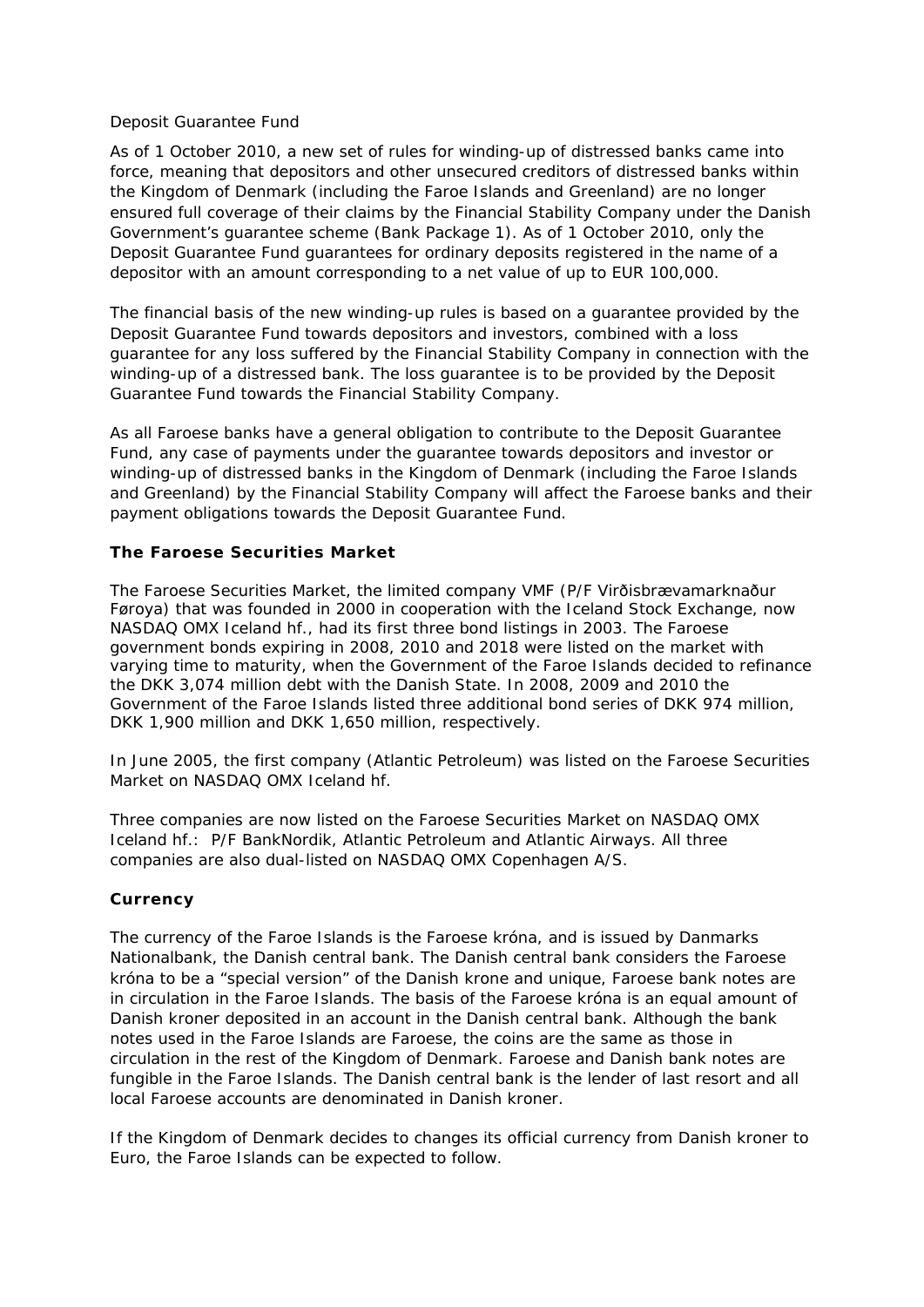### <span id="page-27-0"></span>3.5 Gross domestic product

#### **National income, expenditure and savings Table 3** Table 3

| <b>Million DKK</b>                      | 2006   | 2007   | 2008   | 2009   |
|-----------------------------------------|--------|--------|--------|--------|
| Gross domestic product                  | 11,716 | 12,402 | 12,303 | 12,100 |
| + Wages and salaries from abroad        | 362    | 408    | 476    | 513    |
| - Wages and salaries to abroad          | 139    | 182    | 209    | 168    |
| + Property income from abroad           | 525    | 601    | 463    | 110    |
| - Property income to abroad             | 449    | 533    | 727    | 544    |
| National income, gross                  | 12,013 | 12,697 | 12,305 | 12,011 |
| + Current transfers from abroad         | 977    | 1.275  | 879    | 932    |
| - Current transfers to abroad           | 128    | 130    | 128    | 83     |
| National disposable income, Gross       | 12,862 | 13,842 | 13,056 | 12,860 |
| - Final consumption expenditure         | 10,100 | 10,528 | 10,849 | 10,858 |
| Savings, gross                          | 2,763  | 3,313  | 2,207  | 2,002  |
| - Gross capital formation               | 2,771  | 3,890  | 2,538  | 2,148  |
| Net lending $(+)$ / Net borrowing $(-)$ | -8     | $-577$ | $-330$ | $-145$ |

**Source:** Statistics Faroe Islands. The GDP figures for 2009 are preliminary.

### 3.6 Description of the Issuer's political system and government

The Faroe Islands are a self-governing country within the Kingdom of Denmark which also comprises Greenland.

The Faroe Islands legislate and govern a wide range of areas in accordance with the Faroe Islands Home Rule Act no. 137 of 23 March 1948 (the "Home Rule Act"). These include the conservation and management of living marine resources within the 200-mile fisheries zone, sub-surface resources, trade, fiscal, industrial and environmental policies, transport, communication, culture, education and research.

According to the Home Rule Act some matters are to remain the responsibility of the Danish Government as long as the Faroe Islands are part of the Kingdom of Denmark. Examples are foreign policy and defence policy.

Other matters are administered by the Danish Government according to Danish law, but will be transferred to the Government of the Faroe Islands if and when the Faroese Parliament decides so. They are called "joint matters". Examples are the judicial system. the police force and banking supervision.

Finally, some matters are administered by the Government of the Faroe Islands according to Faroese law. They are called "special matters". Examples are health services, social services, social security, public transport, finance and economy, industry and tax law.

The Faroe Islands are not a member of the European Union.

The Faroese Parliament (Løgting) is the legislative assembly for Faroese affairs, and also appoints the Prime Minister (Løgmaður), who – along with his/her cabinet ministers constitutes the Government of the Faroe Islands (Føroya Landsstýri).

The Løgting has 33 members. The Faroese people also elect two representatives to the Danish Parliament.

The Faroese head of state is the Danish head of state, Queen Margrethe II.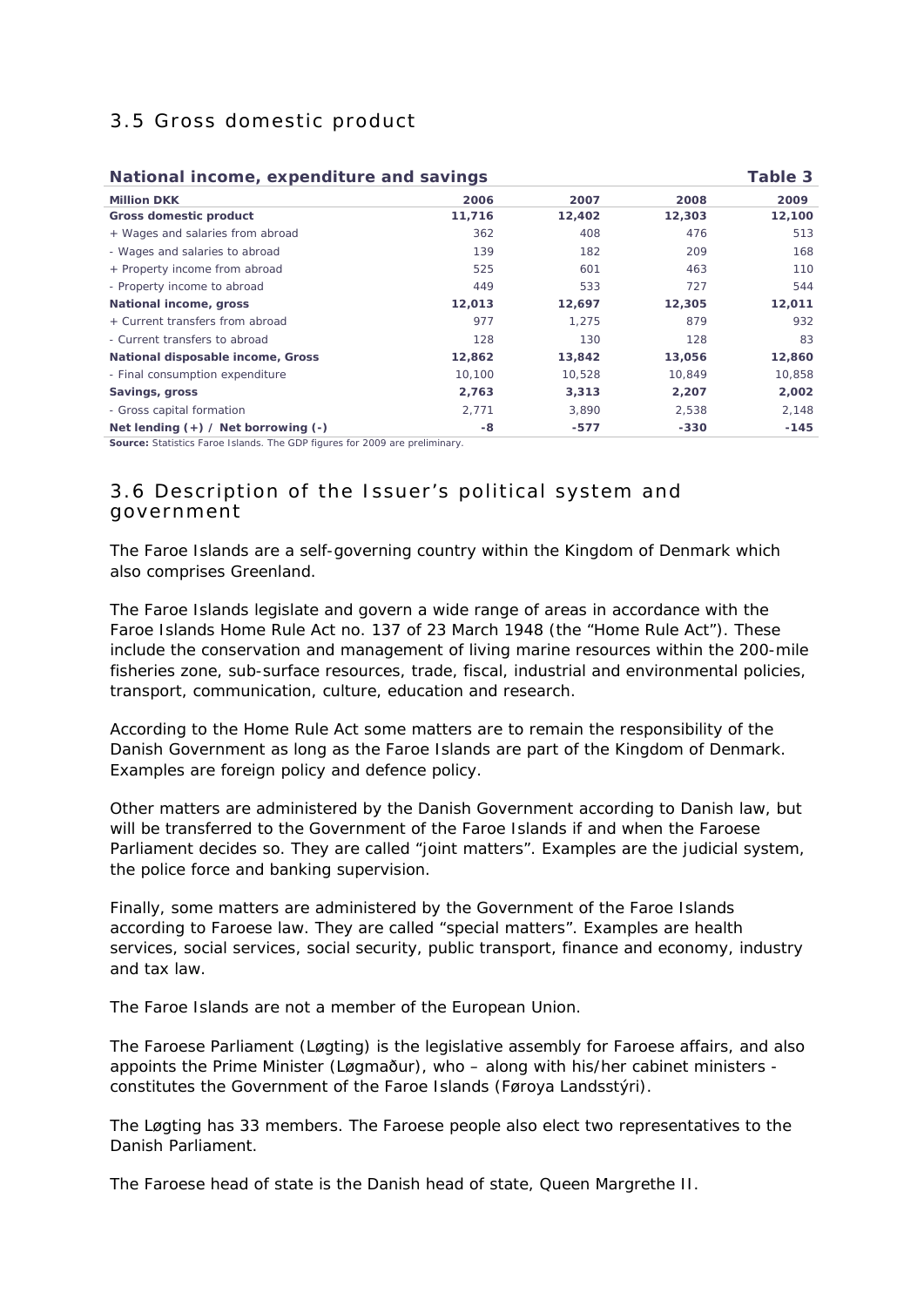#### <span id="page-28-0"></span>*Head of the Government of the Faroe Islands*

The Prime Minister, Kaj Leo Johannesen (The Unionist Party), since 26 September 2008.

#### *Present government*

The Government of the Faroe Islands (Føroya Landsstýri) consists of at least two Cabinet Ministers led by the Prime Minister. On 6 April 2011 the cabinet was reduced from nine to six ministers, including the Prime Minister. The Government of the Faroe Islands coalition is currently made up of representatives from the Unionist Party and the Social Democrats, which form a minority government. The People's party left the coalition in April 2011 and new elections are to be held on 19 January at the latest.

### 4. Public finance and trade

### 4.1 The tax and budgetary systems

#### Income taxes

Income tax levied by the Customs and Tax Administration is calculated on a sliding scale, with various allowances having the highest marginal rate of 35% in 2011. However, municipal taxes are calculated on a fixed rate.

A gross tax system was introduced in 1997. This means that instead of providing for tax deductions, specific subsidies are allowed to compensate for certain expenses. The basic personal allowance is DKK 30,000, which can be transferred between husband and wife.

Municipal taxes are assessed using the same calculation of income as that of the Customs and Tax Administration, except that a flat tax rate is used. The economic situations of the municipalities differ greatly. In 2010, municipal taxes ranged from 16% to 23.5%. On average, the tax is 21.37%. For each child under 18 years the annual income is reduced by between DKK 3,000 and DKK 6,500 depending on the municipality in which one resides.

Members of the National Church also pay church tax, on average 0.66%.

#### Corporate taxes

All corporations in business must render accounts and are allowed to deduct for expenses.

Corporate taxes before 1999 were 27%, but have since been lowered to 18%. Of the tax amounts, 70% is paid to the Faroese Treasury, and the remaining 30% to the local municipal authorities.

The tax rate for companies in the oil industry still remains at 27%, which is all paid to the Faroese Treasury.

Corporations that are not liable to collect VAT pay a special tax based on total wages and salaries pay – financial services companies pay 10% and private sector health services pay 2.5%.

Shipping firms with ships registered in the Faroese International Ship Register (FAS) will get back 30% of wages and other payments made to persons liable to pay taxes in the Faroe Islands.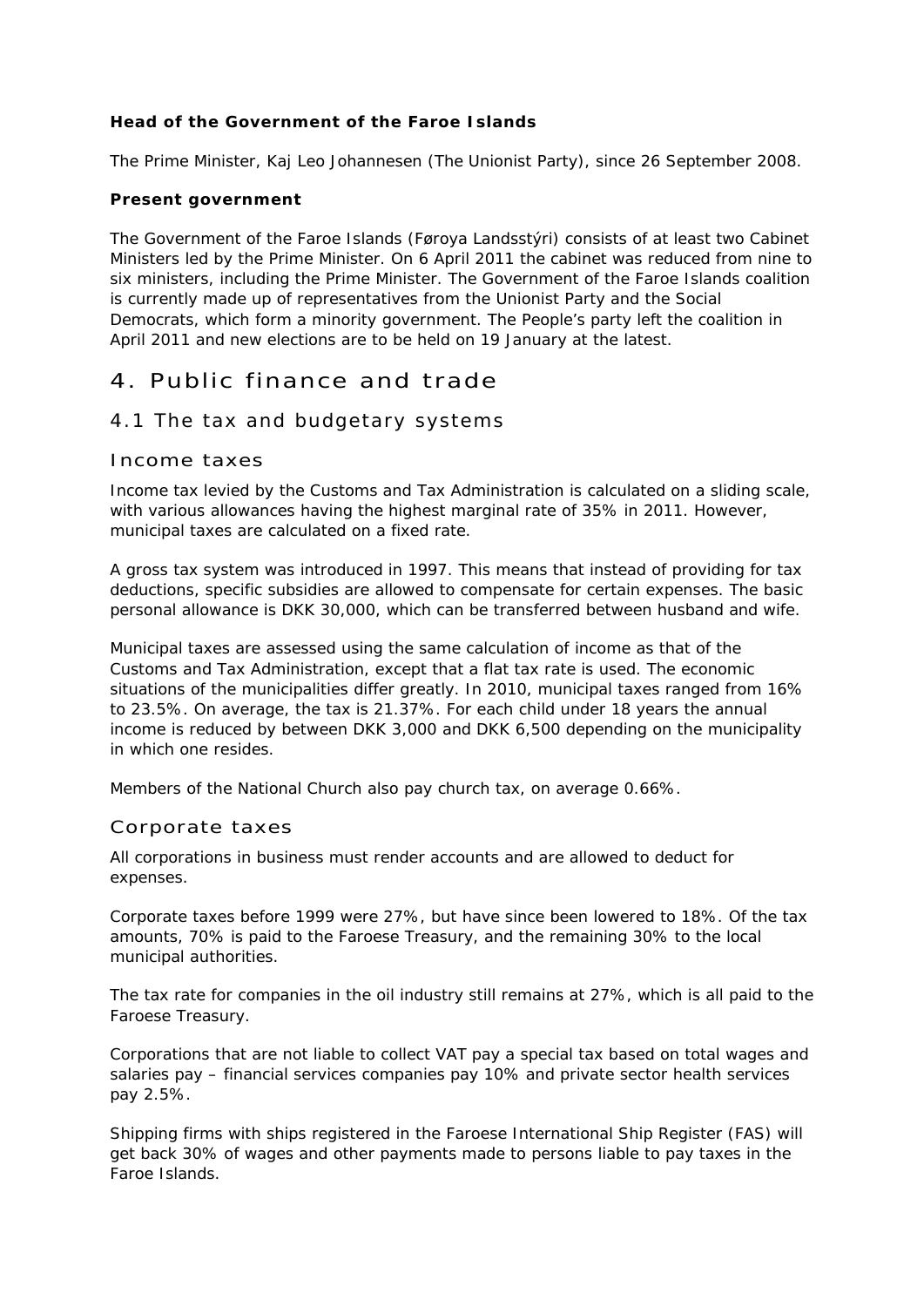A new tax was introduced in 2011, which targets companies in the primary sector, namely fishery- and fish farming companies. The tax applies to pre-tax profits of DKK 1 million and above and is set at 2.5% in 2011, which is expected to raise DKK 25 million. This tax is seen as a first step in introducing resource based taxes in the primary industry.

### Capital gains tax

Interest on deposits in Faroese banks is not included in the income subject to income tax. Instead, a yearly tax of 38% of the interest is deducted from the interest payment by the financial institutions and transferred to the Treasury. All income from securities (interest, dividends and capital gains) is taxed at 35%. However, this does not include corporations and some foundations, which pay a corporate tax of 18%. There is no property or wealth tax. The capital gains tax is set to fall to 35% in 2014.

### Customs and VAT

The Faroese Customs Act is based on the international World Custom Organisation's (WCO) Harmonised Commodity Description and Coding System (HS Code). Customs duties are based on the GATT rates. Because of the trade agreement from 1992 with the EU, renewed by agreement in January 1997, the fiscal duties levied on imports are replaced by a value-added tax (VAT – normally 25% of invoice value) and excise duties on some consumption items.

### The budgetary system

The distribution of government expenditure for different items follows the new budgeting procedures and shows actual financial outlays.

Investments in large assets are financed largely by current provisions and are booked immediately as expenses in the appropriate fiscal year.

There are exceptions to this rule. Lately, a new procedure has emerged according to which public limited companies are created to operate and manage public services and large, public construction projects. This has been the case for Faroese Telecom, the Postal Service, the sub-sea tunnel between Vágar and Streymoy and the sub-sea tunnel between Eysturoy and Borðoy.

The composition of expenditures has changed since the early 1990s. Expenditure for the fishing industry has fallen considerably since 1991 due to the change in subsidies to the industry. The policy is to stress the need for the industry to be cost efficient and independent of public funds.

Capital expenses in 2010 were DKK 237 million of which construction of fixed capital were DKK 138 million and lending were DKK 81 million. The majority of the investments were allocated to education, health, transport and communication. Most of the lending was to municipalities for finance of construction in social security.

Operating expenses in 2010 were DKK 5,686 million, of which compensation of employees was DKK 2,189 million, transfers were DKK 1,971 million and other operating expenses were DKK 1,526. The governments operating revenues in 2010 were DKK 5,317 million. Income and corporate taxes were DKK 1,922, VAT and other indirect taxes were DKK 1,810 million, transfers from the Danish state were DKK 669 million and other revenues (mainly sales of goods and services) were DKK 693 million.

The government accounts showed a deficit of about DKK 562 million in 2010.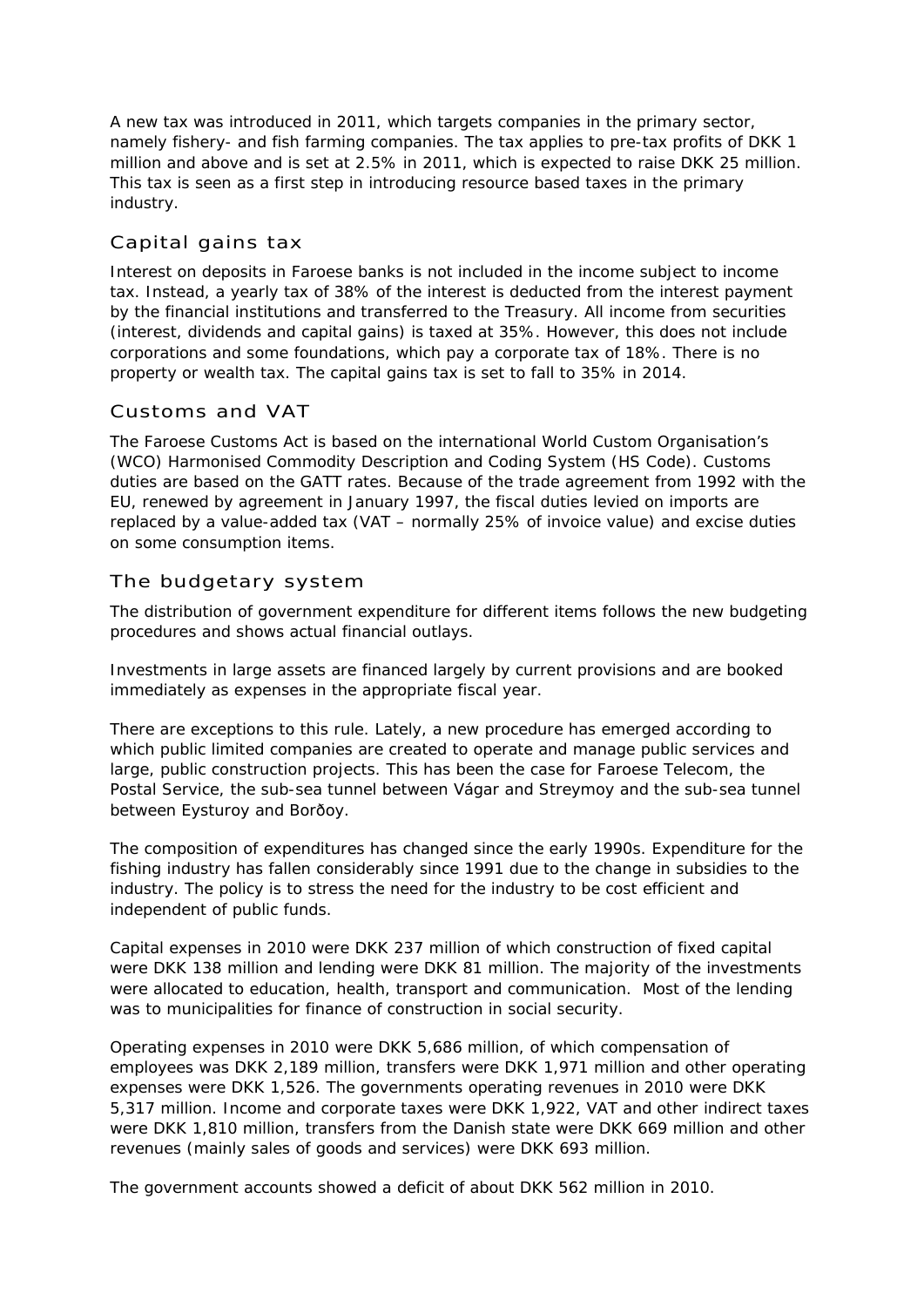### <span id="page-30-0"></span>4.2 Gross public debt

| <b>Central government assets and liabilities</b> |       |       |       | Table 4 |
|--------------------------------------------------|-------|-------|-------|---------|
| <b>Million DKK</b>                               | 2007  | 2008  | 2009  | 2010    |
| <b>ASSETS</b>                                    |       |       |       |         |
| Deposits in Landsbanki Føroya                    | 2,467 | 2,158 | 1,551 | 1,882   |
| Others in circulation                            | 959   | 841   | 1,062 | 1,204   |
| Fixed assets                                     | 1,767 | 2,283 | 2,358 | 2,385   |
| <b>Total assets</b>                              | 5,193 | 5,282 | 4,972 | 5,470   |
| <b>LIABILITIES</b>                               |       |       |       |         |
| Long-term debt (Kingdom of Denmark)              | 500   | 500   | 500   | 500     |
| Bond loan                                        | 2,160 | 2,119 | 2,707 | 3,726   |
| Other debt                                       | 719   | 971   | 695   | 741     |
| <b>Total debt</b>                                | 3,379 | 3,590 | 3,903 | 4,967   |
| Net assets                                       | 1,814 | 1,692 | 1,069 | 503     |

**Source:** Landsbanki Føroya

| <b>Outstanding bonds</b>  |                      |                      |                          | Table 5                                |
|---------------------------|----------------------|----------------------|--------------------------|----------------------------------------|
| <b>Million DKK</b>        | Annual coupon        | <b>Maturity date</b> | Present<br>structure     | <b>Structure after</b><br>22 June 2011 |
| FO-LB 160622 Blt          | <b>Floating Rate</b> | 22-Jun-16            | $\overline{\phantom{a}}$ | 1,350                                  |
| FO-LB 140407 Blt          | 3.125%               | 07-Apr-14            | 1,650                    | 1,650                                  |
| FO-LB 120611 Blt          | 2.00%                | $11 - Jun - 12$      | 1.900                    | 1,225                                  |
| FO-LB 180610 Ann          | 3.50%                | 10-Jun-18            | 127                      | 127                                    |
| <b>Outstanding bonds</b>  |                      |                      | 3,677                    | 4,352                                  |
| Source: Landsbanki Førova |                      |                      |                          |                                        |

The Government of the Faroe Islands has always repaid debt, and has never been in default.

### 4.3 Foreign trade and balance of payments

| <b>Balance of payments</b>                    |          |          |                | Table 6 |
|-----------------------------------------------|----------|----------|----------------|---------|
| <b>Million DKK</b>                            | 2006     | 2007     | 2008           | 2009    |
| Goods                                         | $-600$   | $-1227$  | $-457$         | 74      |
| <b>Services</b>                               | $-554$   | $-788$   | $-626$         | $-980$  |
| Goods and services                            | $-1,154$ | $-2,015$ | $-1083$        | $-905$  |
| Wages                                         | 222      | 226      | 267            | 345     |
| Rents                                         | 226      | 69       | $-265$         | $-434$  |
| Income transfers                              | 448      | 294      | $\overline{2}$ | -89     |
| Government sector                             | 736      | 731      | 739            | 836     |
| Other sectors                                 | 113      | 414      | 12             | 13      |
| Other transfers                               | 849      | 1145     | 751            | 849     |
| Current account surplus $(+)$ / deficit $(-)$ | 143      | $-576$   | $-331$         | $-145$  |

**Source: Statistics Faroe Islands** 

### 4.4 Foreign exchange reserves

Landsbanki Føroya does not hold specific foreign exchange reserves, as the Faroe Islands are part of the Danish currency area. However, part of Landsbanki Føroya's financial assets is invested in assets held outside the Faroe Islands, as specified in the table below. The assets outside the Faroe Islands are mainly invested in government bonds and Danish mortgage bonds – which may be used as collateral within limits in an overdraft facility or as collateral in repo agreements – and as deposits in banks with good ratings.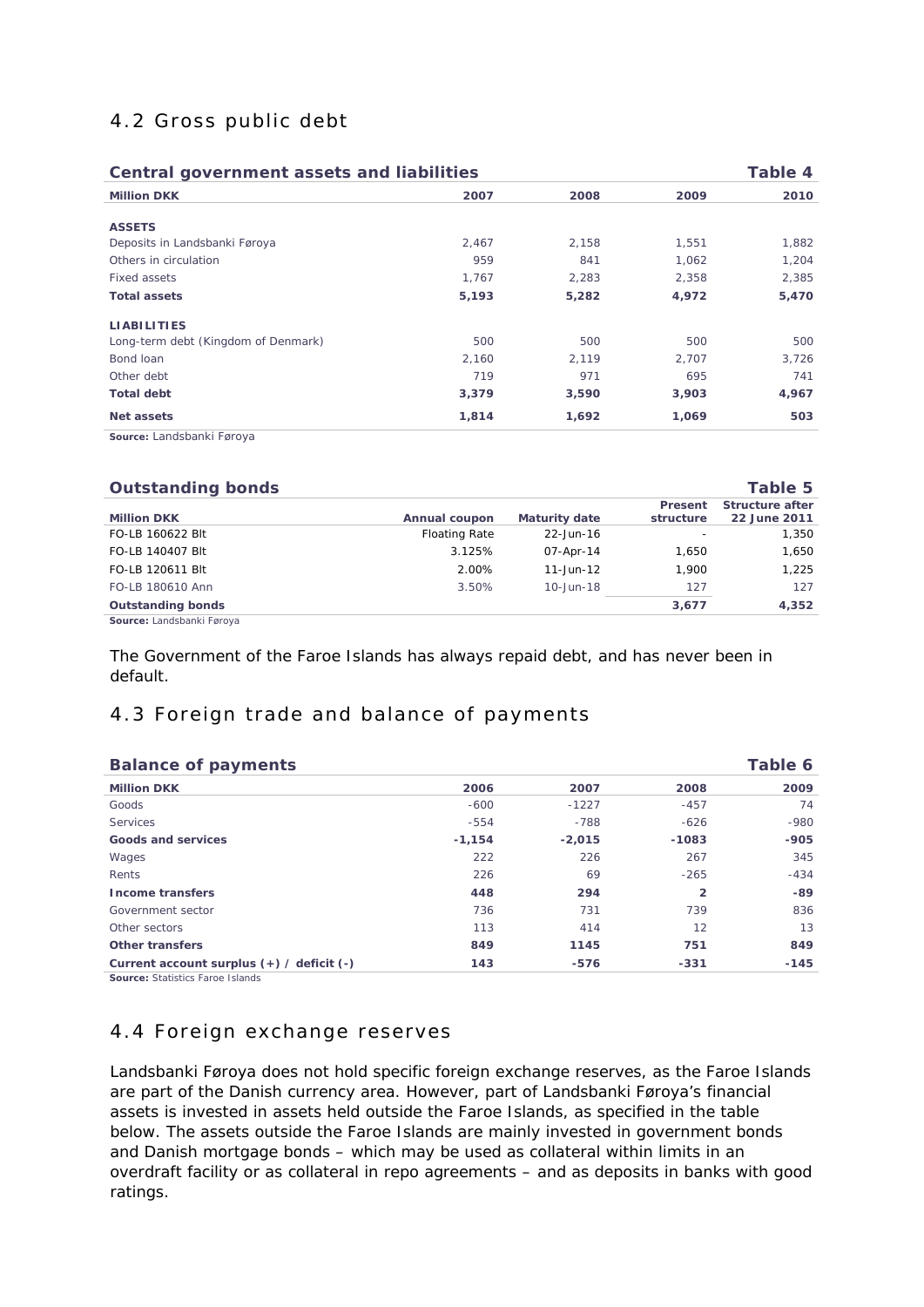<span id="page-31-0"></span>

| Landsbanki Føroya's financial assets |       |       | Table 7 |       |
|--------------------------------------|-------|-------|---------|-------|
| <b>Million DKK</b>                   | 2007  | 2008  | 2009    | 2010  |
| Total financial assets               | 2.910 | 2.764 | 2.407   | 2.473 |
| - of which abroad                    | 1.941 | 1.671 | 1.623   | 1.883 |
| Source: Landsbanki Føroya            |       |       |         |       |

### 4.5 Income and expenses

#### **Central government accounts** Table 8

| <b>Million DKK</b>                          | Actual<br>2008 | Actual<br>2009 | Actual<br>2010 | <b>Budget</b><br>2011 |
|---------------------------------------------|----------------|----------------|----------------|-----------------------|
| Taxes, direct                               | 1,826          | 1,750          | 1,922          | 1.989                 |
| Taxes, indirect                             | 1,934          | 1,726          | 1,810          | 1,867                 |
| Transfers from the Danish State             | 673            | 663            | 669            | 666                   |
| Transfers from municipalities and govt inst | 164            | 143            | 139            | 108                   |
| Fees                                        | 73             | 77             | 84             | 79                    |
| Other                                       | 689            | 711            | 693            | 739                   |
| Operating revenues, excl interest           | 5,359          | 5,068          | 5,317          | 5,447                 |
| Compensation of employees                   | 2.036          | 2.120          | 2,189          | 2,265                 |
| <b>Transfers</b>                            | 1,959          | 2,033          | 1,971          | 2,079                 |
| Other operating expenditures                | 1,448          | 1,365          | 1,526          | 1,409                 |
| Operating expenses, excl interest           | 5,443          | 5,518          | 5,686          | 5,753                 |
| Primary operating balance                   | $-84$          | $-450$         | $-369$         | $-306$                |
| Interest income and dividends               | 168            | 205            | 118            | 80                    |
| Interest expenses                           | 131            | 219            | 164            | 112                   |
| <b>Gross operating balance</b>              | $-47$          | $-464$         | $-415$         | $-338$                |
| Debt repayment                              | 1,015          | 1,427          | 677            | 15                    |
| Net operating balance                       | $-1,062$       | $-1,891$       | $-1,092$       | $-353$                |
| Sale of fixed assets                        | 11             | $\overline{7}$ | 4              | 20                    |
| Sale of shares                              | $\circ$        | $\circ$        | $\circ$        | 65                    |
| Repayments of loans                         | 24             | 22             | 86             | 20                    |
| Privatisation / decapitalisation            | 414            | $\Omega$       | $\circ$        | $\circ$               |
| Intergovernmental revenue                   | 65             | 100            | $\circ$        | 200                   |
| <b>Total capital revenues</b>               | 515            | 129            | 90             | 305                   |
| Construction of fixed capital               | 217            | 163            | 138            | 214                   |
| Acquisition of fixed capital                | 11             | 26             | 17             | 22                    |
| Injection of cap. into publ. LDT's          | 542            | 150            | $\circ$        | 200                   |
| Lending                                     | 327            | 15             | 81             | 34                    |
| <b>Total capital expenses</b>               | 1,097          | 353            | 237            | 470                   |
| Financing surplus/deficit                   | $-630$         | $-688$         | $-562$         | $-503$                |

**Source:** Faroese government accounts

### 4.6 Auditing procedures

The annual budget is presented to the Faroese Parliament before October and must be approved before 1 January of the following year. In practice, approval occurs before Christmas.

Beginning with the 1991 fiscal year, the Budget Act was changed to obtain a better governing instrument. All government investments and other expenditures have to be approved in the budget for the year in question.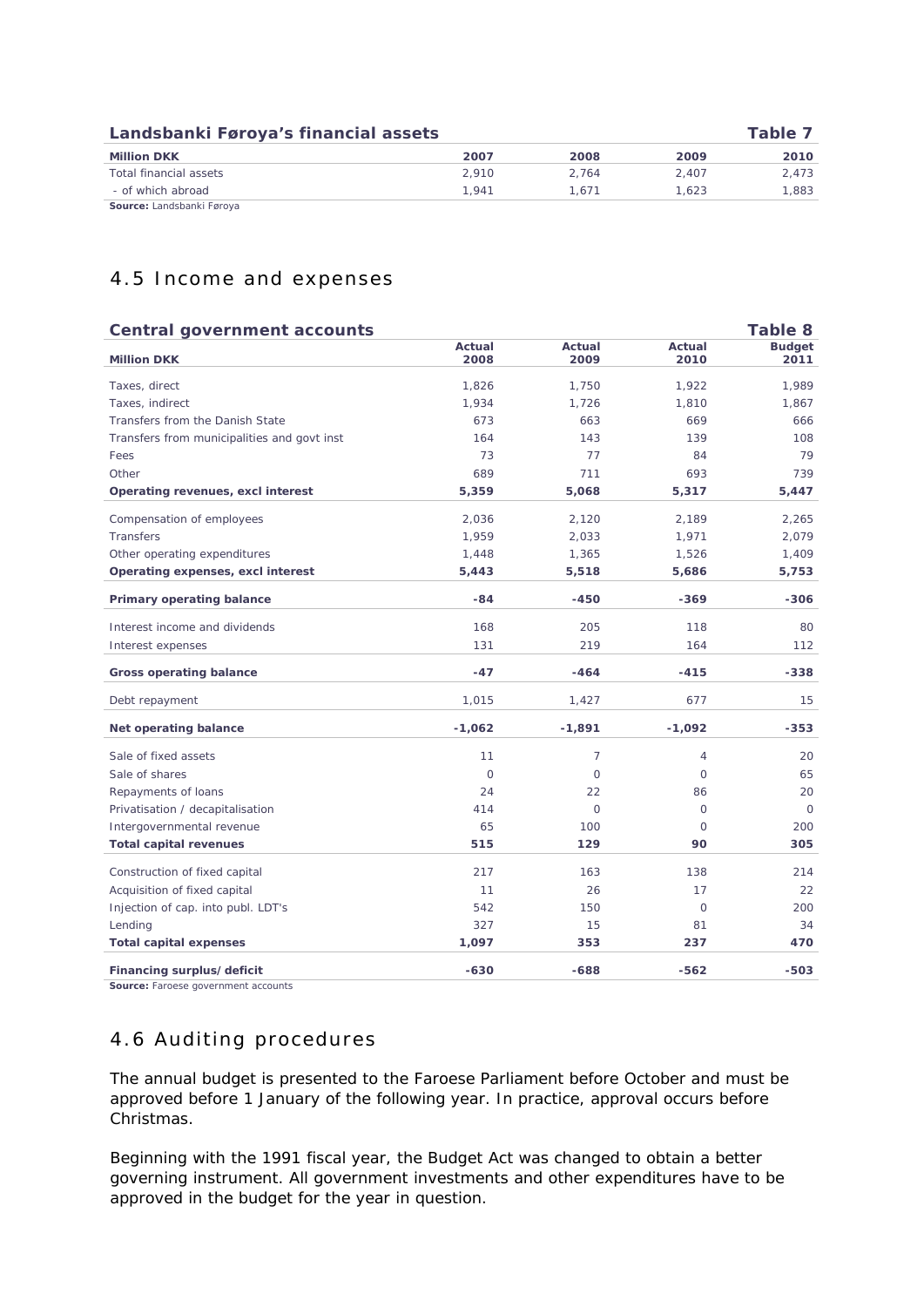The accounts and bookkeeping of the government exchequer are audited by the National Audit Office. Once audited, the books are passed on to a committee consisting of members selected by the Faroese Parliament. The accounts are finally approved by the Parliament together with the auditing report.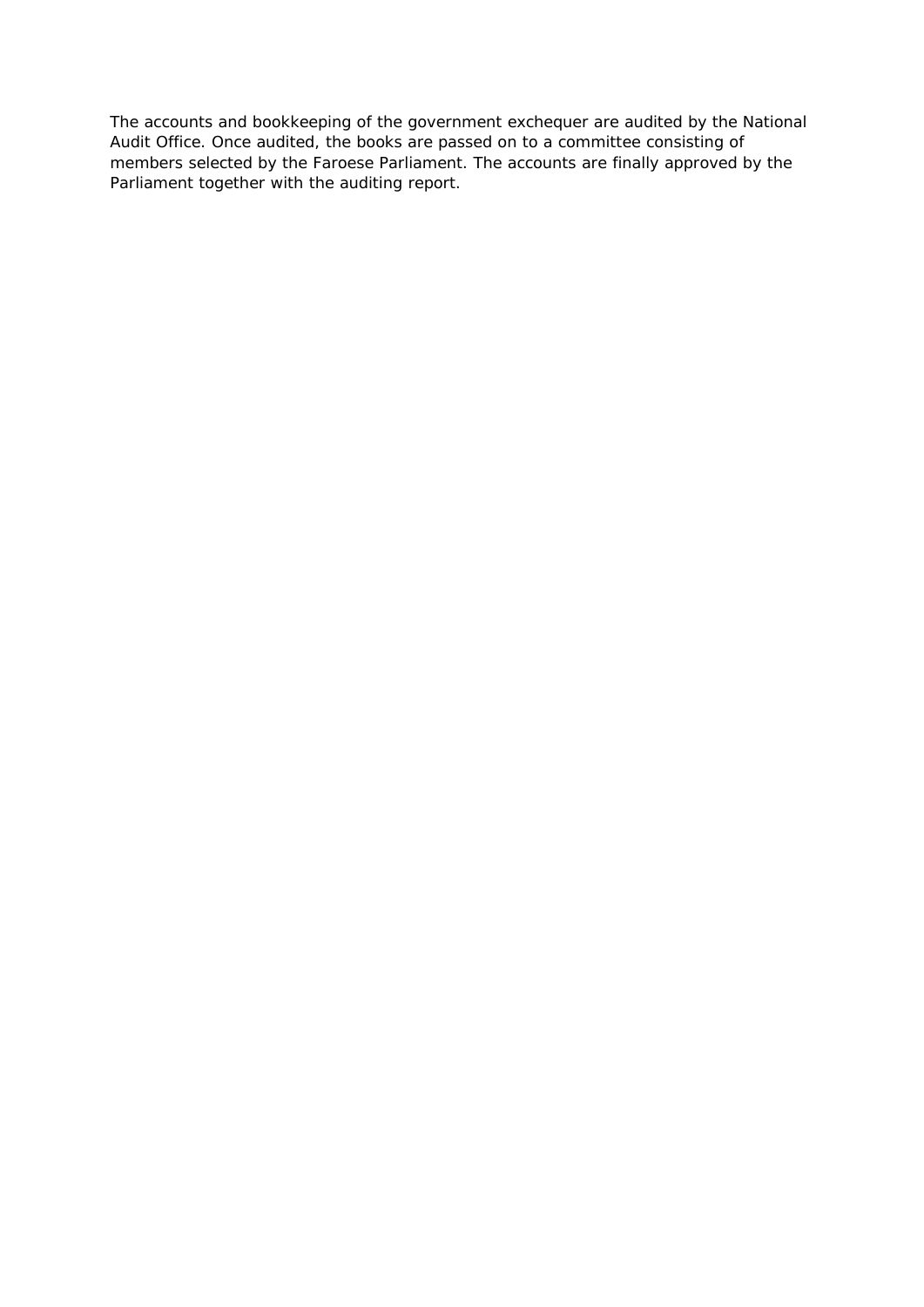### <span id="page-33-0"></span>5. Significant changes

In the opinion of the Issuer there have been no significant changes to the information in the Registration Document, Section 4 above, since the end of the last fiscal year 2010, other than already described in Section 4.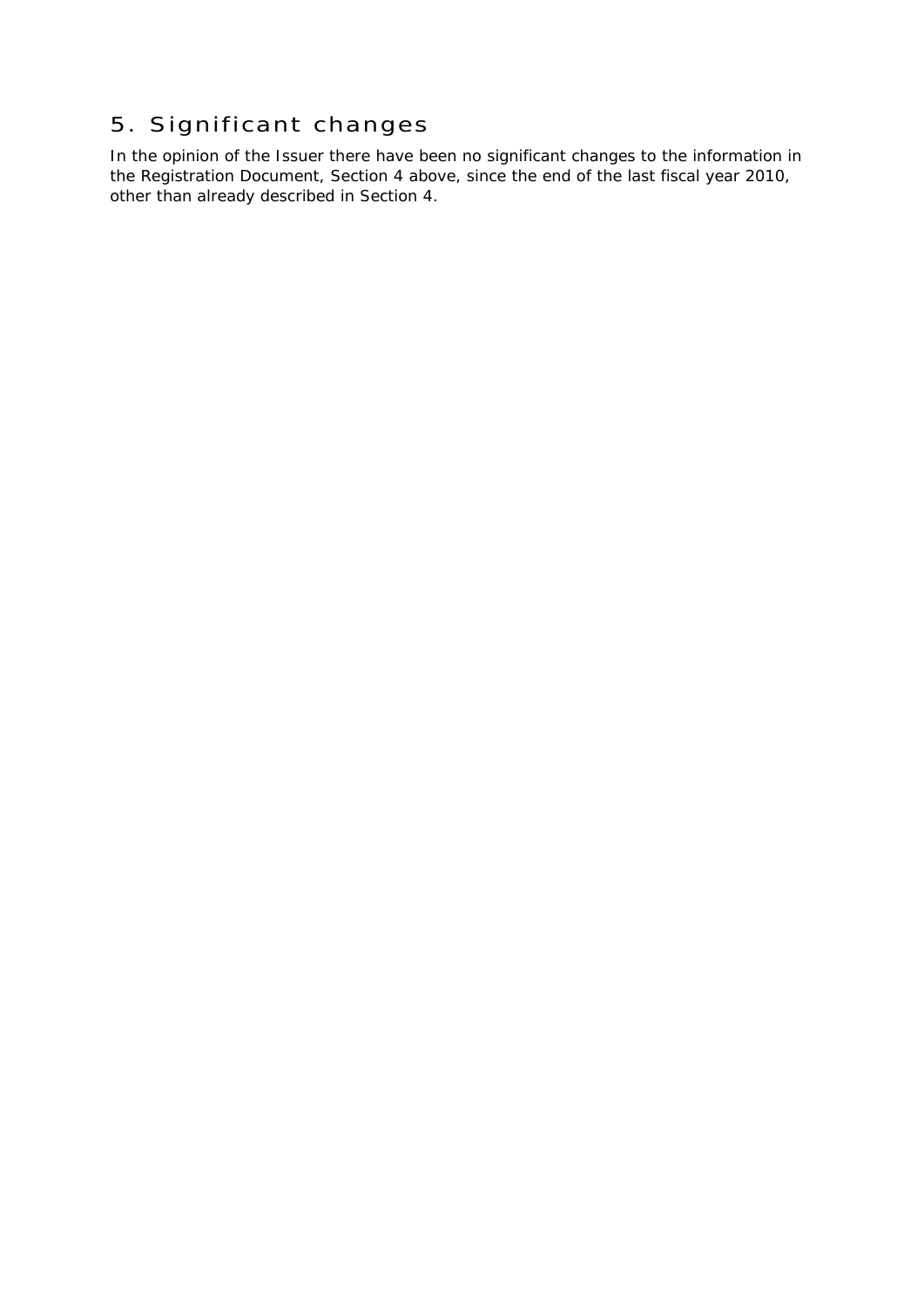### <span id="page-34-0"></span>6. Legal and arbitration proceedings

The Government of the Faroe Islands has not for the past year been involved in any arbitration proceedings (including any arbitration proceedings which are pending or threatened of which the issuer is aware) which have had or may have a significant impact on the financial position of the Issuer.

The Government of the Faroe Islands has no immunity from legal proceedings in relation to the Notes.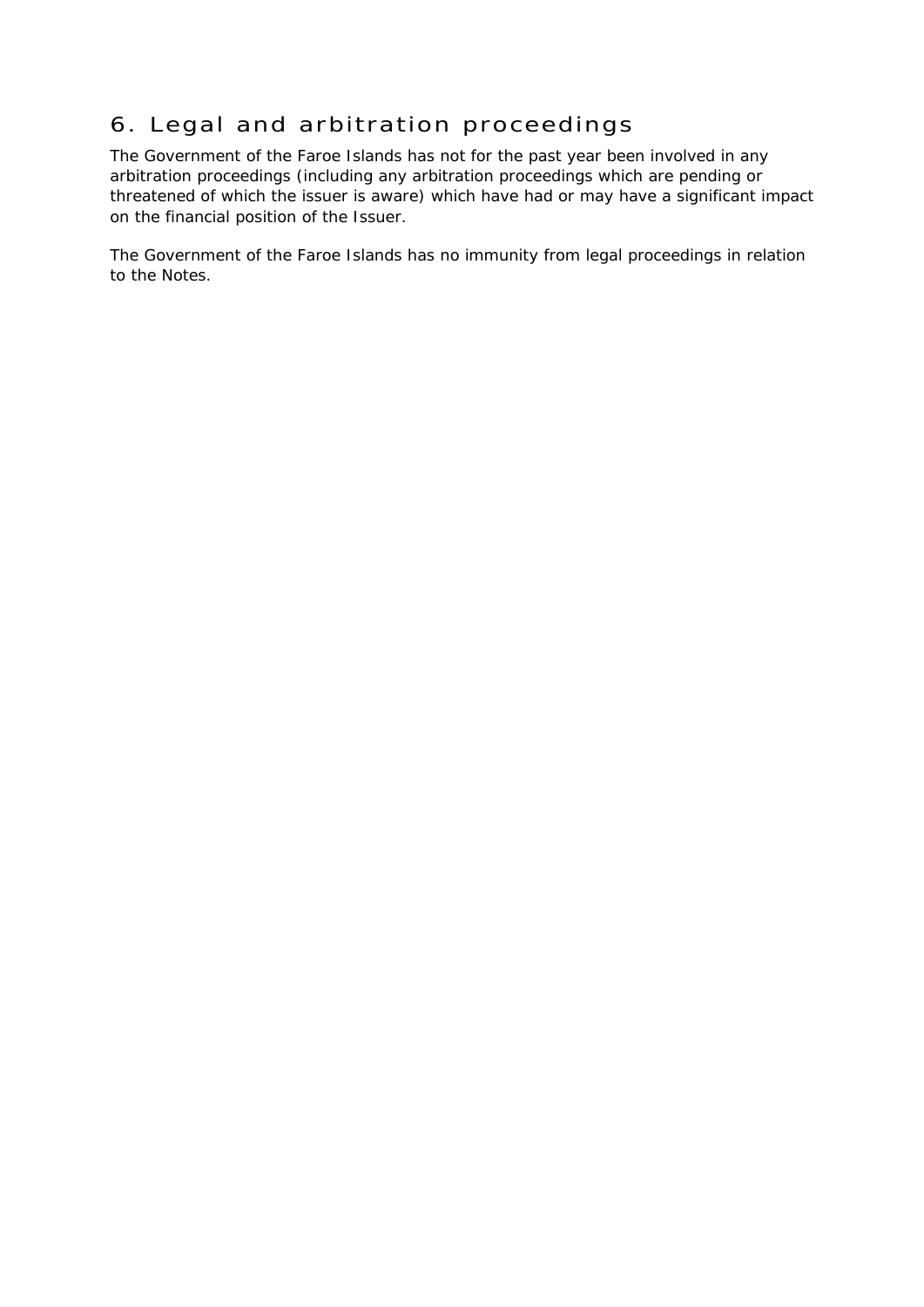### <span id="page-35-0"></span>7. Statements by experts and declaration of any interest

The Faroe Islands hold a foreign currency rating of Aa3 assigned by Moody's Investors Service.

| <b>Ratings Category</b>              | Moody's Rating |
|--------------------------------------|----------------|
| Outlook                              | Negative       |
| Government Bonds - Foreign Currency  | Aa3            |
| Government Bonds - Domestic Currency | NR.            |

On 18 April 2011 Moody's Investors Service's foreign currency rating of the Faroe Islands was downgraded to Aa3 from Aa2, and the outlook was changed to negative from stable.

The key drivers of this rating action By Moody's Investors Service include the challenges that the Faroese government is facing in rebalancing its long-term finances and the difficulties in addressing the long-term sustainability issues of fishing stock management and fleet overcapacity.

The Aa3 foreign currency rating with negative outlook for the Faroe Islands reflects a number of factors, including the Faroe Islands' wealthy and increasingly diverse albeit volatile economy, and the Faroese government's powers to raise revenues through taxation and fees and to control spending. In addition, the rating takes into account the relatively large financing deficits in the recent past, following a long period of strong financial results since 1995.

The Faroese government maintains ample reserves, while the debt level and interest burden is moderate but increasing. The rating incorporates the Faroese Islands' relationship within the Kingdom of Denmark and the subsidies it receives for joint matters, which it administers in conjunction with the Kingdom of Denmark.

The Aa3 rating also reflects Moody's Investors Service's assessment of a high likelihood that the Kingdom of Denmark (Aaa, stable) would act to prevent a default by the Faroe Islands.

Further and more detailed information about the credit rating of the Faroe Islands can be obtained on the website of Landsbanki Føroya (www.landsbankin.fo).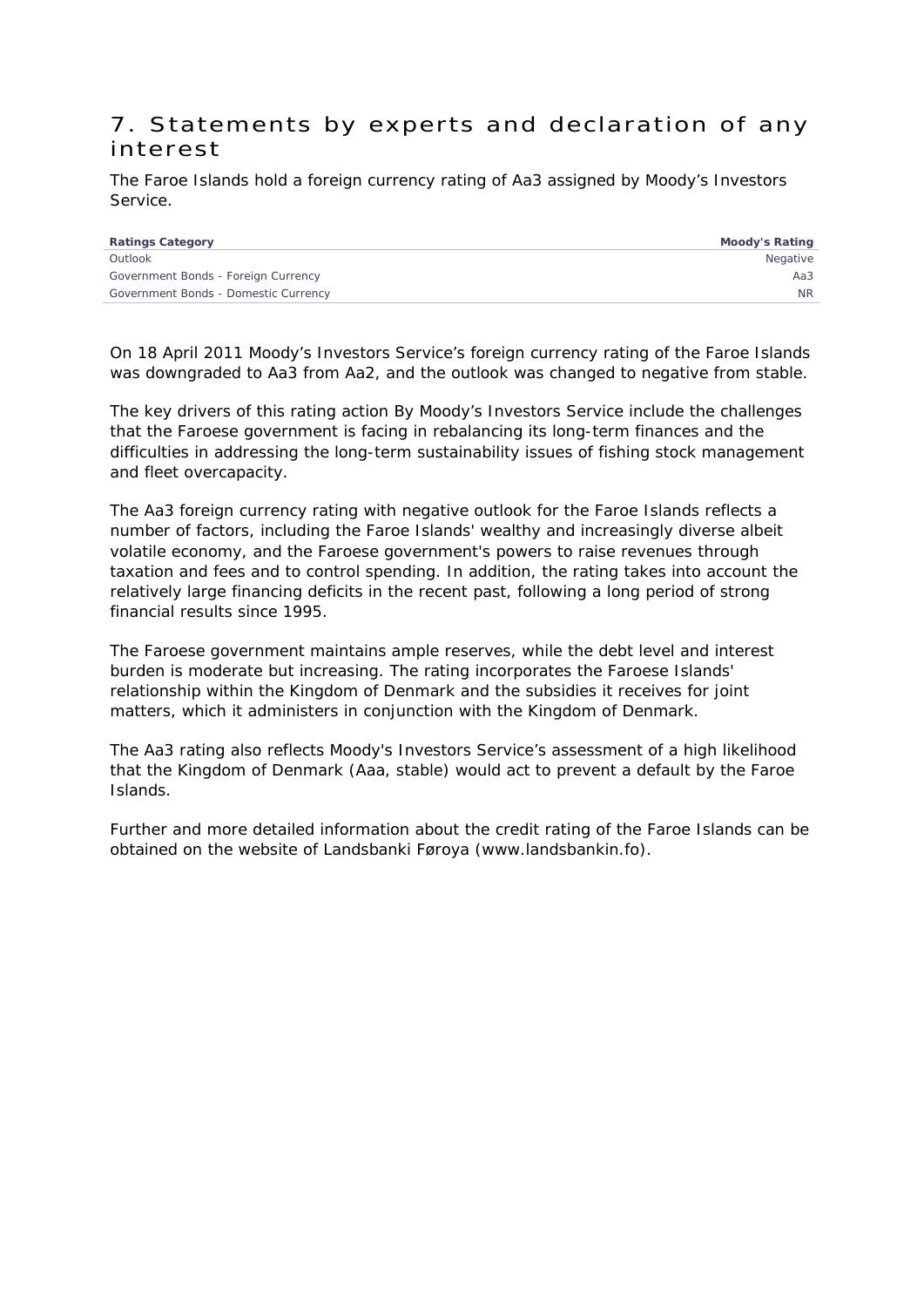### <span id="page-36-0"></span>8. Documents on display

For the life of this Registration Document the below-mentioned documents will be available for inspection in electronic form at the websites as further specified below:

### Landsbanki Føroya, the Governmental Bank:

- Economic Assessment (published annually)
	- Economic Outlook 2011 and 2012 (published 10 March 2011)
- Information Memorandum, (published annually)
	- Information Memorandum 2009 (published November 2009)
- Moody's Investors Service's latest rating documents concerning the Government of the Faroe Islands (published April 2011)

On the website of Landsbanki Føroya, there will also be an overview of various economic indicators available.

Website: www.landsbankin.fo (see under Publications).

### Hagstova Føroya, Statistics Faroe Islands:

Comprehensive statistical database covering demographic, business and economic statistics etc. Additional information in the booklet: Faroe Islands in figures 2009

Website: www.hagstova.fo

### Fíggjarmálaráðið, the Ministry of Finance:

The public budget and account (in Faroese only)

Website: www.fmr.fo

### Landsgrannskoðanin, the National Audit Office:

Reports submitted by the Faroese Parliament's Audit Committee

(Some of the information in Danish and English)

Website: www.lg.fo

### Løgmansskrivstovan, Prime Minister's Office:

Information about political matters in the Faroe Islands

Website: www.tinganes.fo

### The High Commissioner of the Faroe Islands:

Annual report on the Faroe Islands (in Danish only)

Website: www.rigsombudsmanden.fo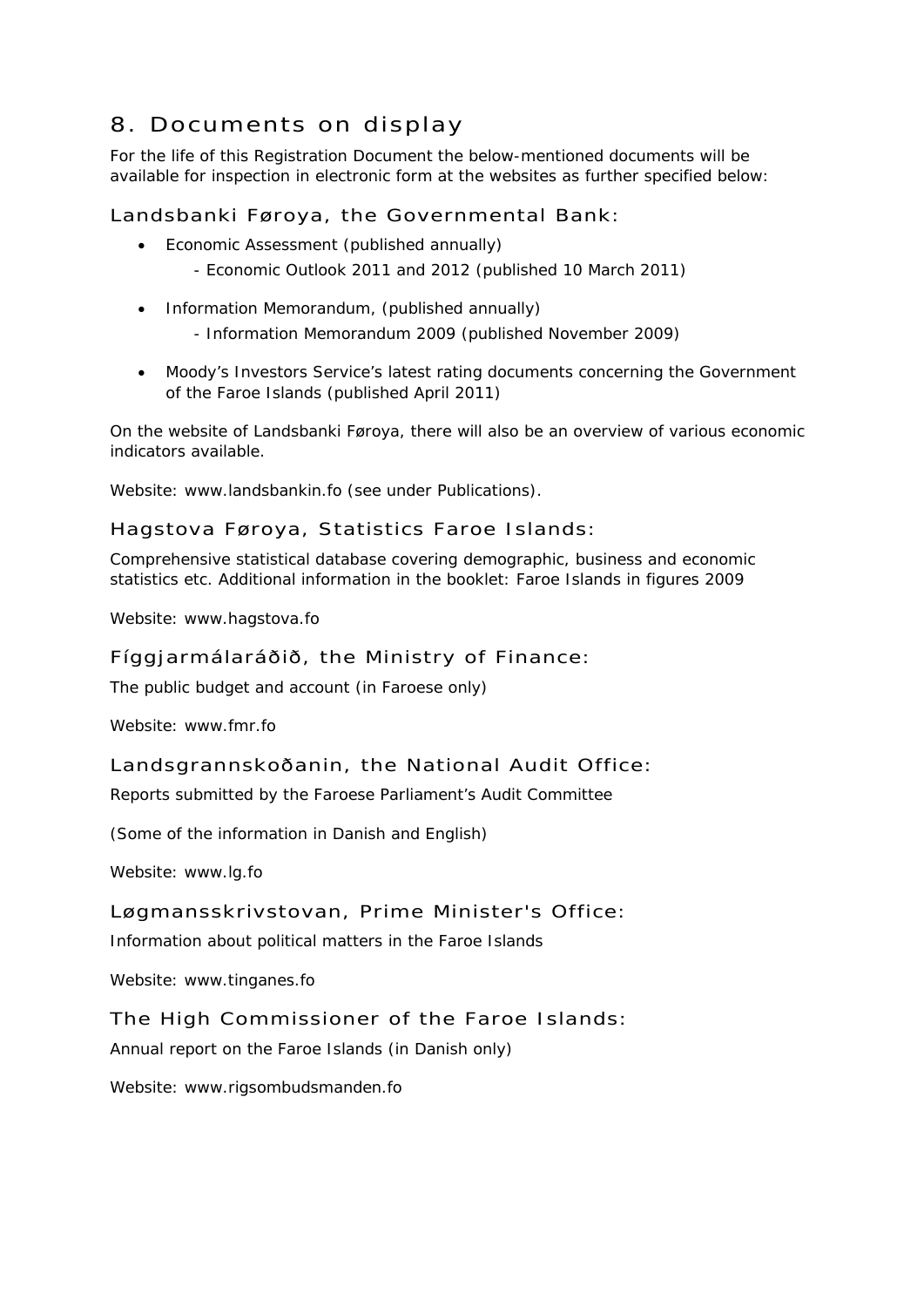### <span id="page-37-0"></span>**III. SECURITIES NOTE**

| TABLE OF CONTENTS                                                            |  |
|------------------------------------------------------------------------------|--|
|                                                                              |  |
|                                                                              |  |
|                                                                              |  |
|                                                                              |  |
|                                                                              |  |
|                                                                              |  |
|                                                                              |  |
|                                                                              |  |
|                                                                              |  |
| 3.1 Interest of natural and legal persons involved in the issue 43           |  |
|                                                                              |  |
|                                                                              |  |
|                                                                              |  |
|                                                                              |  |
|                                                                              |  |
|                                                                              |  |
|                                                                              |  |
|                                                                              |  |
|                                                                              |  |
|                                                                              |  |
|                                                                              |  |
|                                                                              |  |
|                                                                              |  |
|                                                                              |  |
|                                                                              |  |
|                                                                              |  |
|                                                                              |  |
|                                                                              |  |
|                                                                              |  |
|                                                                              |  |
|                                                                              |  |
|                                                                              |  |
|                                                                              |  |
|                                                                              |  |
| 6.2 Admission to trading and official listing on other regulated markets  52 |  |
|                                                                              |  |
|                                                                              |  |
|                                                                              |  |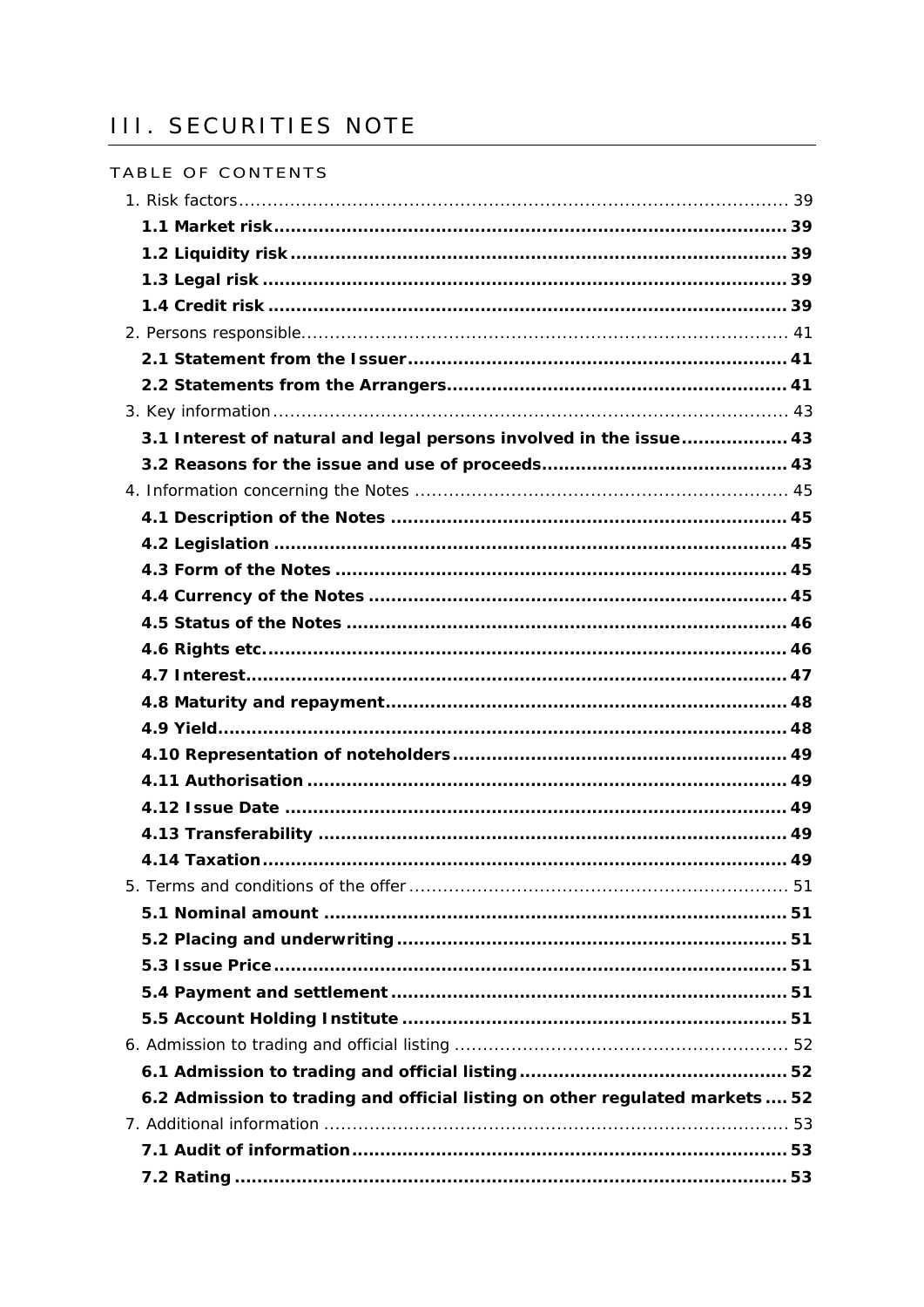### <span id="page-38-0"></span>1. Risk factors

Investors should read this Securities Note carefully. Investing in securities involves certain risks, which the investors should take into consideration prior to deciding to make an investment in the Notes. The Issuer believes that the following risk factors mentioned below are material to the Notes being offered and admitted to trading, but the inability of the Issuer to pay interest, principal or other amounts on or in connection with the Notes may occur for other reasons, which may not be considered material or significant by the Issuer based on information currently available to it or which it may not currently be able to anticipate. The below-mentioned risk factors are contingencies which may or may not occur. In addition, for risk specifically associated with the Issuer, investors are advised to consider the section "Risk factors" in the Registration Document. Investors should consider, among other things, the following.

### 1.1 Market risk

The market of the Notes issued by the Government of the Faroe Islands is influenced by economic and market conditions and, to varying degrees, interest rates, currency exchange rates and inflation rates. There can be no assurance that events on the Faroe Islands, in Denmark, Europe or elsewhere will not cause market volatility and that such market volatility will not adversely affect the trading price of the Notes.

### 1.2 Liquidity risk

There can be no assurance that an active trading market for the Notes will be developed and maintained, which may affect the trading price and the liquidity of the Notes. During the period between the issuance and repayment, the market value of the Notes will be determined through the ordinary trading on the main market (Faroese Securities Market) of NASDAQ OMX Iceland hf. and on the main market of NASDAQ OMX Copenhagen A/S. The Issuer has not made any arrangement with any persons or companies to ensure the liquidity of the Notes and that the quotation follows the market price of the Notes. The Issuer has no obligation to buy back the Notes. However, without any commitment to do so, Landsbanki Føroya and Nordea Bank Danmark A/S will aim to maintain a market for the Notes by quoting purchase and sales prices on an ongoing basis.

### 1.3 Legal risk

The terms and conditions of the Notes are based on Danish law in effect on the date of this Prospectus. No assurance can be given that as to the impact of any possible judicial decisions or changes to Danish and Faroese law after the date of this Prospectus.

The investment activities of certain investors are subject to legal investments law and regulations. The investor should consult legal advisers to determine whether and to what extent the Notes are a legal investment to the investor or if any restrictions apply to the purchase of the Notes by the investor.

### 1.4 Credit risk

The Government of the Faroe Islands' liability to make payments according to the terms and conditions in this Prospectus constitutes direct and unsecured obligations of the Government of the Faroe Islands and constitutes unsubordinated loan indebtedness ranking pari passu with all other loan indebtedness of the Government of the Faroe Islands. The Notes of each series will rank equally with each other, without any preference among themselves.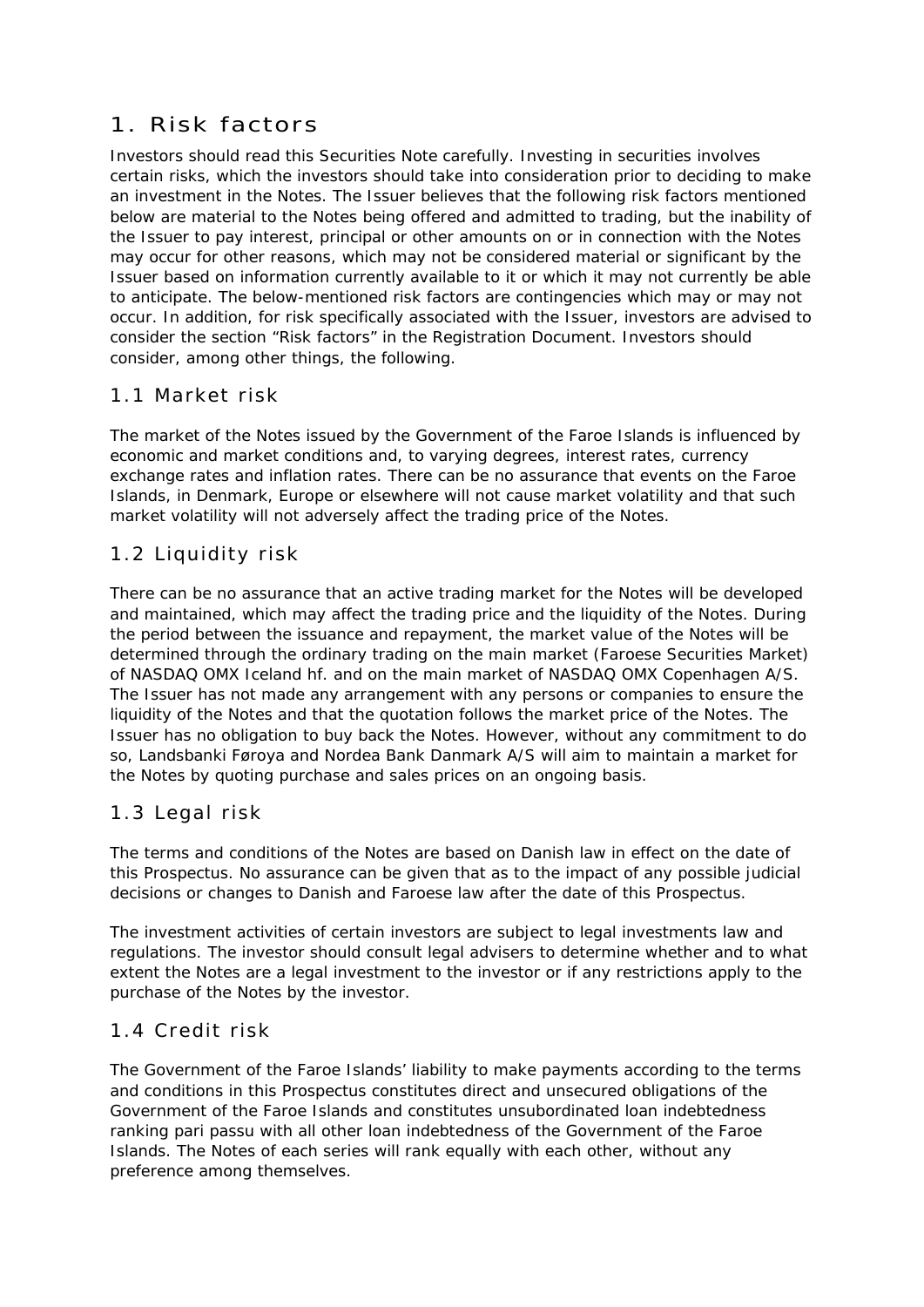There can be no assurance that the credit rating of the Government of the Faroe Islands will not change, which may affect the trading price of the Notes.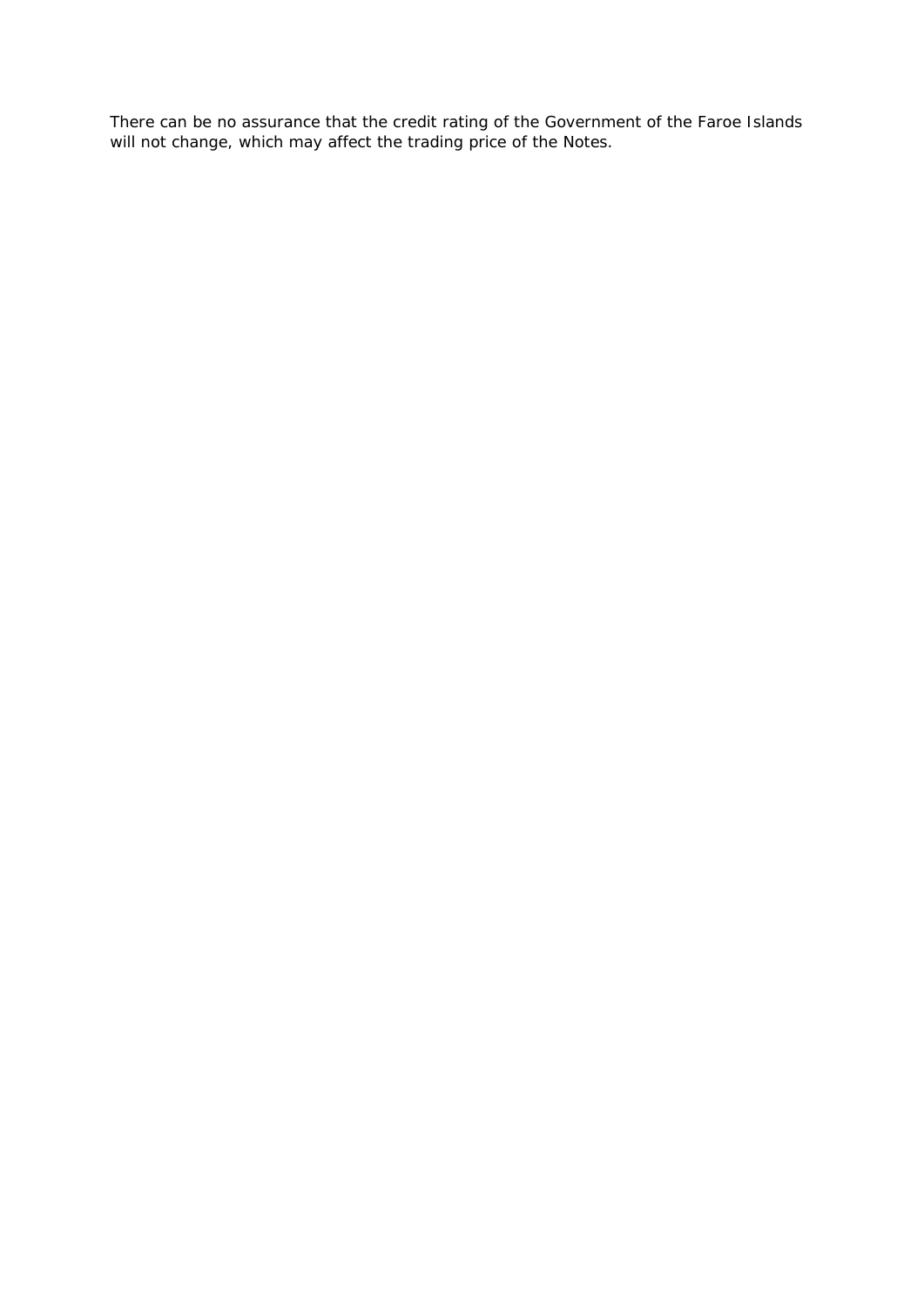### <span id="page-40-0"></span>2. Persons responsible

### 2.1 Statement from the Issuer

We, on behalf of the Government of the Faroe Islands, declare, as those responsible for the Prospectus that, having taken all reasonable care to ensure that such is the case, the information contained in the Prospectus is, to the best of our knowledge, in accordance with the facts and contains no omission likely to affect its import.

Aksel V. Johannesen Minister of Finance Føroya Landsstýri Fíggjarmálaráðið Tórshavn, 20 June 2011 Atli S. Leo **Director** Føroya Landsstýri Fíggjarmálaráðið Tórshavn, 20 June 2011

### 2.2 Statements from the Arrangers

We, Landsbanki Føroya, registered office at Yviri við Strond 15, FO-110 Tórshavn, Faroe Islands, have been the arranger to the Issuer in the preparation of the Prospectus. We have, on behalf of the Issuer, compiled and prepared the Prospectus. We hereby declare that, having taken all reasonable care to ensure that such is the case, the information contained in the Securities Note is, to the best of our knowledge, in accordance with the facts and contains no omission likely to affect its import.

Sigurd Poulsen Managing Director Landsbanki Føroya Tórshavn, 20 June 2011 Jens Erik Magnussen Deputy Director Landsbanki Føroya Tórshavn, 20 June 2011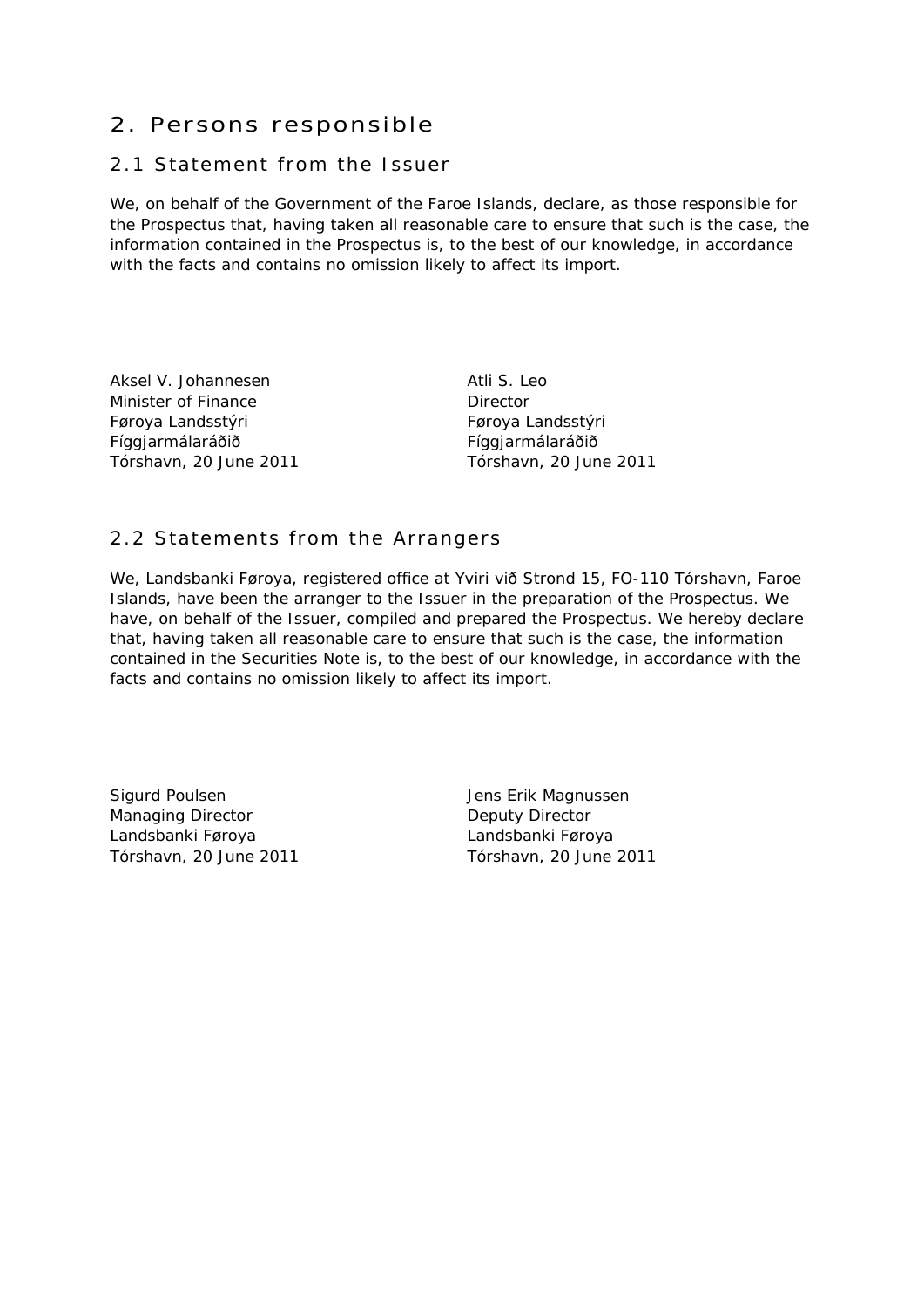We, Nordea Bank Danmark A/S, with registered office at Strandgade 3, DK-1401 Copenhagen, Denmark, have been the arranger to the Issuer in the preparation of this Securities Note. We have, on behalf of the Issuer, compiled and prepared this Securities Note. We hereby declare that, having taken all reasonable care to ensure that such is the case, the information contained in the Securities Note is, to the best of our knowledge, in accordance with the facts and contains no omission likely to affect its import.

Peter Brink Jensen Senior Analyst Nordea Bank Danmark A/S Copenhagen, 20 June 2011

Fredrik Dahlström **Director** Nordea Bank Danmark A/S Copenhagen, 20 June 2011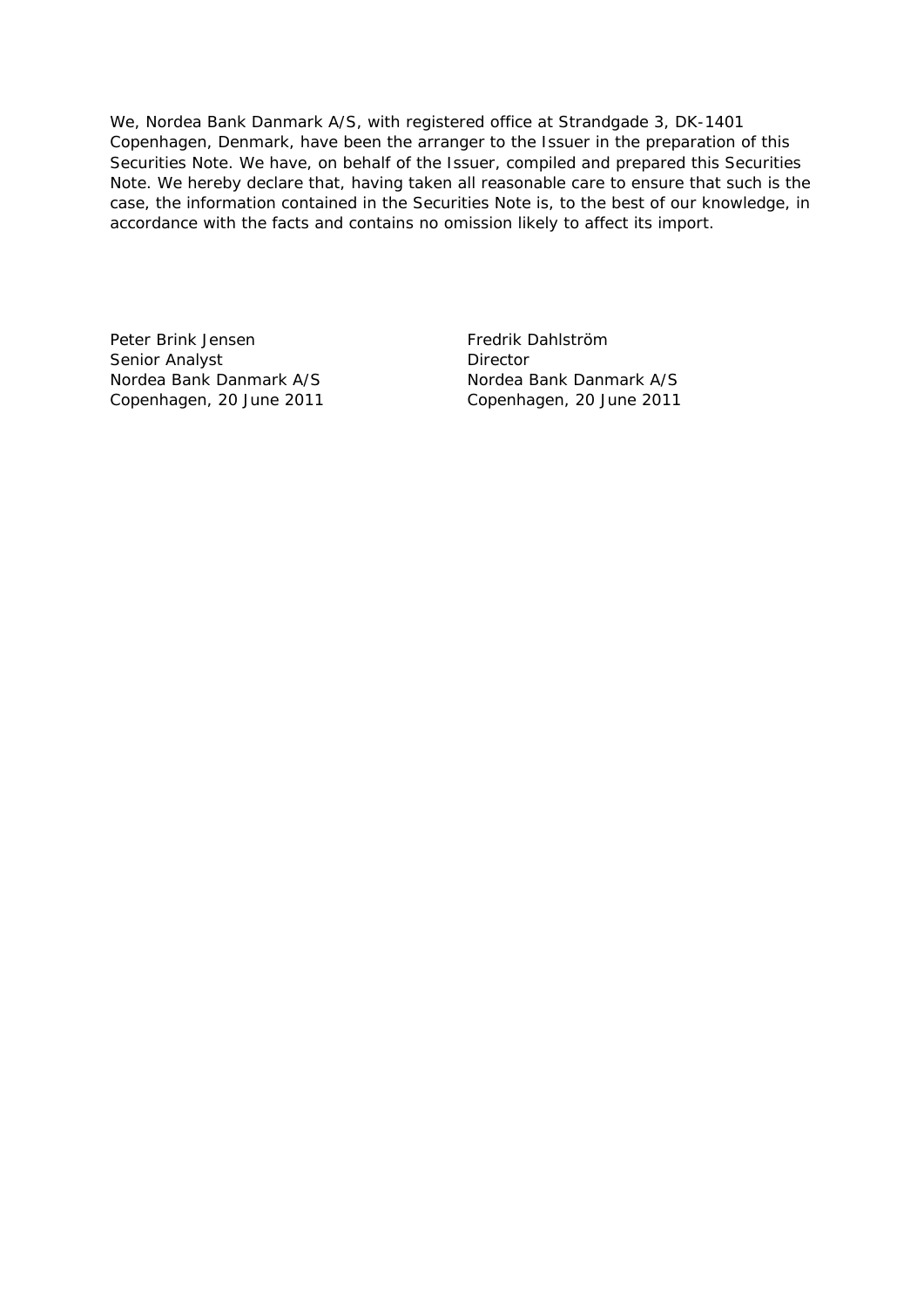### <span id="page-42-0"></span>3. Key information

### 3.1 Interest of natural and legal persons involved in the issue

### Issuer:

The Government of the Faroe Islands, which is the executive within the framework of the Faroe Islands Home Rule Act no. 137 of 23 March 1948.

The Government of the Faroe Islands is represented by the Ministry of Finance:

Ministry of Finance Fíggjarmálaráðið Kvíggjartún 1 PO Box 2039 FO-165 Argir, Faroe Islands Tel: +298 352020 Fax: +298 352025 E-mail: fmr@fmr.fo

### Arranger:

Landsbanki Føroya, the Governmental Bank:

Landsbanki Føroya Yviri við Strond 15 PO Box 229 FO-110 Tórshavn, Faroe Islands Tel: +298 350300 Fax: +298 350301 E-mail: landsbank@landsbank.fo

### Arranger and Account Holding Institute:

Nordea Bank Danmark A/S:

Nordea Bank Danmark A/S Strandgade 3 DK-1401 Copenhagen K, Denmark

To the best knowledge of the Issuer, Arrangers and Account Holding Institute, there are no interests, including conflicting ones, that are material to the issue of the Notes.

Neither the Arrangers nor the Account Holding Institute takes responsibility for the creditworthiness of the Issuer.

### 3.2 Reasons for the issue and use of proceeds

The proceeds from the issue of the Notes will be used as follows:

DKK 350,000,000 for the financing of a deficit in the national budget for 2010 and 2011 and up to approximately DKK 1,000,000,000 for the financing of the repurchase of Føroya Landsstýri 2.00 per cent Fixed Rate Notes due 11 June 2012 (LB-FO 120611) with ISIN code DK0030172812.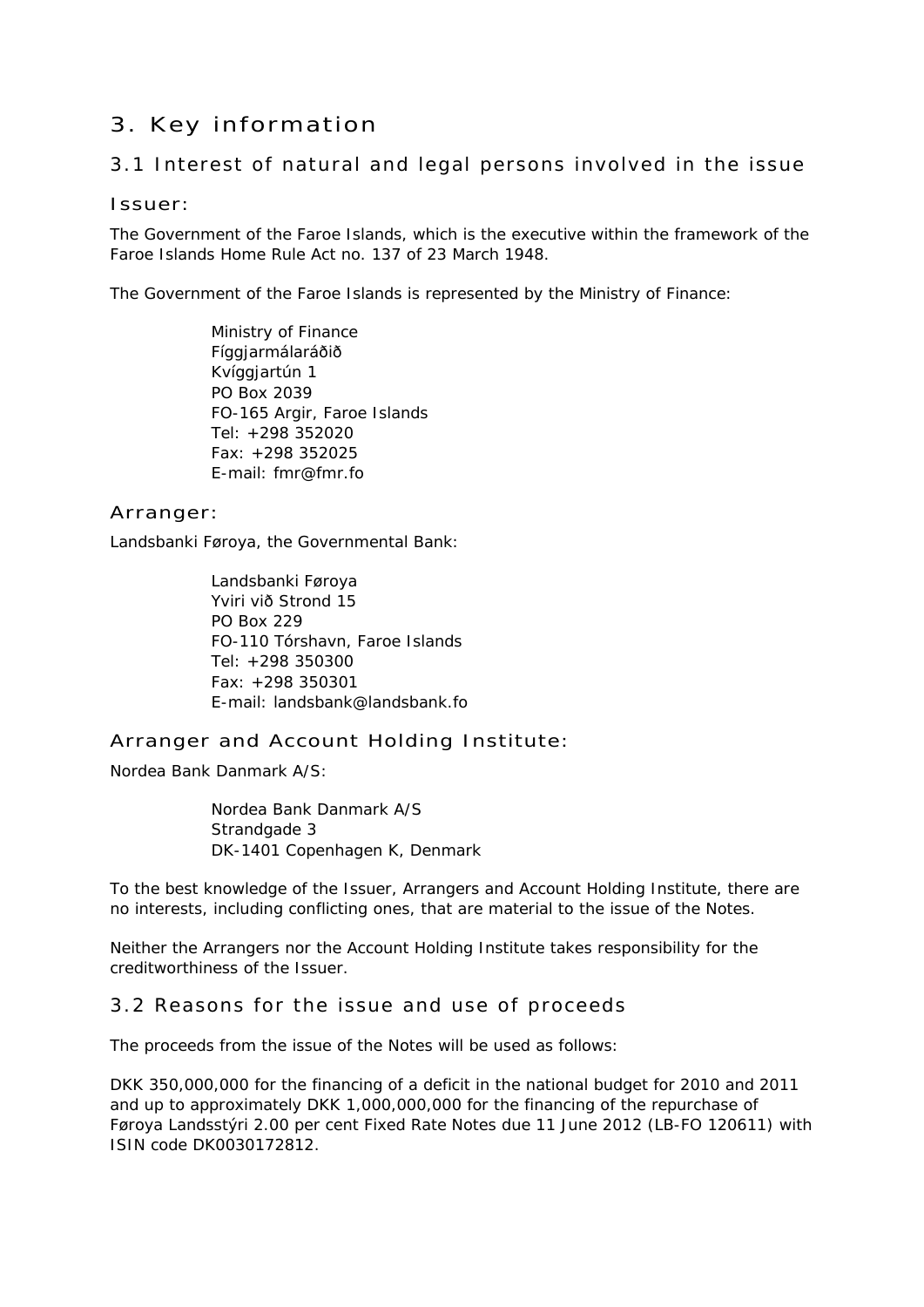The Issuer will bear the costs directly related to the issuance of the Notes. The total costs are expected to amount to approximately DKK 2,991,260, including placing commission and arranging fees. The net proceeds from the issue of the Notes are approximately DKK 1,347,008,740.

Costs incurred at NASDAQ OMX Iceland hf. in relation to the admission for trading and official listing on the main market (Faroese Securities Market) of NASDAQ OMX Iceland hf. will be paid by the Issuer. The costs related to the admission for trading and official listing are ISK 450,000 corresponding to approximately DKK 15,975. The annual expenses for the admission to trading and official listing will be a fixed fee of ISK 165,000 corresponding to approximately DKK 5,857 (a total of DDK 29,285 for the life of the Notes) plus a variable fee of 0.001% of the market value of the Notes.

Costs incurred at NASDAQ OMX Copenhagen A/S in relation to the admission for trading and official listing on the main market of NASDAQ OMX Copenhagen A/S will be paid by the Issuer. The costs related to the admission for trading and official listing are DKK 10,000. The annual expenses for the admission to trading and listing will be approximately DKK 10,600 (a total of DKK 53,000 for the life of the Notes).

Costs incurred at VP SECURITIES A/S and to the Account Holding Institute in relation to the registration of the Notes in the system of VP SECURITIES A/S will be paid by the Issuer. The total costs related to registration of the Notes and fees to VP SECURITIES A/S and the Account Holding Institute are approximately DKK 193,000.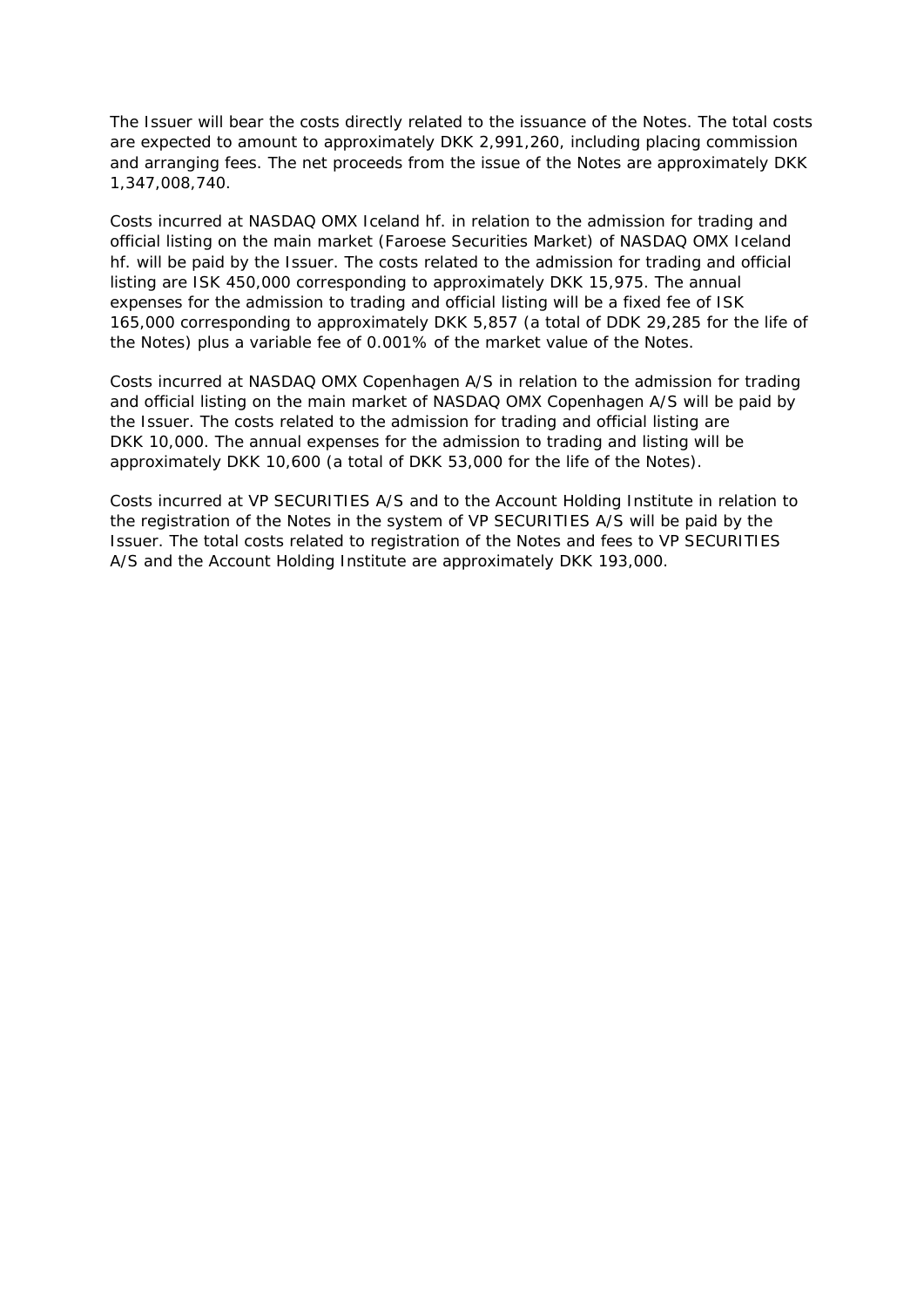### <span id="page-44-0"></span>4. Information concerning the Notes

### 4.1 Description of the Notes

| Title of the Notes:            | Føroya Landsstýri DKK 1,350,000,000 Floating Rate<br>Notes 22 June 2011 / 22 June 2016                                 |
|--------------------------------|------------------------------------------------------------------------------------------------------------------------|
| <b>Issue Date:</b>             | 22 June 2011                                                                                                           |
| Maturity Date:                 | 22 June 2016                                                                                                           |
| Currency:                      | Danish kroner ("DKK")                                                                                                  |
| Principal Amount per Note:     | DKK 1,000                                                                                                              |
| <b>Total Principal Amount:</b> | DKK 1,350,000,000                                                                                                      |
| Interest Rate:                 | Floating rate determined as 3-months CIBOR $+$<br>0.75 per cent margin per annum, with quarterly<br>interest payments. |
| <b>Issue Price:</b>            | 100.00 per cent                                                                                                        |
| Class:                         | The issue of the Notes consists of only one class                                                                      |
| ISIN:                          | DK0030277249                                                                                                           |
| <b>INET</b> code               | FO-LB 160622 (NASDAQ OMX Iceland hf.)                                                                                  |
| Saxess code:                   | FO-LB JUN16 (NASDAQ OMX Copenhagen A/S)                                                                                |

### 4.2 Legislation

The Notes are subject to Danish legislation, and any disputes arising out of or in connection with the Notes shall be brought before the District Court of Copenhagen.

### 4.3 Form of the Notes

The Notes will be issued and registered as dematerialised securities, in book-entry form with the VP SECURITIES A/S, Weidekampsgade 14, DK-2300 Copenhagen S, Denmark on the Issue Date. The Notes cannot be registered in the name of the holder.

Nordea Bank Danmark A/S, Strandgade 3, DK-1401 Copenhagen, Denmark, is acting as Account Holding Institute ("Kontoførende Institut") in relation to VP SECURITIES A/S.

The Notes will be controlled by Nordea Bank Danmark A/S as Account Holding Institute for and on behalf of VP SECURITIES A/S and the noteholders in accordance with the provisions of the Danish Consolidated Securities Trading Act no. 298 of 8 April 2011 and Government Regulation no. 369 of 14 May 2009 regarding registration of fund assets in a securities centre. For the avoidance of doubt, Notes registered with VP SECURITIES A/S are negotiable instruments not subject to any restrictions on the free negotiability within the Kingdom of Denmark, under Danish Law.

### 4.4 Currency of the Notes

The currency of the Notes is Danish kroner ("DKK") and each note will be issued with the denomination of DKK 1,000.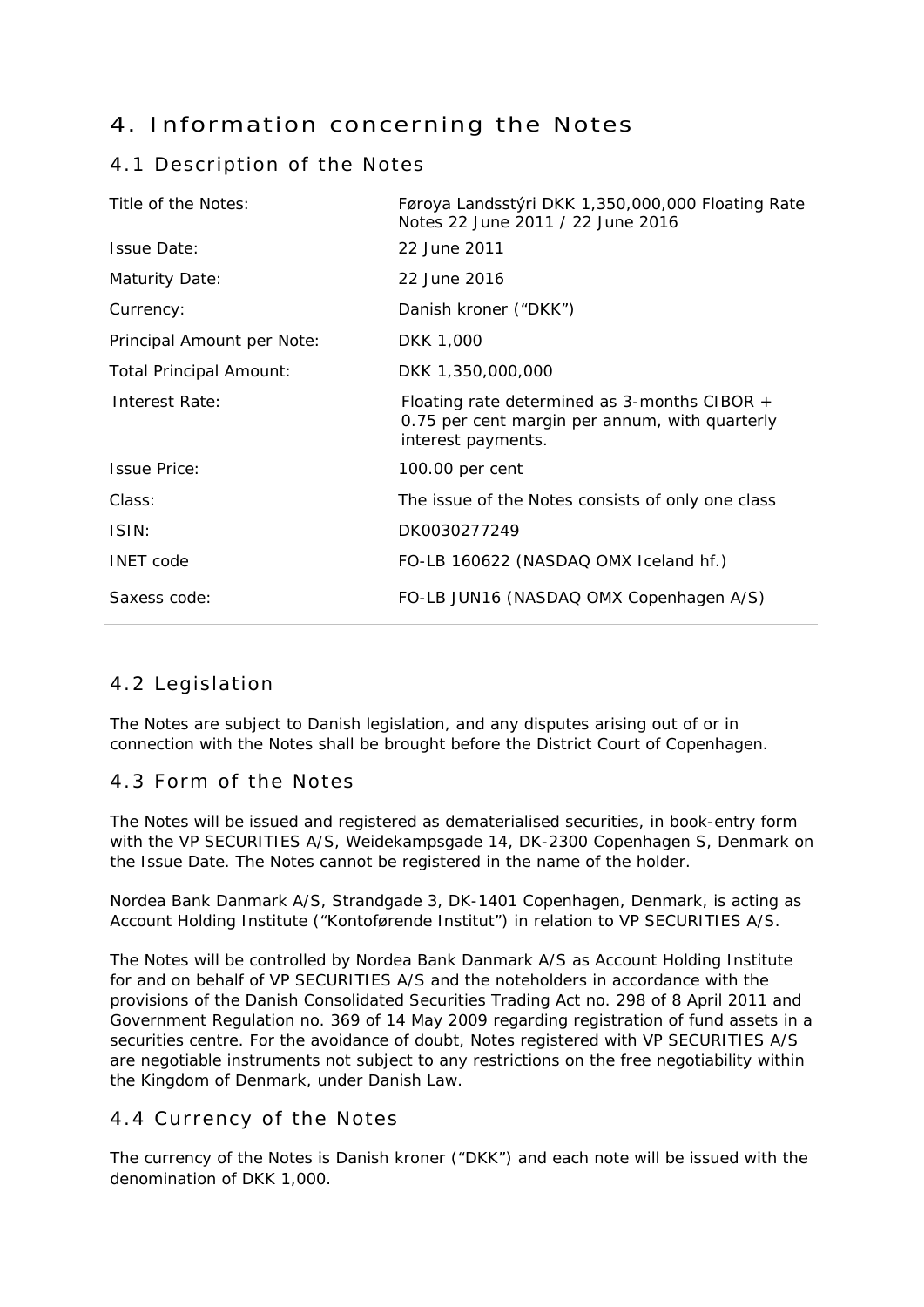### <span id="page-45-0"></span>4.5 Status of the Notes

The Notes constitute direct and unsecured obligations of the Government of the Faroe Islands and constitute unsubordinated loan indebtedness ranking pari passu with all other loan indebtedness of the Government of the Faroe Islands. The Notes of each series will rank equally with each other, without any preference among themselves.

### 4.6 Rights etc.

### Redemption by the Issuer

The Notes are not redeemable by the Issuer prior to the Maturity Date.

### Redemption by noteholders

With the exception of the events described under Event of Default below, the noteholders may not demand redemption of the Notes prior to the Maturity Date.

### Events of Default

Any noteholder may give written notice to the Issuer that such note is, and such note shall accordingly immediately become, due and payable at its principal amount together with interest accrued to the date of repayment:

- a) if the Issuer fails to perform or observe any of its other obligations under the Notes and such failure is incapable of remedy, or if such failure can be remedied and such failure continues for the period of 30 days next following the service by any noteholder on the Issuer of notice requiring the same to be remedied;
- b) if the Issuer's debt in connection with borrowed funds for a minimum amount of DKK 75,000,000 or equivalent in another currency or currency unit either (i) falls due for payment prior to the repayment day because of default, or (ii) is not paid on the due date (or following the period of remedy provided for by law or following an agreement to that effect in the relevant claim between the parties); or
- c) if the Issuer's possibilities of fulfilling its obligations under the Notes deteriorate significantly, for example because of the Faroe Islands' secession from its union with Denmark.

Payment shall be effected via the accounts registered with VP SECURITIES A/S.

### Buyback

The Issuer reserves the right to buy back the Notes from time to time in the open market or otherwise. The Issuer may choose to cancel or keep/resell Notes bought back.

#### Notices

All notices to noteholders concerning the Notes are made public and can be viewed on the websites of NASDAQ OMX Iceland hf. and NASDAQ OMX Copenhagen A/S [\(www.nasdaqomxnordic.com/news](http://www.nasdaqomxnordic.com/news)) and/or send to noteholders through VP SECURITIES  $A/S$ .

Any notices to the Issuer to be given in accordance with these terms and conditions of the Notes can validly be given to the Ministry of Finance, Kvíggjartún 1, PO Box 2039, FO-165 Argir, Faroe Islands or such other address as has been notified to the noteholders registered in compliance with the first sentence of this term.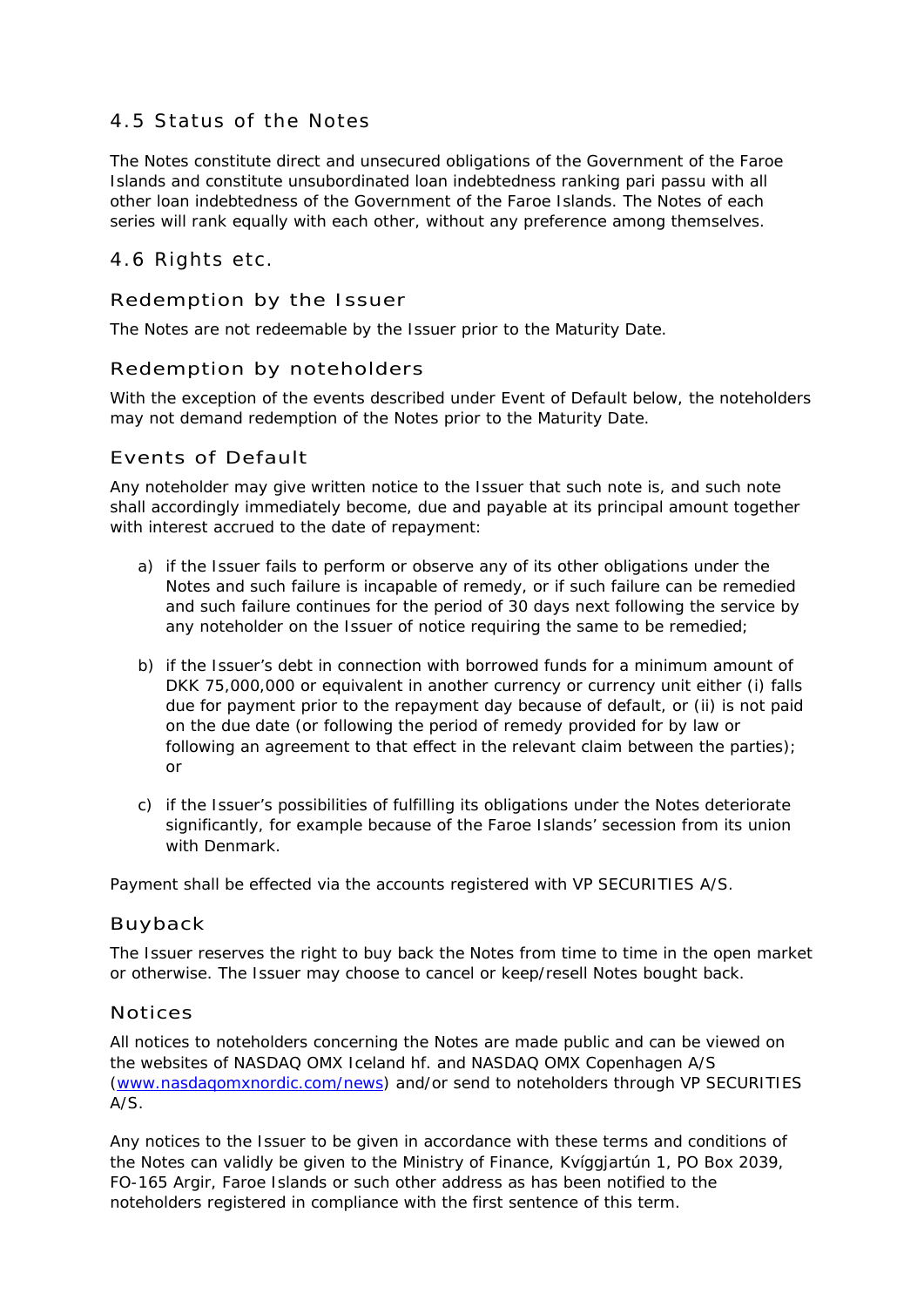### <span id="page-46-0"></span>Force majeure

The Government of the Faroe Islands shall not be liable for any loss incurred by the noteholders as a consequence of statutory provisions, measures adopted by any governmental or other authority actual or imminent war, insurrections, civil commotion, terrorism, sabotage or Acts of God. Nor shall the Government of the Faroe Islands be liable for any loss caused by strikes, lockouts, boycotts or blockades, whether or not the Government of the Faroe Islands itself is a party to the dispute, and notwithstanding that the dispute may affect only part of the functions of the Government of the Faroe Islands. Nor shall the Government of the Faroe Islands be liable for any loss arising from any overdue payment caused by the above events.

### Charging

As long as any of the Notes are outstanding, the Government of the Faroe Islands will not provide security for any debt in connection with payment obligations relating to loans existing on or after the date of issue of the Notes, whether in the form of a mortgage, pledge or other security in any of the issuer's present or future assets or income, unless the Notes are secured equally and proportionately by the provision of such security. However, a mortgage, pledge or other security in the Issuer's properties or assets may be provided as collateral for the entire purchase price or parts thereof for such properties or assets, including interest accrued. "Loan" means a loan raised through the issue of instruments of debt which are or are capable of being traded in the ordinary markets.

### 4.7 Interest

The Notes bear interest from and including the 22 June 2011 to but excluding the 22 June 2016.

The interest rate (the "Interest Rate") payable from time to time in respect of the Notes will be determined on the basis of the Reference Rate (as defined below) plus a margin of 0.75 per cent. per annum (the "Margin").

### Interest Payment Dates

Interest is payable on 22 March, 22 June, 22 September and 22 December in each year, from and including 22 September 2011 to and including 22 June 2016 (each an "Interest Payment Date"), provided however, that if any Interest Payment Date would otherwise fall on a date (a "Scheduled Interest Payment Date") which is not a business day, meaning a day other than a Saturday, Sunday or public holiday on which commercial banks are open for business in Denmark (each a "Business Day"), it will be postponed to the next Business Day (Following Business Day Convention).

### Interest Amount

The interest amount payable per Note on each Interest Payment Date (the "Interest Amount") shall be determined by applying the applicable Interest Rate to the Principal Amount of a Note, multiplying the sum by the actual number of days in the Interest Period concerned divided by 360 (ACT/360 day count fraction).

Where the interest amount is to be calculated for a period including an incomplete month, such interest amount shall be calculated applying the applicable Interest Rate to the Principal Amount of a Note multiplying the sum by the actual number of days in the Interest Period concerned divided by 360 (ACT/360 day count fraction).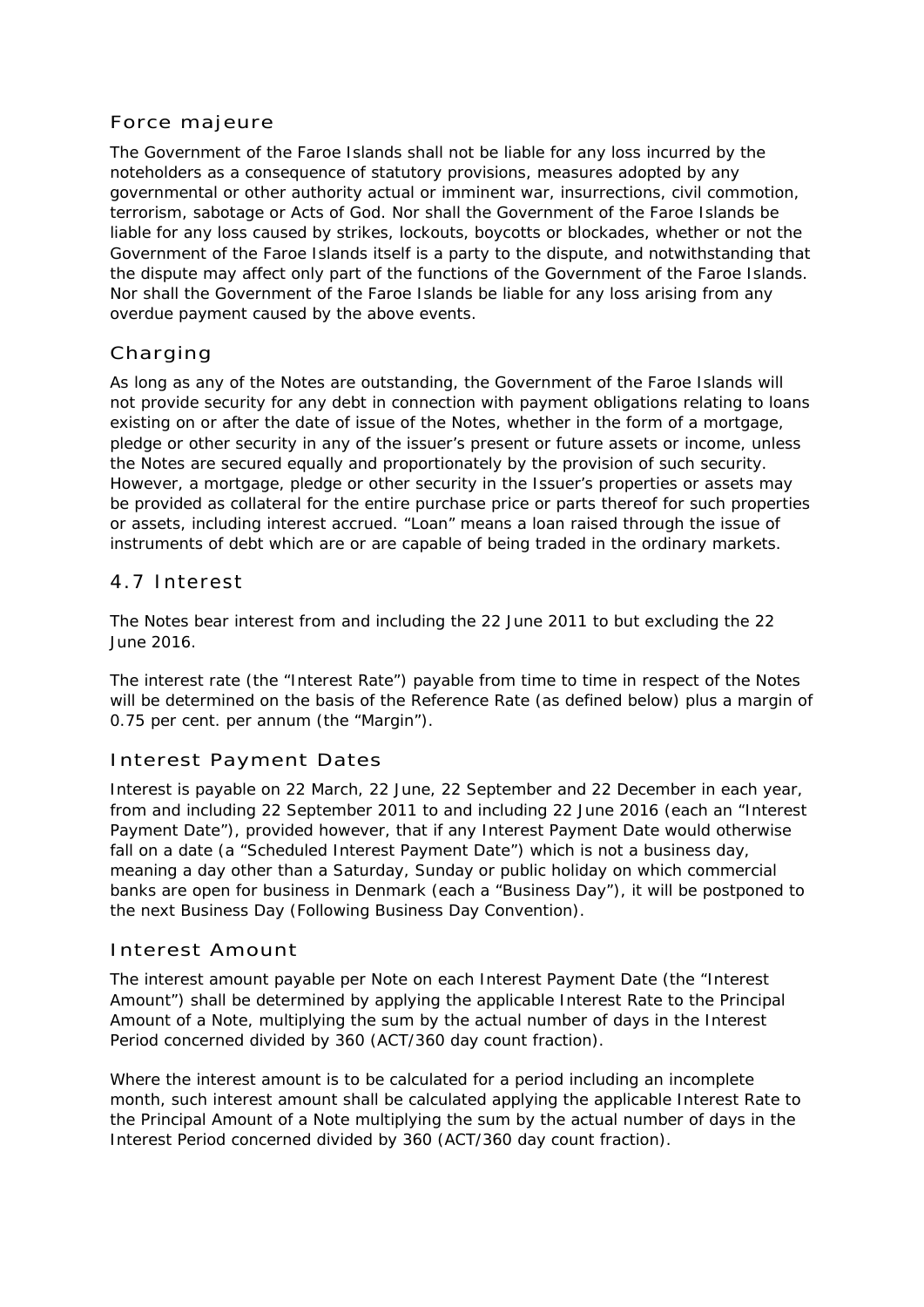### <span id="page-47-0"></span>Interest Period

The first interest period shall be the period from (and including) the Issue Date to (but excluding) the first Scheduled Interest Payment Date being 22 September 2011; and with respect to the subsequent interest periods, the period from (and including) a Scheduled Interest Payment Date to (but excluding) the next Scheduled Interest Payment Date (each an "Interest Period").

### Determination of Interest Rate

The Interest Rate is determined by Nordea Bank Danmark A/S acting as calculation agent (the "Calculation Agent"), two (2) Business Days before the commencement of each Interest Period (each an "Interest Determination Date"). However, with respect to the first Interest Period from (and including) 22 June 2011 to (but excluding) 22 September 2011, the first Interest Determination Date will be the 15 June 2011. On each Interest Determination Date, the Calculation Agent or its duly appointed successor, will determine the Reference Rate as soon as practicable after 11.00 a.m. (CET), as the Reference Rate plus the Margin.

The Reference Rate is the 3-months CIBOR interest rate referring to the interest rate for liquidity offered in the Danish inter-bank market on an uncollateralised basis with a maturity of three months. 3-months CIBOR is published by NASDAQ OMX Copenhagen A/S on a daily basis at approximately 11.00 a.m. (CET).

If Reference Rate for any reason is unavailable on an Interest Determination Date, the Calculation Agent shall determine the Reference Rate for that Interest Period, as the arithmetic mean of the rates for loans in the Danish inter-bank market with a maturity of three months quoted by larger Danish commercial banks selected in the reasonable commercial opinion by the Calculations Agent (rounded if necessary to the fourth decimal place, with 0.00005 being rounded upwards).

### Interest Payments

Payments of interest in respect of the Notes will be made, in accordance with and subject to the rules and regulations governing VP SECURITIES A/S from time to time, to the noteholders through the Account Holding Institute by credit to the accounts with banks designated to VP SECURITIES A/S.

### Accrued Interest

The Notes shall be traded with accrued interest. Over the life of the Note, accrued interest shall be the Interest Rate applicable from time to time. Accrued interest shall be calculated on the basis of actual number of days divided by 360 (ACT/360 day count fraction).

#### Prescription

Claims for payment of interest will become void three (3) years and claims for payment of principal, ten (10) years after the due date, see section 73 of the Danish Securities Trading etc. Act.

### 4.8 Maturity and repayment

The Notes mature on 22 June 2016 (the "Maturity Date"), unless the Notes have been redeemed prior to that day, due to Events of Default according to Section 4.6.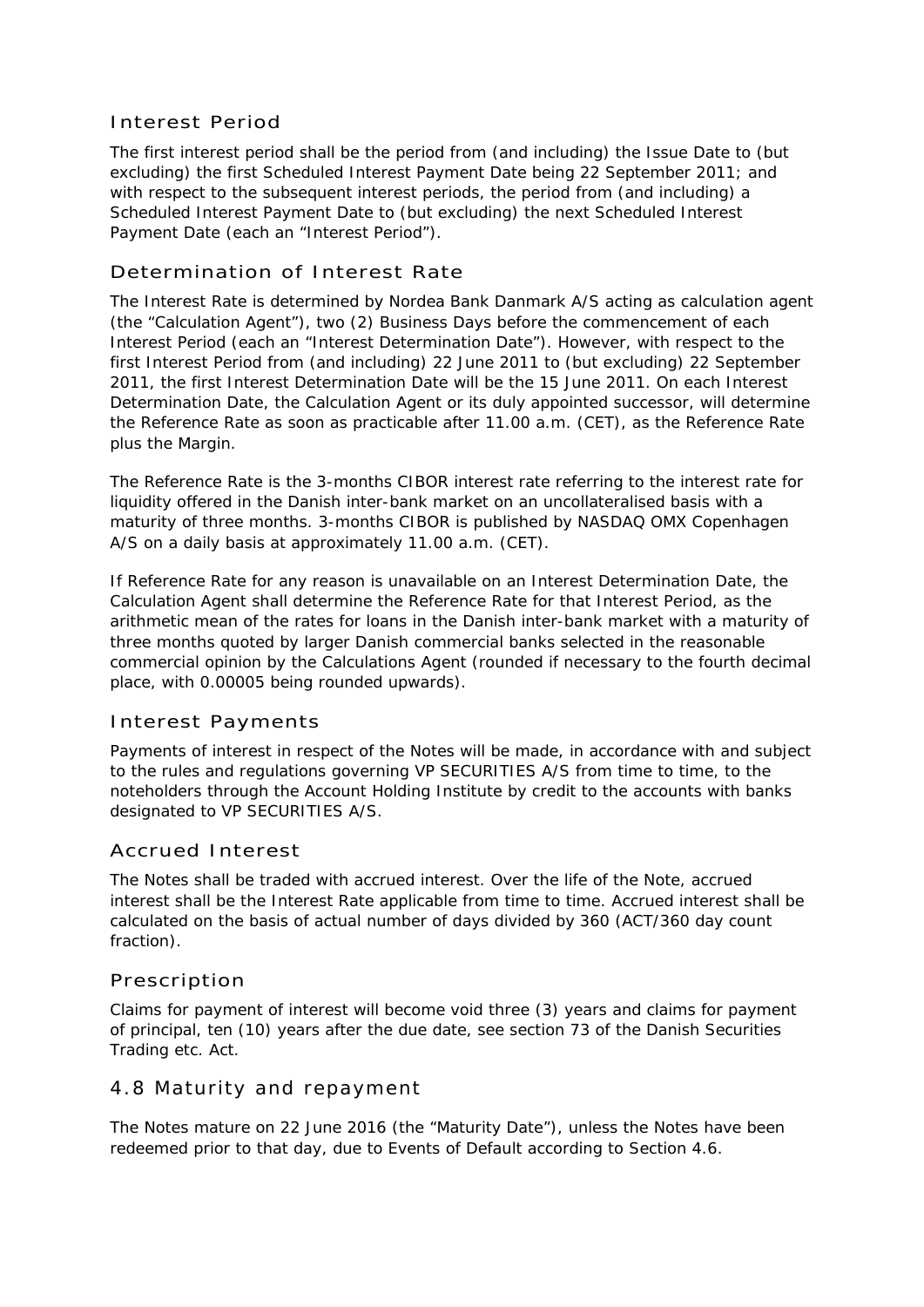<span id="page-48-0"></span>Repayment of the Principal Amount will be made, in accordance with and subject to the rules and regulations governing VP SECURITIES A/S from time to time, to the noteholders through the Account Holding Institute by credit to the accounts with banks designated to VP SECURITIES A/S.

### 4.9 Yield

Not applicable

### 4.10 Representation of noteholders

There is no representation of the noteholders.

### 4.11 Authorisation

The Notes are issued in accordance with authorisation given by the Faroese Minister of Finance on 10 June 2011.

### 4.12 Issue Date

The Notes will be issued on 22 June 2011 (the "Issue Date").

### 4.13 Transferability

The transferability of the Notes shall not be subject to any restrictions. However, for noteholders subject to other jurisdictions than Denmark, reservations are made as to the legislation of such jurisdictions. Subject to the limitations contained in the Danish Securities Trading, etc. Act, the Notes shall be considered negotiable instruments issued in dematerialised form.

### 4.14 Taxation

All investors are advised to consider any potential taxation issues that may concern their purchase or sale of the Notes and to seek independent advice in this respect.

### Investors located in the Faroe Islands

Resident individuals in the Faroe Islands are subject to 38% tax on capital gains payments in 2011. The tax rate on capital gains will decrease one percentage point in each year until 2014 where the tax rate will be 35%.

Resident corporations in the Faroe Islands are subject to 18% tax on capital gains payments.

For resident individuals in the Faroe Islands, payments of interest of the Notes and capital gains and losses in connection with the sale or redemption of the Notes are taxed as capital income. Net capital losses can be deducted in future capital gains in up to five following years. In respect of resident corporations in the Faroe Islands, payments of interest on the Notes and capital gains and losses in connection with the sale or redemption of the Notes are included in the calculation of corporate tax.

According to current legislation all payments of interest on the Notes will be made without withholding or deduction tax (coupon tax) on the Faeroe Islands. In the event that withholding or deduction tax is required by law on the Faeroe Islands, the Government of the Faroe Islands will withhold such tax before paying interest to the noteholders registered. In such case, the Issuer will not compensate the noteholders.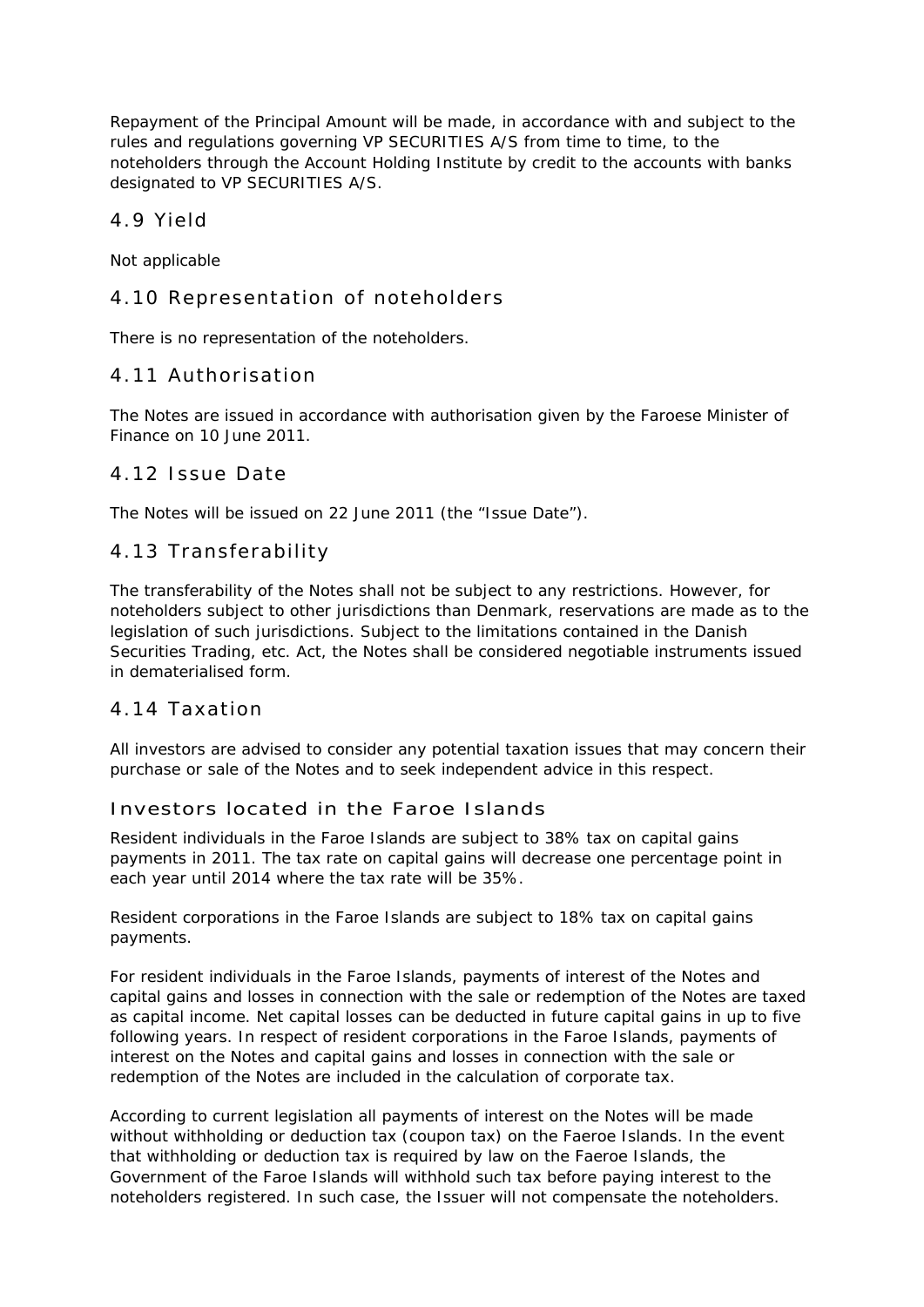Any interest due for payment as well as possession, repayment and transfer of the Notes will be reported by the relevant custodian bank to the Danish tax authorities in accordance with the applicable tax rules.

### Investors located in Denmark and Iceland

Subject to tax treaties entered into by the Faroe Islands with Iceland and Denmark, respectively, all payments of interest on the Notes will be made without withholding or deduction for tax (coupon tax) on the Faeroe Islands. In the event that withholding or deduction for tax is required by law on the Faroe Islands, the Government of the Faroe Islands will withhold such tax before paying interest to the noteholders registered. In such case, the Issuer will not compensate the noteholders.

For resident individuals in Denmark, payments of interest on the Notes are included in the calculation of capital income. Capital gains and losses in connection with the sale or redemption of the Notes, will be also included in the capital income, but only if the net gains on investments in (1) the Notes and other debt obligations, (2) debt in foreign currencies or (3) non-accumulating bond investment funds; exceeds DKK 2,000. In respect of resident corporations in Denmark, payments of interest on the Notes and capital gains and losses on the Notes are included in the calculation of corporate tax. Gains and losses are calculated according to a mark-to-market principle and taxed on an accrual basis.

For resident individuals in Iceland, payments of interest of the Notes and capital gains and losses in connection with the sale or redemption of the Notes are taxed as capital income. Net capital losses can be deducted in future capital gains in up to five following years. In respect of resident corporations in Iceland, payments of interest on the Notes and capital gains and losses in connection with the sale or redemption of the Notes are included in the calculation of corporate tax.

Investors located in jurisdictions outside the Faroe Islands, Denmark and Iceland are advised to seek independent tax advice.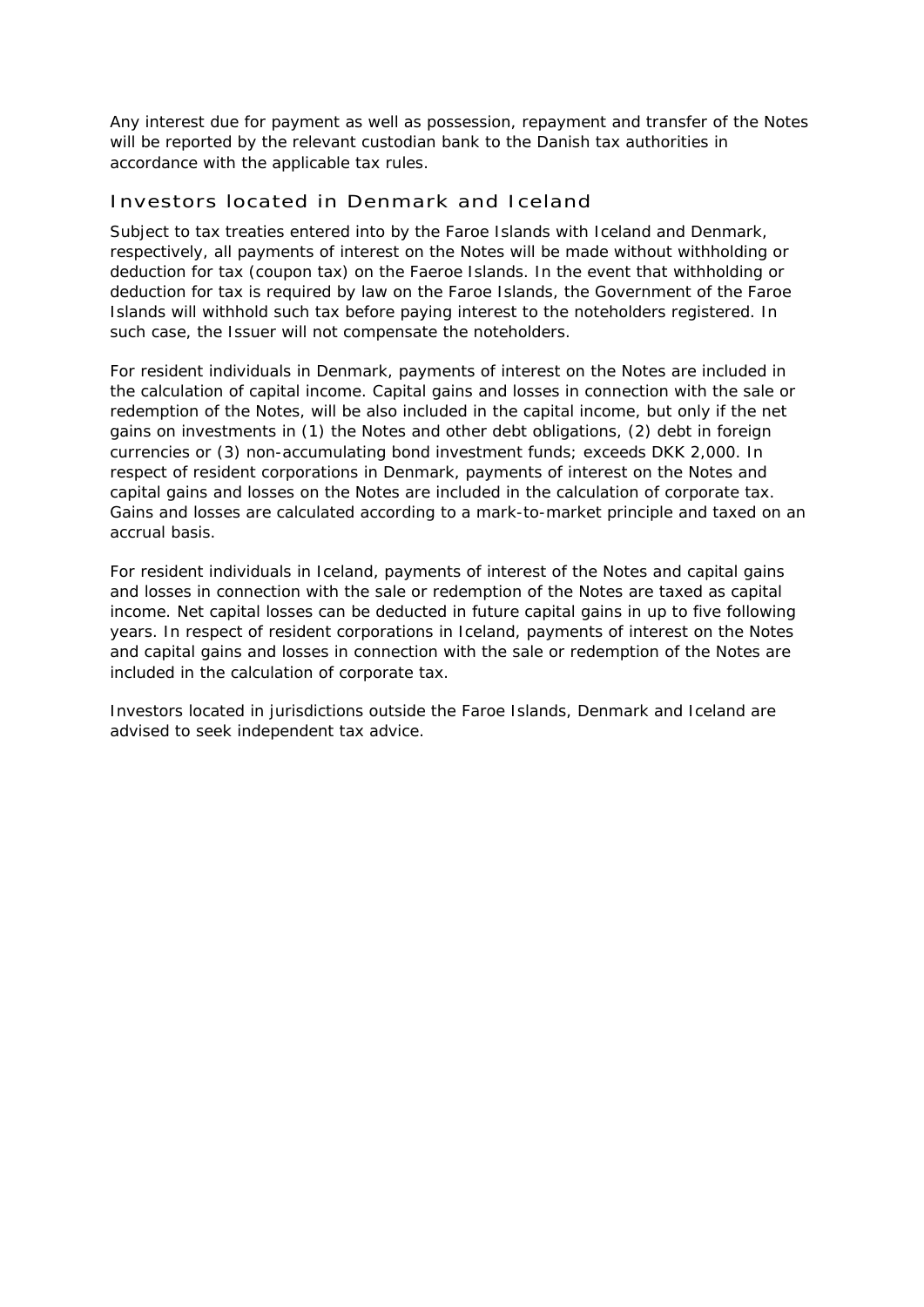### <span id="page-50-0"></span>5. Terms and conditions of the offer

### 5.1 Nominal amount

Notes with a total principal amount of DKK 1,350,000,000 are being issued by the Issuer.

The Notes are open for further issues without a fixed maximum amount. Future issues will be made at market price free of charge to investors. The Notes will be closed for further issues on 22 May 2016.

### 5.2 Placing and underwriting

Nordea Bank Danmark A/S and Landsbanki Føroya (the "Arrangers") have arranged for the Notes to be purchased by a group of institutional investors.

The issue of the Notes has not been underwritten with a firm commitment.

### 5.3 Issue Price

The Notes are being issued at a price of 100.00 per cent.

### 5.4 Payment and settlement

Payment and settlement of the Notes will be effected three business days after the trading day against registration with VP SECURITIES A/S. However, the first issue will be settled for value on 22 June 2011. The settlement will be effected against payment and registration with VP SECURITIES A/S.

### 5.5 Account Holding Institute

The Issuer has appointed Nordea Bank Danmark A/S as Account Holding Institute.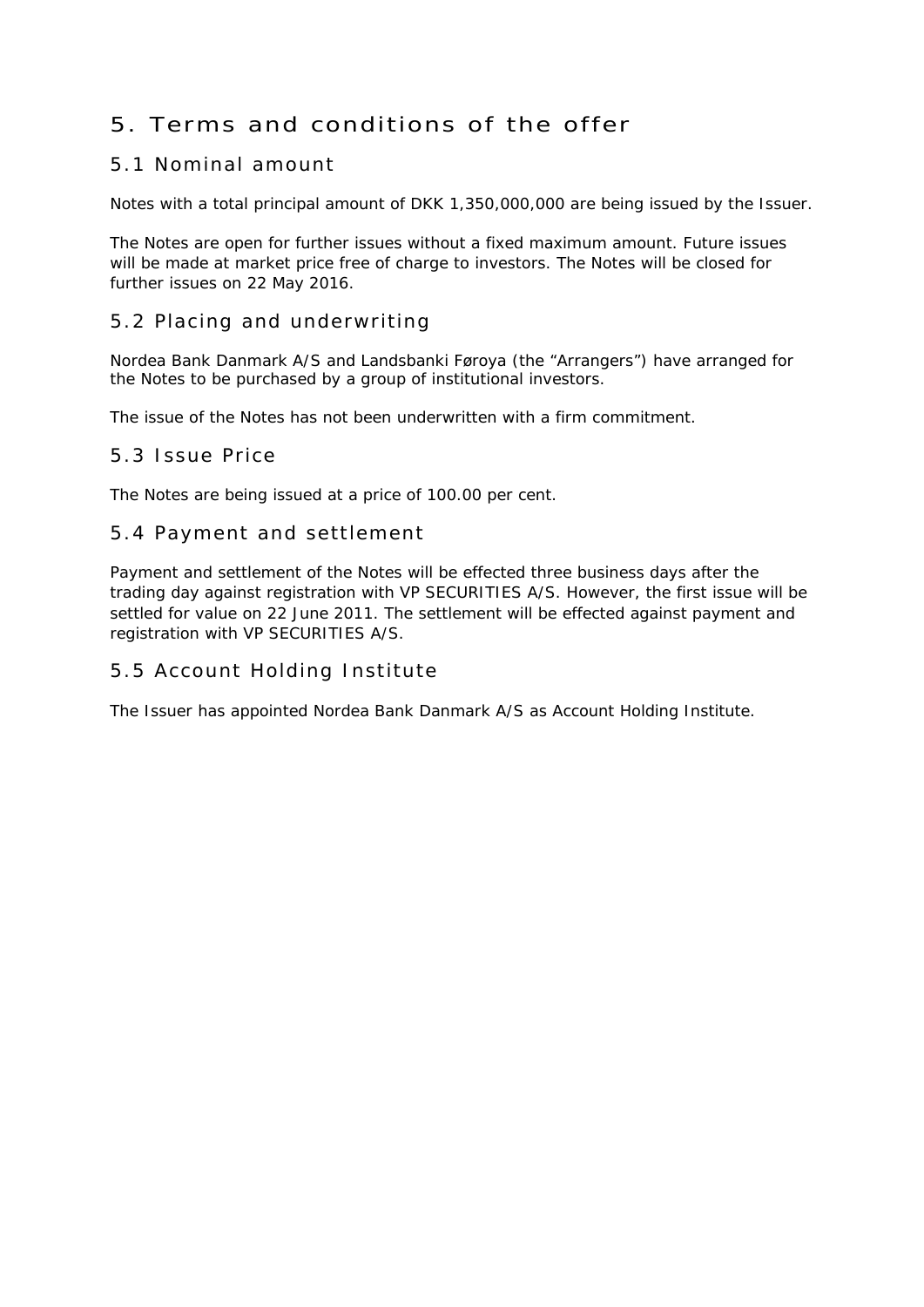### <span id="page-51-0"></span>6. Admission to trading and official listing

### 6.1 Admission to trading and official listing

Application has been filed with NASDAQ OMX Iceland hf. acting on behalf of the Financial Supervisory Authority – Iceland (FME) as the competent authority in Iceland for the purpose of the Directive 2003/71/EC (the Prospectus Directive) and the relevant laws and regulations for approval of the Prospectus. NASDAQ OMX Iceland hf. has scrutinised and approved this Prospectus, which is only published in English. Application has been filed with NASDAQ OMX Iceland hf. for the trading and official listing on the main market (Faroese Securities Market) of NASDAQ OMX Iceland hf. Acceptance of the Notes for the trading and official listing on the main market (Faroese Securities Market) of NASDAQ OMX Iceland hf. is expected to have effect from 22 June 2011.

### 6.2 Admission to trading and official listing on other regulated markets

The Prospectus is expected to be passported to the Kingdom of Denmark prior to the 22 June 2011. Following passporting of the Prospectus to the Kingdom of Denmark, application will be filed with NASDAQ OMX Copenhagen A/S for the trading and official listing on the main market of NASDAQ OMX Copenhagen A/S. Acceptance of the Notes for the trading and official listing on the main market of NASDAQ OMX Copenhagen A/S is expected to have effect from 22 June 2011.